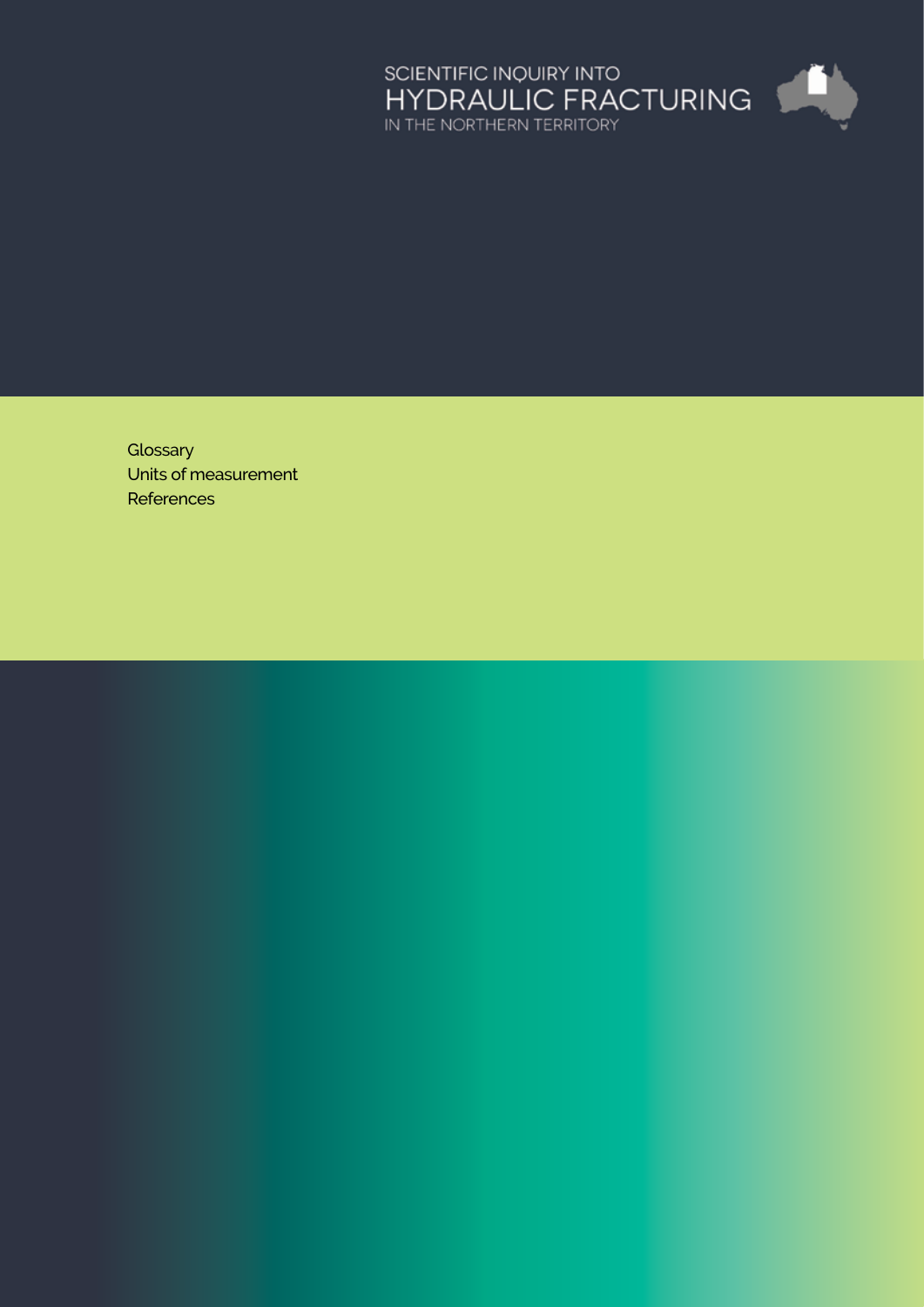# <span id="page-1-0"></span>**Glossary**

| Term                | <b>Definition</b>                                                                                                      |
|---------------------|------------------------------------------------------------------------------------------------------------------------|
| AAPA                | Aboriginal Areas Protection Authority                                                                                  |
| <b>ABA</b>          | Area-based analysis                                                                                                    |
| <b>ARC</b>          | Administrative Review Council                                                                                          |
| <b>ACOLA</b>        | Australian Council of Learned Academies                                                                                |
| <b>ACOLA Report</b> | Engineering Energy: Unconventional Gas Production, report for the Australian Council of<br>Learned Academies, May 2013 |
| <b>AECOM</b>        | AECOM Australia Pty Ltd                                                                                                |
| <b>AER</b>          | Alberta Energy Regulator                                                                                               |
| <b>AHD</b>          | Australian Height Datum                                                                                                |
| <b>ALARP</b>        | As low as reasonably practicable                                                                                       |
| <b>ALEC</b>         | Arid Lands Environment Centre                                                                                          |
| <b>ANAO</b>         | Australian National Audit Office                                                                                       |
| <b>APPEA</b>        | Australian Petroleum Production and Exploration Association                                                            |
| <b>API</b>          | American Petroleum Institute                                                                                           |
| <b>BC</b>           | British Columbia, Canada                                                                                               |
| <b>BCOGC</b>        | <b>BC Oil and Gas Commission</b>                                                                                       |
| <b>BOM</b>          | <b>Bureau of Meteorology</b>                                                                                           |
| <b>BTEX</b>         | Benzene, toluene, ethylbenzene, xylenes                                                                                |
| <b>CBI</b>          | Confidential business information                                                                                      |
| CBL                 | Cement bond log                                                                                                        |
| <b>CCF</b>          | Community Capital Framework                                                                                            |
| <b>CCGT</b>         | Combined-cycle gas turbine (power plant)                                                                               |
| CCSG                | University of Queensland Centre for Coal Seam Gas                                                                      |
| CEM                 | Conceptual Exposure Model                                                                                              |
| CET                 | Clean energy target                                                                                                    |
| CGE                 | Computable general equilibrium                                                                                         |
| CH4                 | Methane                                                                                                                |
| $C \vert$           | Confidence interval                                                                                                    |
| <b>CLA</b>          | Cambrian Limestone Aquifer                                                                                             |
| CLC                 | Central Land Council                                                                                                   |
| <b>CLP</b>          | Country Liberal Party                                                                                                  |
| <b>CMA</b>          | Cumulative management area                                                                                             |
| CNS                 | Central nervous system                                                                                                 |
| CO <sub>2</sub>     | Carbon dioxide                                                                                                         |
| COAG Energy Council | Council of Australian Governments Energy Council                                                                       |
| CoC                 | Chemicals of concern                                                                                                   |
| COP21               | Conference of the Parties, United Nations Framework Convention on Climate Change,<br>21st session                      |
| CRS                 | Chronic rhinosinusitis                                                                                                 |
| CSG                 | Coal seam gas                                                                                                          |
| <b>CSIRO</b>        | Commonwealth Scientific and Industrial Research Organisation                                                           |
| <b>CSM</b>          | Conceptual site model                                                                                                  |
| <b>CSRM</b>         | Centre for Social Responsibility in Mining (University of Queensland)                                                  |
| <b>DDPHU</b>        | Darling Downs Public Health Unit                                                                                       |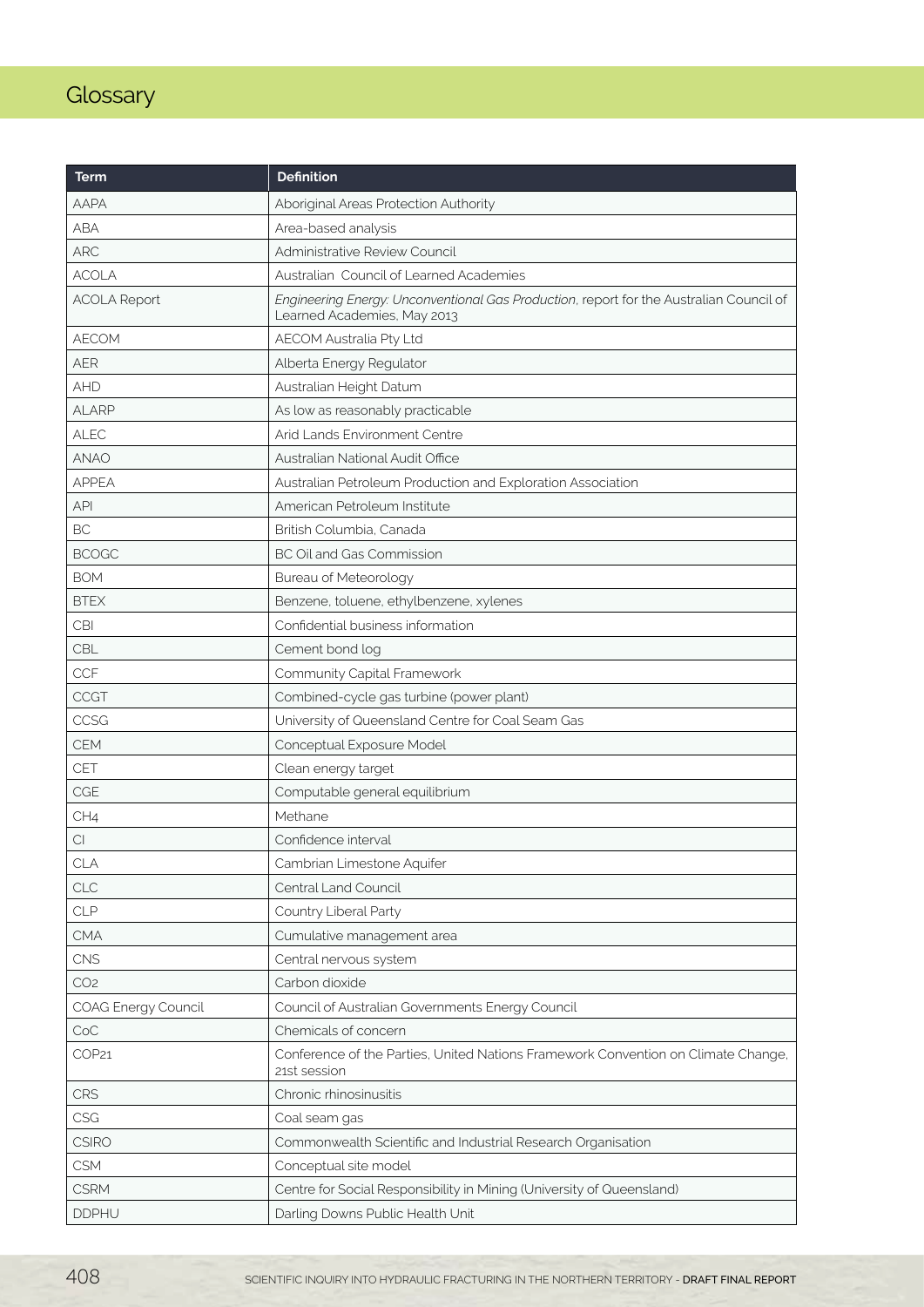| Term                   | <b>Definition</b>                                                                                                                                                     |
|------------------------|-----------------------------------------------------------------------------------------------------------------------------------------------------------------------|
| Deloitte               | <b>Deloitte Access Economics</b>                                                                                                                                      |
| <b>DENR</b>            | Department of Environment and Natural Resources (NT)                                                                                                                  |
| <b>DIDO</b>            | Drive-in drive-out worker                                                                                                                                             |
| <b>DIPL</b>            | Department of Infrastructure, Planning and Logistics (NT)                                                                                                             |
| <b>DLs</b>             | Detection limits                                                                                                                                                      |
| <b>DPIR</b>            | Department of Primary Industry and Resources (NT)                                                                                                                     |
| EAA                    | Environmental Assessment Act 1982 (NT)                                                                                                                                |
| <b>EDO</b>             | Environmental Defenders Office NT                                                                                                                                     |
| <b>EIS</b>             | Environmental impact statement                                                                                                                                        |
| <b>EMP</b>             | Environment management plan                                                                                                                                           |
| EPA                    | Northern Territory Environment Protection Authority                                                                                                                   |
| <b>EPBC Act</b>        | Environment Protection and Biodiversity Conservation Act 1999 (Cth)                                                                                                   |
| <b>ESD</b>             | Ecologically sustainable development                                                                                                                                  |
| <b>EUR</b>             | Estimated ultimate recoveries                                                                                                                                         |
| Exploration permit/ EP | Petroleum exploration permit under the Petroleum Act 1984 (NT)                                                                                                        |
| <b>FIFO</b>            | Fly-in fly-out worker                                                                                                                                                 |
| <b>FPIC</b>            | Free, prior, and informed consent                                                                                                                                     |
| Fracking               | See 'hydraulic fracturing'                                                                                                                                            |
| Framework              | NT Water Allocation Planning Framework                                                                                                                                |
| <b>FTE</b>             | Full time equivalent                                                                                                                                                  |
| Fugitive emissions     | Intentional and unintentional release of greenhouse gases during the production,<br>processing, transport, storage, transmission and distribution of fossil fuels     |
| <b>GAB</b>             | Great Artesian Basin                                                                                                                                                  |
| <b>GDE</b>             | Groundwater dependent ecosystems                                                                                                                                      |
| <b>GDP</b>             | Gross domestic product                                                                                                                                                |
| GHG                    | Greenhouse gases                                                                                                                                                      |
| <b>GISERA</b>          | Gas Industry Social and Environmental Research Alliance                                                                                                               |
| <b>GLNG</b>            | Gladstone Liquefied Natural Gas                                                                                                                                       |
| Government             | Northern Territory Government                                                                                                                                         |
| <b>GSP</b>             | Gross State product                                                                                                                                                   |
| <b>GST</b>             | Goods and services tax                                                                                                                                                |
| <b>GWP</b>             | Global warming potential                                                                                                                                              |
| $H_2S$                 | Hydrogen sulfide                                                                                                                                                      |
| <b>HDPE</b>            | High-density polyethylene                                                                                                                                             |
| <b>HELE</b>            | High efficiency, low emissions power generation                                                                                                                       |
| <b>HFF</b>             | Hydraulic fracturing fluid                                                                                                                                            |
| <b>HHRA</b>            | Human health risk assessment                                                                                                                                          |
| H <sub>1</sub>         | Hazard index                                                                                                                                                          |
| <b>HIA</b>             | Health impact assessment                                                                                                                                              |
| Hydraulic fracturing   | Fracturing of rock with a liquid under high pressure to create artificial openings and<br>cracks in the rock to increase the rock's permeability. See also 'fracking' |
| <b>IBRA</b>            | International Biogeographic Regionalisation for Australia                                                                                                             |
| <b>IEA</b>             | International Energy Agency                                                                                                                                           |
| <b>IMAP</b>            | Inventory Multi-tiered Assessment and Prioritisation                                                                                                                  |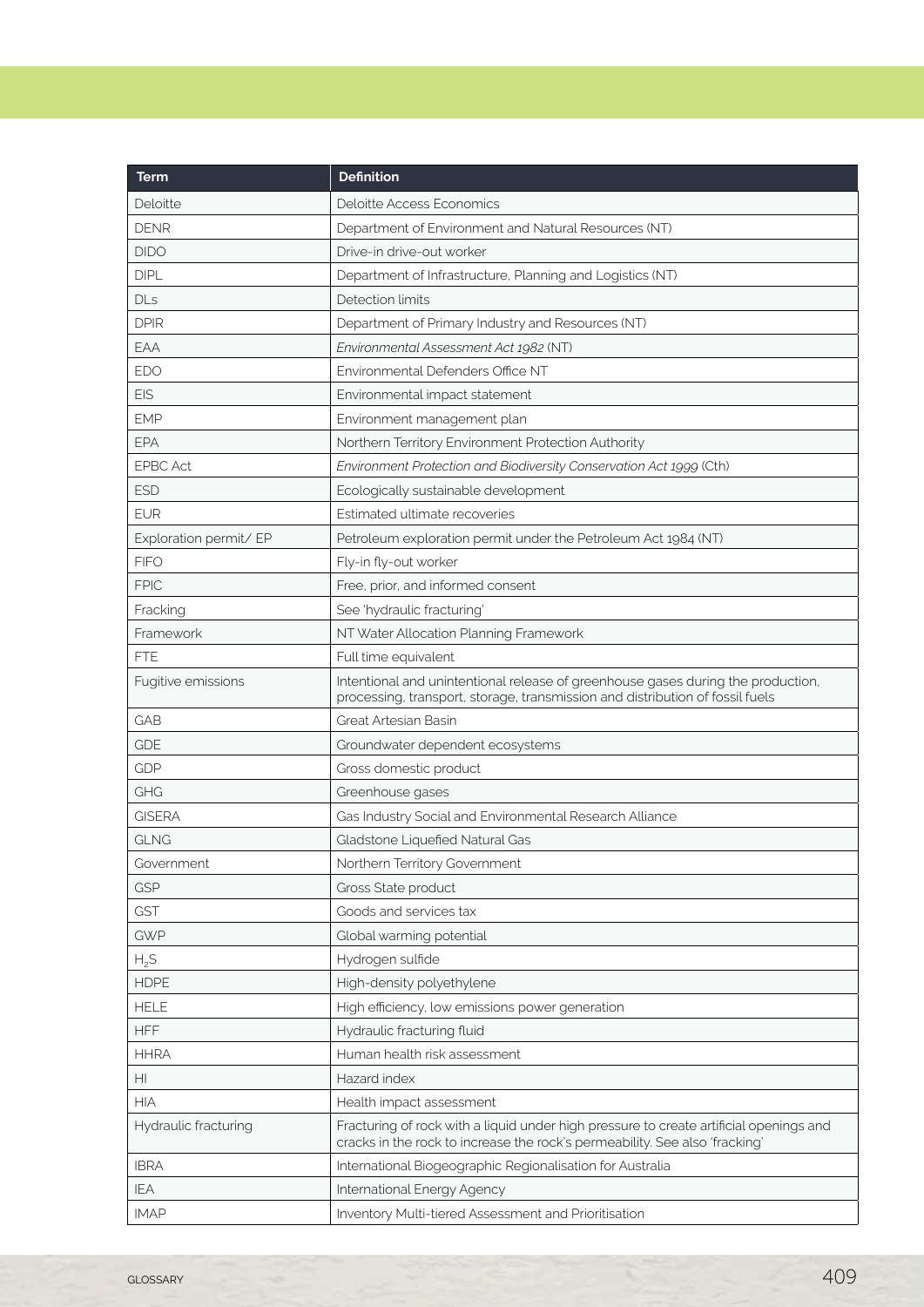| <b>Term</b>              | <b>Definition</b>                                                                                                                        |
|--------------------------|------------------------------------------------------------------------------------------------------------------------------------------|
| Indigenous Land          | Land under the Land Rights Act and the Native Title Act                                                                                  |
| Inquiry                  | Scientific Inquiry into Hydraulic Fracturing of Onshore Unconventional Reservoirs and<br>Associated Activities in the Northern Territory |
| <b>IPA</b>               | Indigenous protected areas                                                                                                               |
| <b>IPCC</b>              | Intergovernmental Panel on Climate Change                                                                                                |
| <b>ISO</b>               | International Standards Organisation                                                                                                     |
| <b>Issues Paper</b>      | Background and Issues Paper, published February 2017                                                                                     |
| <b>KTP</b>               | Key threatening process                                                                                                                  |
| Land Access Guidelines   | Stakeholder Engagement Guidelines Land Access                                                                                            |
| Land Rights Act          | Aboriginal Land Rights (Northern Territory) Act 1976 (Cth)                                                                               |
| Lazarus Report           | Senate Select Committee on Unconventional Gas Mining Interim Report, Chaired by<br>Senator Glenn Lazarus in 2016                         |
| <b>LCOE</b>              | Levelised cost of electricity                                                                                                            |
| <b>LNG</b>               | Liquefied natural gas                                                                                                                    |
| <b>Lock the Gate</b>     | Lock the Gate Alliance                                                                                                                   |
| <b>MAR</b>               | Managed aquifer recharge                                                                                                                 |
| <b>MEI</b>               | Melbourne Energy Institute                                                                                                               |
| Minister for Environment | Northern Territory Minister for Environment and Natural Resources                                                                        |
| Minister for Resources   | Northern Territory Minister for Primary Industry and Resources                                                                           |
| <b>MNES</b>              | Matters of national environmental significance                                                                                           |
| Montara Inquiry          | Montara Commission of Inquiry                                                                                                            |
| <b>MSDS</b>              | Material Safety Data Sheets                                                                                                              |
| <b>NAIF</b>              | Northern Australia Infrastructure Facility                                                                                               |
| <b>NARMCO</b>            | North Australian Rural Management Consultants Pty Ltd                                                                                    |
| Native title land        | Land subject to a native title application or determination under the Native Title Act<br>1993 (Cth)                                     |
| <b>NCRA</b>              | National Chemicals Risk Assessment                                                                                                       |
| <b>NEPM</b>              | National Environment Protection Measure                                                                                                  |
| <b>NETL</b>              | US National Energy Technology Laboratory                                                                                                 |
| <b>NGER</b>              | National Greenhouse and Energy Reporting                                                                                                 |
| <b>NGGI</b>              | National Greenhouse Gas Inventory                                                                                                        |
| NGI                      | Northern gas pipeline                                                                                                                    |
| <b>NICNAS</b>            | National Industrial Chemicals Notification and Assessment Scheme                                                                         |
| NIR                      | National Inventory Report                                                                                                                |
| NLC                      | Northern Land Council                                                                                                                    |
| <b>NNTT</b>              | National Native Title Tribunal                                                                                                           |
| N, O                     | Nitrous oxide                                                                                                                            |
| <b>NOPSEMA</b>           | National Offshore Petroleum Safety and Environmental Management Authority                                                                |
| <b>NORM</b>              | Naturally occurring radioactive materials                                                                                                |
| <b>NOx</b>               | Oxides of nitrogen                                                                                                                       |
| <b>NSPS</b>              | US EPA New Source Performance Standards                                                                                                  |
| <b>NSW</b>               | New South Wales                                                                                                                          |
| <b>NTA</b>               | Native Title Act 1993 (Cth)                                                                                                              |
| <b>NTCA</b>              | Northern Territory Cattlemen's Association                                                                                               |
| <b>NTCAT</b>             | Northern Territory Civil and Administrative Tribunal                                                                                     |
| OCGT                     | Open cycle gas turbine                                                                                                                   |
| OGI                      | Optical gas imaging                                                                                                                      |
| OGIA                     | Office of Groundwater Impact Assessment                                                                                                  |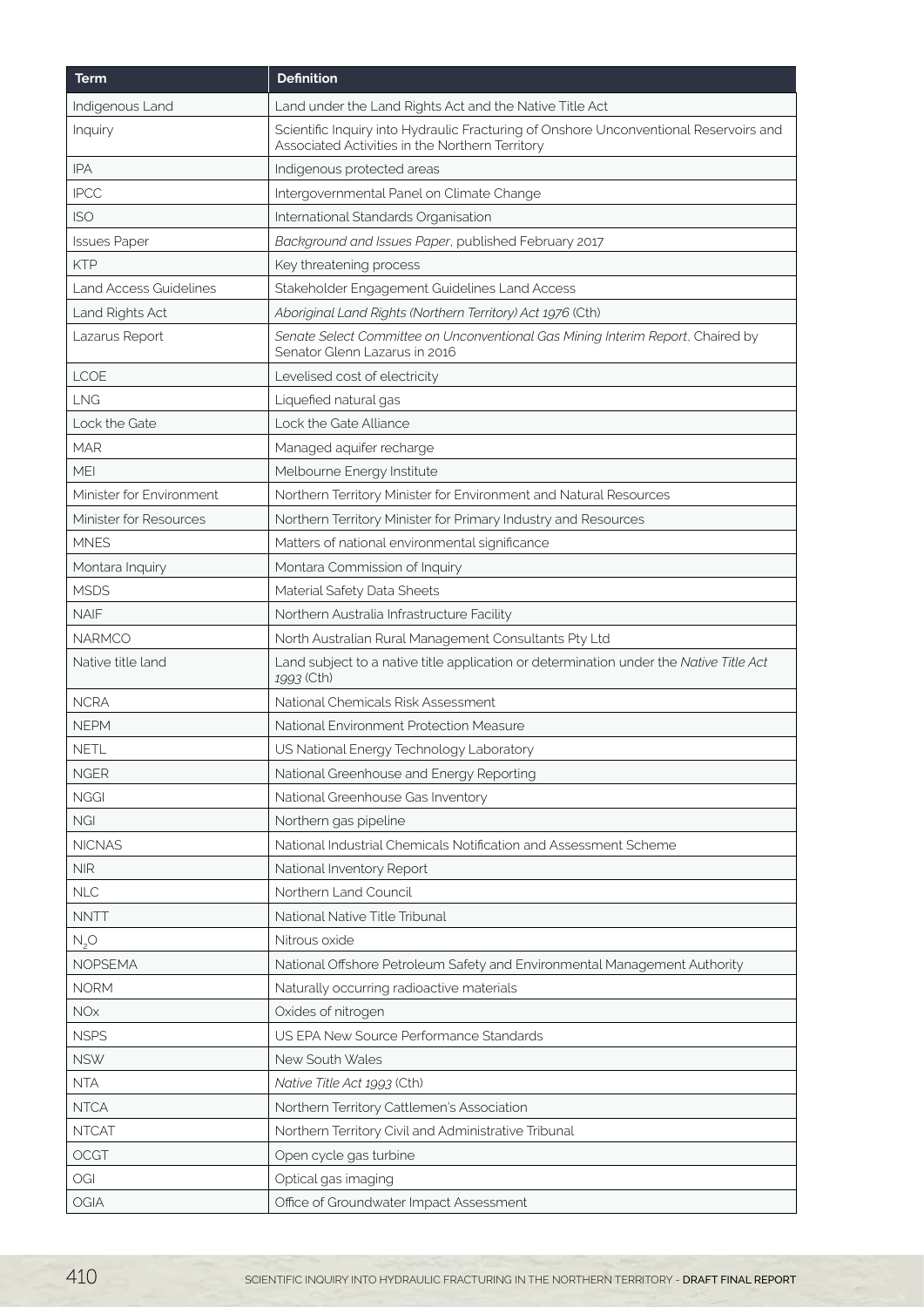| <b>Term</b>                          | <b>Definition</b>                                                                                                                                                                   |
|--------------------------------------|-------------------------------------------------------------------------------------------------------------------------------------------------------------------------------------|
| <b>OR</b>                            | Odds ratio (a measure of association between exposure and outcome)                                                                                                                  |
| Origin                               | Origin Energy Limited                                                                                                                                                               |
| Panel                                | The scientific panel appointed by the Chief Minister to conduct the Inquiry                                                                                                         |
| Pangaea                              | Pangaea Resources Pty Ltd                                                                                                                                                           |
| Paris Agreement                      | Decision of the Conference of the Parties, United Nations Framework Convention on<br>Climate Change,<br>Adoption of the Paris Agreement, 21st session, UN Doc FCCC/CP/2015/L9/Rev.1 |
| Pastoral Land Act                    | Pastoral Land Act 1992 (NT)                                                                                                                                                         |
| Pastoral Lease                       | Pastoral leases granted under the Pastoral Land Act 1992 (NT)                                                                                                                       |
| Pastoral lessee/ pastoralist         | Holder of a pastoral lease under the Pastoral Land Act 1992 (NT)                                                                                                                    |
| Petroleum Act                        | Petroleum Act 1984 (NT)                                                                                                                                                             |
| Petroleum Environment<br>Regulations | Petroleum (Environment) Regulations 2016 (NT)                                                                                                                                       |
| Petroleum permittee                  | Holder of a petroleum exploration permit under the Petroleum Act 1984 (NT)                                                                                                          |
| PM                                   | Particulate matter                                                                                                                                                                  |
| <b>REC</b>                           | Reduced emission completions                                                                                                                                                        |
| <b>RMPs</b>                          | Regional Management Plans                                                                                                                                                           |
| SA                                   | South Australia                                                                                                                                                                     |
| Santos                               | Santos Ltd                                                                                                                                                                          |
| Schedule                             | Schedule of Onshore Petroleum Exploration and Production Requirements 2016 (NT)                                                                                                     |
| <b>SIMP</b>                          | Social impact management plan                                                                                                                                                       |
| <b>SIA</b>                           | Social impact assessment                                                                                                                                                            |
| <b>SLO</b>                           | Social licence to operate                                                                                                                                                           |
| <b>SREBA</b>                         | Strategic regional environmental and baseline assessment                                                                                                                            |
| <b>TAMEST</b>                        | The Academy of Medicine, Engineering and Science of Texas                                                                                                                           |
| <b>TAP</b>                           | Threat abatement plan                                                                                                                                                               |
| <b>TDS</b>                           | Total dissolved salts                                                                                                                                                               |
| TMP                                  | Traffic management plans                                                                                                                                                            |
| <b>TWP</b>                           | Total warming potential                                                                                                                                                             |
| UGE                                  | Unconventional gas extraction                                                                                                                                                       |
| UK                                   | United Kingdom                                                                                                                                                                      |
| <b>UNFCCC</b>                        | United Nations Framework Convention on Climate Change                                                                                                                               |
| UQ                                   | University of Queensland                                                                                                                                                            |
| US                                   | United States of America or United States                                                                                                                                           |
| US EPA                               | United States Environmental Protection Agency                                                                                                                                       |
| <b>USGS</b>                          | United States Geological Survey                                                                                                                                                     |
| <b>USGR</b>                          | Unconventional Shale Gas Regulator                                                                                                                                                  |
| VOCs                                 | Volatile organic compounds                                                                                                                                                          |
| <b>WA</b>                            | Western Australia                                                                                                                                                                   |
| <b>WAP</b>                           | Water Allocation plan                                                                                                                                                               |
| Water Act                            | Water Act 1992 (NT)                                                                                                                                                                 |
| Waste Management Act                 | Waste Management and Pollution Control Act 1998 (NT)                                                                                                                                |
| <b>WCD</b>                           | Water Control District                                                                                                                                                              |
| Weeds Act                            | Weeds Management Act 2001 (NT)                                                                                                                                                      |
| <b>WIMS</b>                          | Well integrity management system                                                                                                                                                    |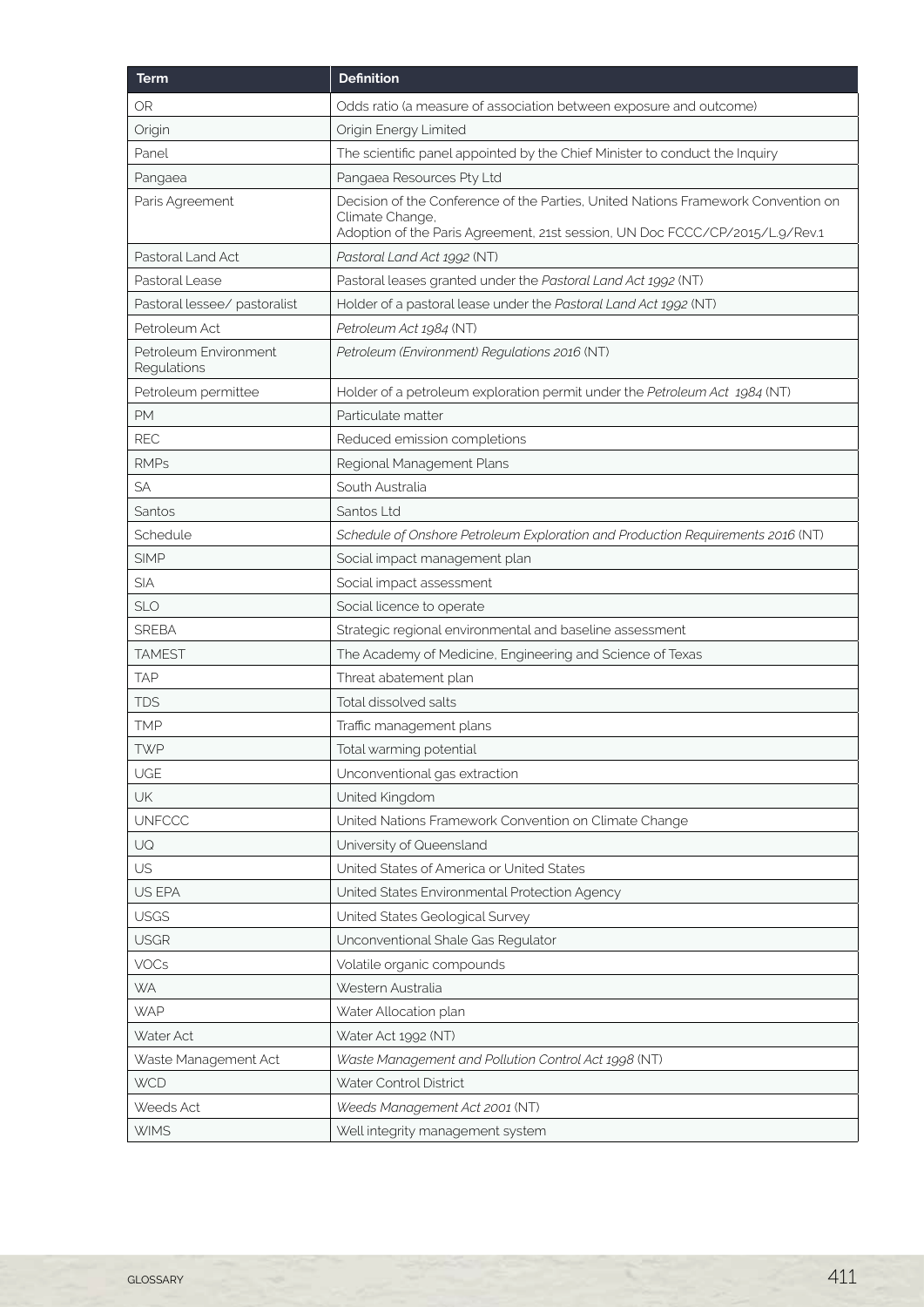# <span id="page-5-0"></span>Units of measurement

| Unit                 | <b>Definition</b>                                                                                                                                                                                                        |
|----------------------|--------------------------------------------------------------------------------------------------------------------------------------------------------------------------------------------------------------------------|
| <b>Bcm</b>           | <b>Billion cubic metres</b>                                                                                                                                                                                              |
| $CO2$ e              | Carbon dioxide equivalent. A metric for the measurement of the global warming<br>potential of a substance                                                                                                                |
| EC                   | Electrical conductivity                                                                                                                                                                                                  |
| <b>EUR</b>           | <b>Estimated Ultimate Recoveries</b>                                                                                                                                                                                     |
| GL                   | Gigalitre                                                                                                                                                                                                                |
| GL/y                 | Gigalitres per year                                                                                                                                                                                                      |
| <b>GWP</b>           | Global Warming Potential                                                                                                                                                                                                 |
| ha                   | Hectare (10,000 m <sup>2</sup> )                                                                                                                                                                                         |
| km                   | Kilometre                                                                                                                                                                                                                |
| km <sup>2</sup>      | Kilometre squared                                                                                                                                                                                                        |
| L                    | Litre                                                                                                                                                                                                                    |
| L/s                  | Litres per second                                                                                                                                                                                                        |
| L/min                | Litres per minute                                                                                                                                                                                                        |
| m <sup>3</sup>       | Metres cubed                                                                                                                                                                                                             |
| mg/L                 | Miligrams per litre                                                                                                                                                                                                      |
| MJ                   | Megajoule $(1$ joule $\times 10^6$ )                                                                                                                                                                                     |
| ML                   | Megalitre (1 litre $\times$ 10 <sup>6</sup> )                                                                                                                                                                            |
| ML/y                 | Megalitres per year                                                                                                                                                                                                      |
| mm                   | Millimetre                                                                                                                                                                                                               |
| mmcfd                | Million cubic feet per day                                                                                                                                                                                               |
| mm/y                 | Millimetres per year                                                                                                                                                                                                     |
| mS/cm                | Millisiemens per centimetre (= 1000 uS/cm)                                                                                                                                                                               |
| Mt $CO2$ e           | Million tonnes of carbon dioxide equivalent                                                                                                                                                                              |
| $M_{\rm W}$          | Moment magnitude. The moment magnitude scale is based on the total moment re-<br>lease of the earthquake. Moment magnitude estimates are about the same as Richter<br>magnitudes for small to large (ie <8) earthquakes. |
| <b>MWh</b>           | Megawatt-hour                                                                                                                                                                                                            |
| PJ                   | Petajoules                                                                                                                                                                                                               |
| t                    | Tonne (1,000 kg)                                                                                                                                                                                                         |
| <b>Tcf</b>           | Trillion cubic feet                                                                                                                                                                                                      |
| <b>TDS</b>           | Total dissolved salts                                                                                                                                                                                                    |
| $\mathsf T\mathsf J$ | Terajoule $(1$ joule $\times 10^{12})$                                                                                                                                                                                   |
| TJ/d                 | Terajoule (1 joule $\times$ 10 <sup>12</sup> ) per day                                                                                                                                                                   |
| <b>TOC</b>           | Total organic content                                                                                                                                                                                                    |
| <b>TSS</b>           | Total suspended solids                                                                                                                                                                                                   |
| uS/cm                | Microsiemens per centimetre                                                                                                                                                                                              |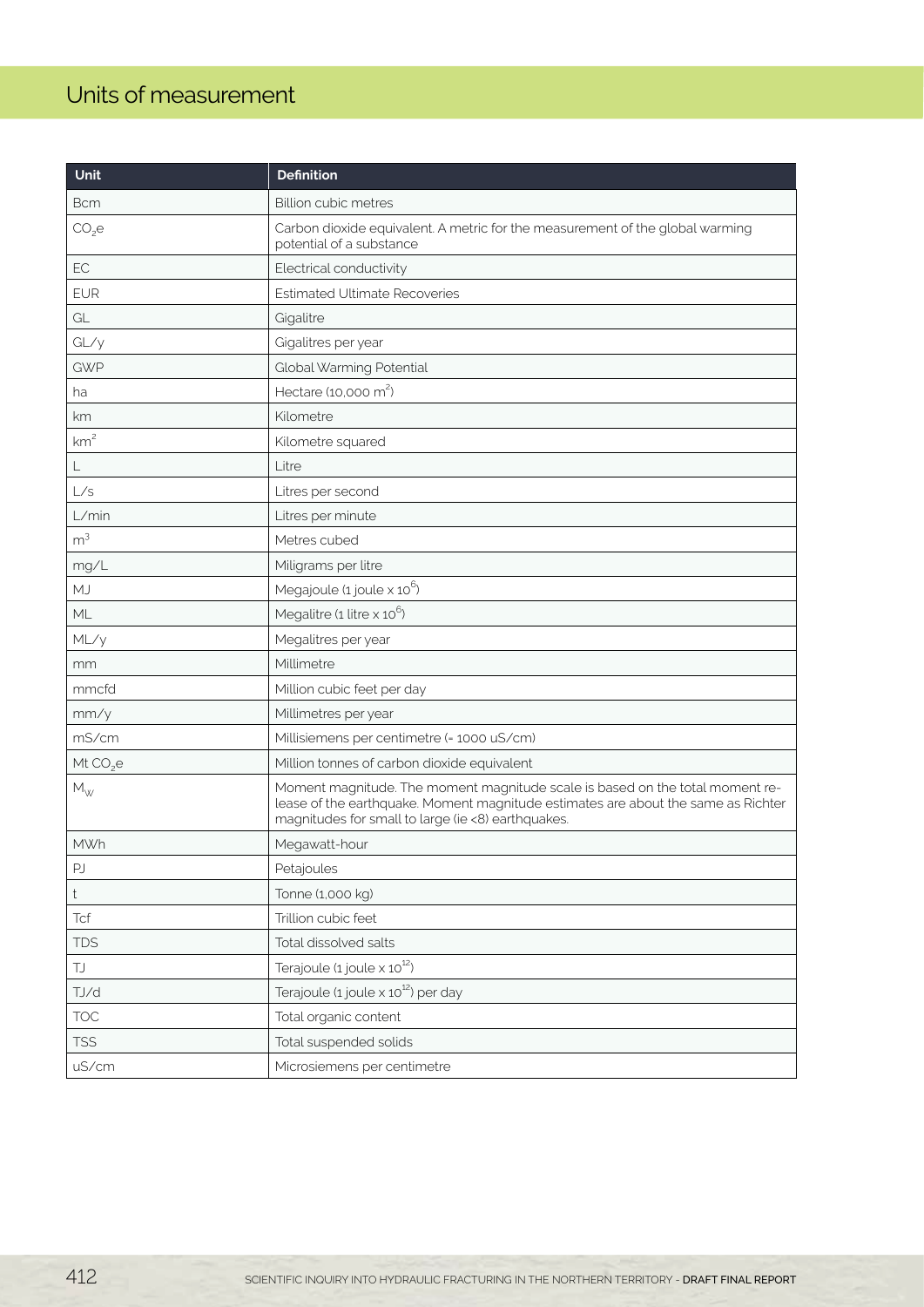# <span id="page-6-0"></span>A

Abreu RCR, Hoffmann WA, Vasconcelos HL, Pilon NA, Rossatto DR and Durigan G. (2017) *The biodiversity cost of carbon sequestration in tropical savanna*. Science Advances 3, e1701284. (**Abreu et al. 2017**)

ACIL Allen Consulting. (2017). *The Economic Impacts of a Potential Shale Gas Development in the Northern Territory.* Perth. (**ACIL Allen 2017**)

Acuna V, Datry T, Marshall J, Barceló D, Dahm CN et al. (2014) *Why Should We Care About Temporary Waterways?* Science 343 (6175), 1080–1081. (**Acuna et al. 2014**)

Acuna V, Hunter M and Ruhi A. (2017) *Managing temporary streams and rivers as unique rather than secondclass ecosystems.* Biological Conservation 211, 12-19. (**Acuna et al. 2017**)

Adgate JL, Goldstein BD and McKenzie LM. (2014) *Potential public health hazards, exposures and health effects from unconventional natural gas development*. Science of the Total Environment 48, 8307-8320. (**Adgate et al. 2014**)

Administrative Review Council. (1999). *What Decisions Should be Subject to Merit Review?* Australian Attorney-General's Department, Canberra. (**Administrative Review Council 1999**)

Administrative Review Council. (2007). *Decision Making: Accountability 'Best Practice Guide 5'.* Australian Attorney-General's Department, Canberra. (**Administrative Review Council 2007**)

Agriculture and Resource Management Council of Australia and New Zealand. (2001). *Weeds of National Significance Parthenium weed (Parthenium hysterophorus) Strategic Plan*. National Weeds Strategy Executive Committee, Launceston, Tasmania.

Alberta Energy Regulator. (2015) E*xplaining AER Setbacks*. Alberta Energy Regulator, Calgary, Alberta. <https://www.aer.ca/documents/enerfaqs/AER\_EnerFAQs05\_Setbacks.pdf>. (**AER 2015**)

Alberta Energy Regulator. (2016) *Bulletin 2016-05: First 2016/17 Orphan Fund Levy*. <https://www.aer.ca/ rules-and-regulations/bulletins/bulletin-2016-05>. (**AER 2016**)

Alessi DS, Zolfaghari A, Kletke S, Gehma J, Allen DM and Goss GJ. (2017) *Comparative analysis of hydraulic fracturing wastewater practices in unconventional shale development: Water sourcing, treatment, and disposal practices*. Canadian Water Resources Journal 42, 105-121. (**Alessi et al. 2017**)

Allen DT, Pacsi AP, Sullivan DW, Zavala-Araiza D, Harrison M, Keen K, Fraser MP, Daniel Hill A, Sawyer RF and Seinfeld JH (2014). *Methane emissions from process equipment at natural gas production sites in the United States: pneumatic controllers*. Environmental Science and Technology 49, 633-640. (**Allen 2014**)

American Petroleum Institute (2009). *Compendium of Greenhouse Gas Emissions Estimation Methodologies for the Oil and Gas Industry*. American Petroleum Institute, Washington, DC. (**API 2009**)

Andersen AN, Cook GD, Corbett LK, Douglas MM, Eager RW, Russell-Smith J, Setterfield SA, Williams RJ and Woinarski JC. (2005) *Fire frequency and biodiversity conservation in Australian tropical savannas: implications from the Kapalga fire experiment*. Austral Ecology 30, 155-167. (**Andersen et al. 2005**)

Andersen AN, Cook GD and Williams RJ (eds). (2003) *Fire in Tropical Savannas: The Kapalga Experiment*. Springer-Verlag, New York. (**Andersen et al. 2003**)

Andersen AN, Del Toro I and Parr CL. (2015) *Savanna ant species richness is maintained along a bioclimatic gradient of decreasing rainfall and increasing latitude in northern Australia*. Journal of Biogeography 42, 2313- 2322 (**Andersen et al. 2015**)

Andersen AN, Hoffmann BD and Oberprieler S. (2016) *Diversity and biogeography of a species ‐rich ant fauna of the Australian seasonal tropics*. Insect Science. (**Andersen et al. 2016**)

Andersen AN, Woinarski JCZ and Parr CL. (2012) *Savanna burning for biodiversity: fire management for faunal conservation in Australian tropical savannas*. Austral Ecology 37, 658-667. (**Andersen et al. 2012**)

Ansari A, Al-Azizi B, and Larsen AG. (2017) *Innovative Remediation Techniques for Restoring Well Integrity by Curing High Annulus-B Pressure and Zonal Communication*. Society of Petroleum Engineers Bergen One Day Seminar. (**Ansari et al. 2017**)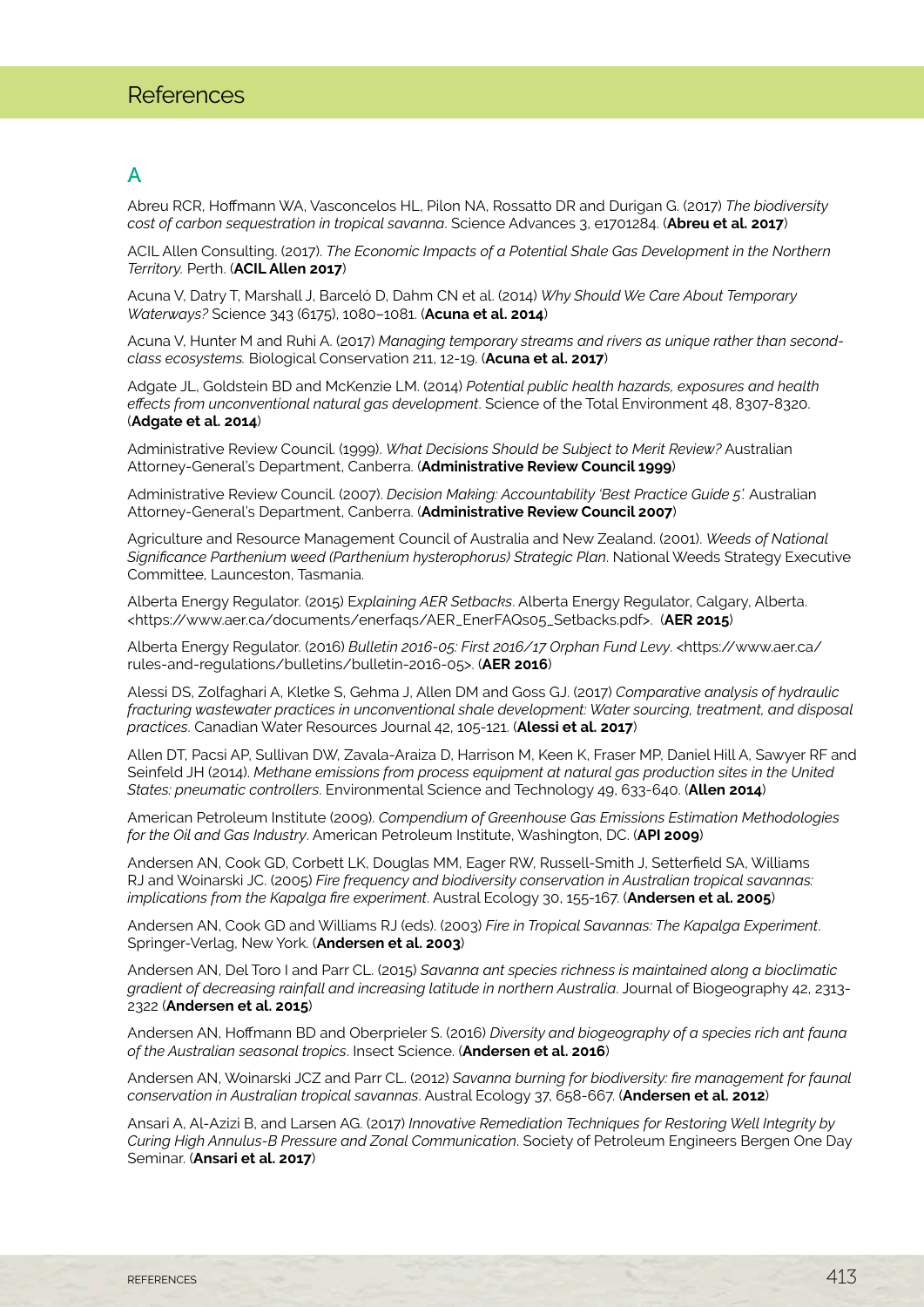Arthur MA and Cole DR. (2014) *Unconventional Hydrocarbon Resources: Prospects and Problems*. Elements 10, 257-264. (**Arthur and Cole 2014**)

Australian and New Zealand Environment and Conservation Council. (2000) *Australian and New Zealand Guidelines for Fresh and Marine Water Quality*. 'National Water Management Strategy'. Australian and New Zealand Environment and Conservation Council and the Agriculture and Resource Management Council of Australia and New Zealand, Canberra, ACT. (**ANZECC 2000**)

Australian Bureau of Statistics. (2016a) *National Aboriginal and Torres Strait Islander Social Survey, 2014-15. Table 22. Employment and education indicators, by remoteness and Indigenous status.* Australian Government, Canberra. <http://www.abs.gov.au/AUSSTATS/abs@.nsf/DetailsPage/4714.02014-15?OpenDocument> (**ABS 2016a**)

Australian Bureau of Statistics. (2016b) *National Aboriginal and Torres Strait Islander Social Survey, 2014-15*. Australian Government, Canberra. <http://www.abs.gov.au/ausstats/abs@.nsf/Lookup/by Subject/4714.0~2014-15~Main Features~Key findings~1>. (**ABS 2016b**)

Australian Bureau of Statistics. (2016c). *Australian demographic statistics, December 2016*. Australian Government, Canberra. <http://www.abs.gov.au/AUSSTATS/abs@.nsf/ allprimarymainfeatures/432B4729A87614B1CA2581A70015892B?opendocument >. (**ABS 2016c**)

Australian Bureau of Statistics. (2017) *Data by region: Northern Territory*. Australian Government, Canberra .<http://stat.abs.gov.au/itt/r.jsp?RegionSummary&region=7&dataset=ABS\_ REGIONAL\_ASGS&geoconcept=REGION&measure=MEASURE&datasetASGS=ABS\_REGIONAL\_ ASGS&datasetLGA=ABS\_REGIONAL\_LGA&regionLGA=REGION&regionASGS=REGION >(**ABS 2017**)

Australian Bureau of Statistics. (2017) *Water Use on Australian Farms*. Australian Government, Canberra. <http://www.abs.gov.au/ausstats/abs@.nsf/mf/4618.0>. (**ABS 2017b**)

Australian Department of Industry, Innovation and Science. (2016) *Energy in Australia 2015*. Australian Government, Canberra. <https://industry.gov.au/Office-of-the-Chief-Economist/Publications/Pages/ Energy-in-Australia.aspx>. (**Department of Industry, Innovation and Science 2016b**)

Australian Department of Industry, Innovation and Science. (2017) *Resources and Energy Quarterly June 2017*. Australian Government, Canberra. <https://industry.gov.au/Office-of-the-Chief-Economist/Publications/ ResourcesandEnergyQuarterlyJune2017/index.html>. (**Department of Industry, Innovation and Science 2017b**)

Australian Department of Industry, Innovation and Science. (June 2017a). *Resources and energy quarterly*. Office of the Chief Economist, Australian Government, Canberra. (**Department of Industry, Innovation and Science 2017a**)

Australian Department of Industry, Innovation and Science. (October 2016a). *Australian energy update*. Office of the Chief Economist, Australian Government, Canberra. (**Department of Industry, Innovation and Science 2016a**)

Australian Department of Prime Minister and Cabinet. (2017) *List of Indigenous Protected Areas*. Australian Government, Canberra. <https://www.pmc.gov.au/indigenous-affairs/environment/indigenous-protectedareas-ipas>. (**Australian Government List of Indigenous Protected Areas**)

Australian Department of Sustainability, Environment, Water, Population and Communities. (2012a) *The Nationally Protected Arnhem Plateau Sandstone Shrubland Complex*. Australian Government, Canberra. http://www.environment.gov.au/system/files/resources/25cdd612-df01-4f66-ae52-81b591f1b3fc/files/ arnhem-plateau-shrubland-complex-factsheet.pdf (**SEWPaC 2012a**)

Australian Department of Sustainability, Environment, Water, Population and Communities. (2012b) *Background: Threat abatement plan to reduce the impacts on northern Australia's biodiversity by the five listed grasses*. Australian Government, Canberra. <http://www.environment.gov.au/system/files/resources/ ff24e078-fbb9-4ebd-855d-db09cb4db1f8/files/five-listed-grasses-background.pdf>. (**SEWPaC 2012b**)

Australian Department of the Environment and Energy. (2009). *Australia's Bioregions (IBRA)*. Australian Government, Canberra. <http://www.environment.gov.au/land/nrs/science/ibra>. (**Department of the Environment and Energy 2009**)

Australian Department of the Environment and Energy. (2012) *Environment Protection and Biodiversity Conservation Act 1999 Environmental Offsets Policy*. Australian Government, Canberra. (**Environmental Offsets Policy 2012**)

Australian Department of the Environment and Energy. (2016) *Australia's emissions projections 2016*. Commonwealth of Australia, Canberra. (**Department of the Environment and Energy 2016a**)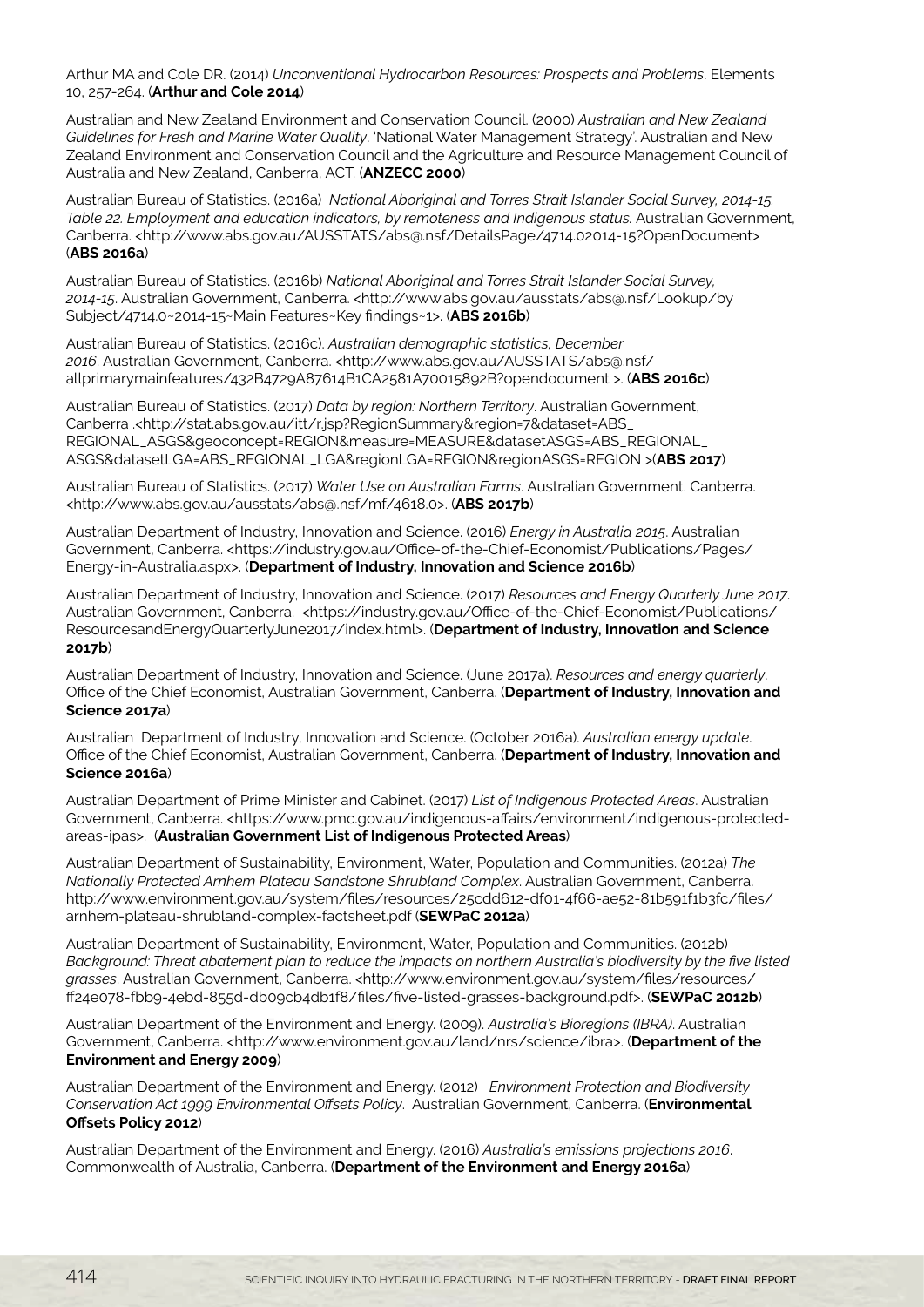Australian Department of the Environment and Energy. (2016) *National Inventory Report 2014 (revised)*. Australian Government, Canberra. (**Department of the Environment and Energy 2016b**)

Australian Government. (2011) *A Guide to Undertaking Strategic Assessments: Environment Protection and Biodiversity Conservation Act 1999*. Australian Government, Canberra. (**Australian Government 2011**)

Australian Government. (2014) *Australian Government Cost Recovery Guidelines*. Australian Government, Canberra. (**Cost Recovery Guidelines**)

Australian Government. (2015). *National Greenhouse Gas Inventory - Kyoto Protocol classifications*. <http:// ageis.climatechange.gov.au/NGGI.aspx>. (**Australian Government NGGI**)

Australian Government. (2016) *Risk Management - Leading Practice Sustainable Development Program for the Mining Industry, September 2016*. Australian Government, Canberra. <https://industry.gov.au/resource/ Documents/LPSDP/LPSDP-RiskHandbook.pdf>. (**Australian Government 2016**)

Australian Government. (2016a). *The safeguard mechanism – overview*. Australian Government, Canberra. (**Australian Government 2016a**)

Australian Government. (2017a). *Budget 2017-18. Budget Measures, Budget Paper No. 2, 2017-18*. (**Australian Government 2017a**).

Australian Government. (2017b) *Energy Budget Package 2017-18*. Australian Government, Canberra.<http:// www.environment.gov.au/energy/energy-budget-package>. (**Australian Government 2017b**)

Australian Government. (2017c). *Budget 2017-18. Budget Measures, Budget Paper No. 2, 2017-18*. (**Australian Government 2017c**)

Australian Government Attorney-General's Department. (2011). *Guide to Framing Commonwealth Offences, Infringement Notices and Enforcement Powers*. Australian Government, Canberra. (**Guide to Framing Commonwealth Offences**)

Australian Government Indigenous Land Corporation. (2013). *The National Indigenous Land Strategy (NILS)*. Australian Government, Canberra.

Australian Law Reform Commission. (1996) *Beyond the doorkeeper - Standing to sue for public remedies*, Report No 78. (**ALRC 1996**)

Australian Law Reform Commission. (2016) *Traditional Rights and Freedoms—Encroachments by Commonwealth Laws* (ALRC Report 129). <https://www.alrc.gov.au/publications/freedoms-alrc129>. (**ALRC 2016**)

Australian National Audit Office. (2014) *Administering Regulation: Achieving the Right Balance*. Better Practice Guide. Australian Government, Canberra. <https://www.anao.gov.au/sites/g/files/net616/f/2014\_ ANAO%20-%20BPG%20Administering%20Regulation.pdf>. (**ANAO 2014**)

Australian Panel of Experts on Environmental Law. (2017). *Democracy and the Environment Technical Paper 8*. (**APEEL Technical Paper 8**)

Australian Panel of Experts on Environmental Law. (2017). *The Foundations of Environmental Law: Goals, Objects, Principles and Norms. Technical Paper 1*. (**APEEL Technical Paper 1**)

Australian Senate Select Committee on Unconventional Gas Mining. (2016) *Interim Report*. Parliament of Australia, Canberra. (**Senate Select Committee on Unconventional Gas Mining 2016**)

Australian Weeds Committee. (2012). *Rubber vine (Cryptostegia grandiflora Roxb. ex R.Br.) strategic plan 2012–17*. Australian Government, Canberra.

Avery J. (1993) *From Preservationism to Land Rights: the relevance of land rights to the protection of sacred sites*, in 'Resource Development and Aboriginal Land Rights in Australia'. Centre for Commercial and Resources Law, University of Western Australia, Perth. (**Avery 1993**)

#### B

Baker O, Price O, Woinarski J and Hempel C. (2005). *Northern Territory Bioregions: Assessment of Key Biodiversity values and threats*. Department of Natural Resources, Environment and the Arts, Northern Territory Government, Darwin. (**Baker et al. 2005**)

Bamberger M, Oswald RE. (2013) *Science and politics of shale gas extraction.* New Solutions 23, 7-12. (**Bamberger and Oswald 2013**)

Bamberger M, Oswald RE. (2015) *Long term impacts of unconventional drilling operations on human and animal health*. Journal of Environmental Science and Health 50, 447-459. (**Bamberger and Oswald 2015**)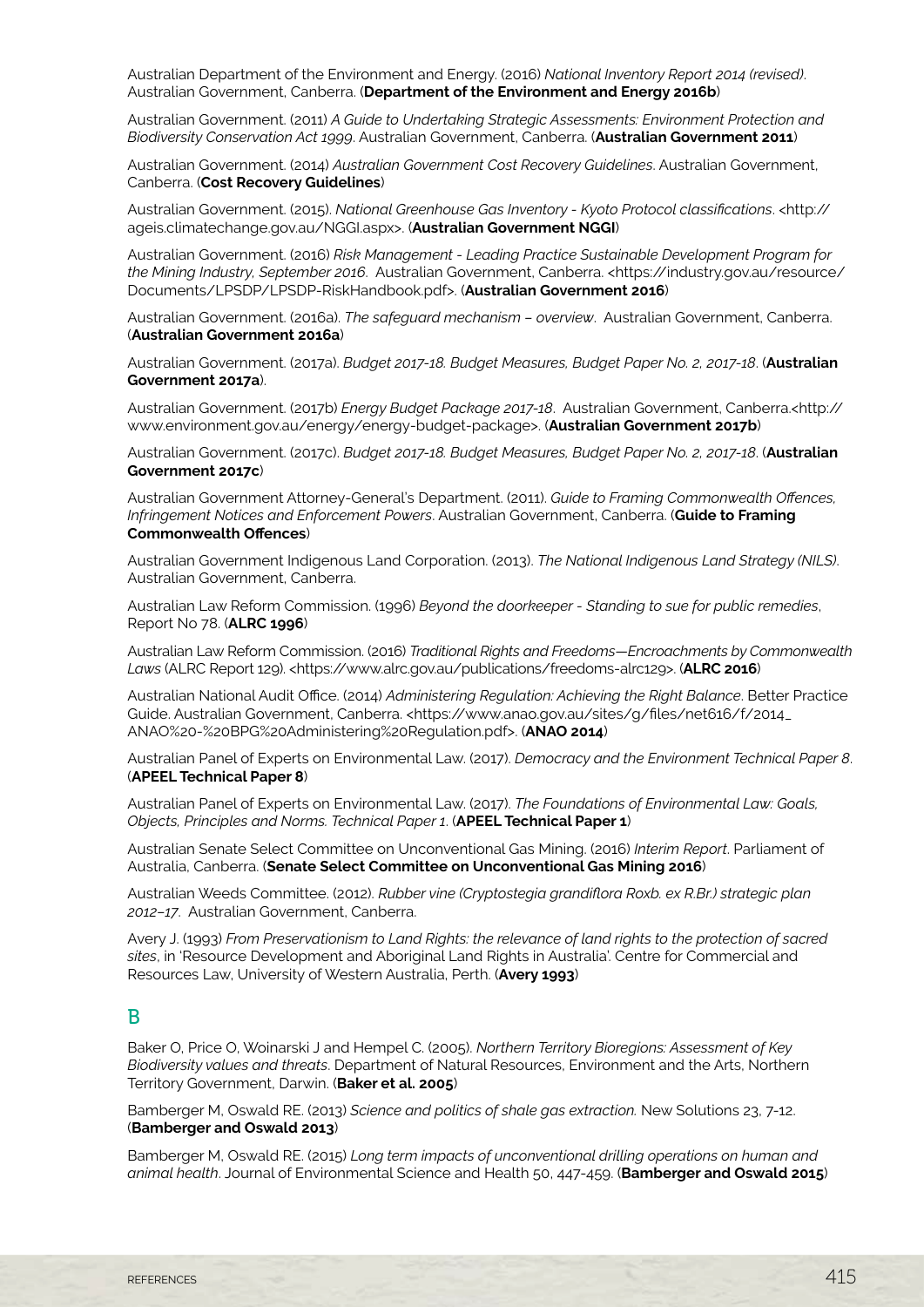Bamberger M and Oswald RE. (2012). Impacts of gas drilling on human and animal health. New Solutions 22, 51-77. (**Bamberger and Oswald 2012**)

Barcelo D. (2016) *Human health and environmental risks of unconventional shale gas hydrofracking*. Science of the Total Environment 544, 1139-1140. (**Barcelo 2016**)

Barker L. (8 December 2015). *Santos CSG flaring on the Pilliga makes a mockery of the 'total' fire ban*. Independent Australia (online). <https://independentaustralia.net/environment/environment-display/ santos-csg-flaring-on-the-pilliga-makes-a-mockery-of-total-fire-ban,8468>. (**Barker 2015**)

Barnett B, Townley LR, Post V, Evans RE, Hunt RJ, Peeters L, Richardson S, Werner AD, Knapton A and Boronkay A. (2012) *Australian groundwater modelling guidelines*. National Water Commission. (**Barnett et al. 2012**)

Barrett DJ, Couch CA, Metcalfe DJ, Lytton L, Adhikary DP and Schmidt RK. (2013) *Methodology for bioregional assessments of the impacts of coal seam gas and coal mining development on water resources*. Independent Expert Scientific Committee on Coal Seam Gas and Large Coal Mining Development. (**Barrett et al. 2013**)

Barr S and Devine-Wright P. (2012) *Resilient communities: sustainabilities in transition.* Local Environment, 17, 525-532. (**Barr and Devine-Wright 2012**)

Bayne EM, Habib L, Boutin S. (2008) *Impacts of chronic anthropogenic noise from energy-sector activity on abundance of songbirds in the boreal forest*. Conservation Biology 22, 1186−1193. (**Bayne et al. 2008**)

Bazilian M, Brandt AR, Billman L, Heath G, Logan J, Mann M, Melaina M, Statwick P, Arent D and Benson SM. (2014) *Ensuring Benefits from North American Shale Gas Development: Towards a Research Agenda*. Journal of Unconventional Oil and Gas Resources 7, 71–74. (**Bazilian, Brandt and Billman et al. 2014**)

Bazzari JA. (1989). *Well Casing Leaks History and Corrosion Monitoring Study, Wafra Field*. Proceedings of the 6th Middle East Oil Show, 45–54. Society of Petroleum Engineers. (**Bazzari 1989**)

BC Oil and Gas Commission. (2017a) *Supplementary Information for Area-based Analysis*. Version 1.2. British Columbia, Canada. (**BC Oil and Gas Commission 2017a**)

BC Oil and Gas Commission. (2017b) *Frequently Asked Questions – Area-based Analysis*. British Columbia, Canada. (**BC Oil and Gas Commission 2017b**)

Bec A, Moyle BD and McLennan CJ. (2016) *Drilling into community perceptions of coal seam gas in Roma, Australia*. The Extractive Industries and Society 3, 716–726. (**Bec, Moyle and McLennan 2016**)

Beesley, LS and Prince J. (2010). *Fish community structure in an intermittent river: The importance of environmental stability, landscape factors and within-pool habitat descriptors*. Marine and Freshwater Research 61, 605-614. (**Beesley and Prince 2010**)

Benham C. (2016) *Change, opportunity and grief: Understanding the complex social-ecological impacts of Liquefied Natural Gas development in the Australian coastal zone*. Energy Research and Social Science 14, 61–70. (**Benham 2016**)

Bennett M. (2014) *Standing up for country: how Traditional Owners stopped a nuclear waste dump at Muckaty*. Indigenous Law Bulletin. (**Bennett 2014**)

BHP Billiton. (12 October 2016). *Case study 2016 - Responsibly managing hydraulic fracturing*. <http://www.bhp.com/-/media/bhp/documents/society/reports/2016/161018\_ responsiblymanaginghydraulicfracturing.pdf?la=en>. (**BHP 2016**)

Blasing TJ. (2016). *Recent greenhouse gas concentrations*. Carbon Dioxide Information Analysis Centre, US Department of Energy. (**Blasing 2016**)

Bond WJ, Woodward FI and Midgley GF. (2005) *The global distribution of ecosystems in a world without fire*. New Phytologist 165, 525–538. (**Bond et al. 2005**)

Boothroyd IM et al. (2016). *Fugitive emissions of methane from abandoned, decommissioned oil and gas wells*. Science of the Total Environment 547, 461–469. (**Boothroyd et al. 2016**)

Borthwick D. (2010). *Report of the Montara Commission of Inquiry*. Montara Commission of Inquiry, Canberra. (R**eport of the Montara Commission of Inquiry**)

Botwe PK, Barmuta LA, Magierowski R, McEvoy P, Goonan P and Carver S. (2015) *Temporal patterns and environmental correlates of macroinvertebrate communities in temporary streams*. PLoS ONE 10, e0142370. (**Botwe et al. 2015**)

Boulton AJ. (2014). *Conservation of Ephemeral Streams and Their Ecosystem Services: What Are We Missing?*  Aquatic Conservation: Marine and Freshwater Ecosystems 24, 733–738. (**Boulton 2014**)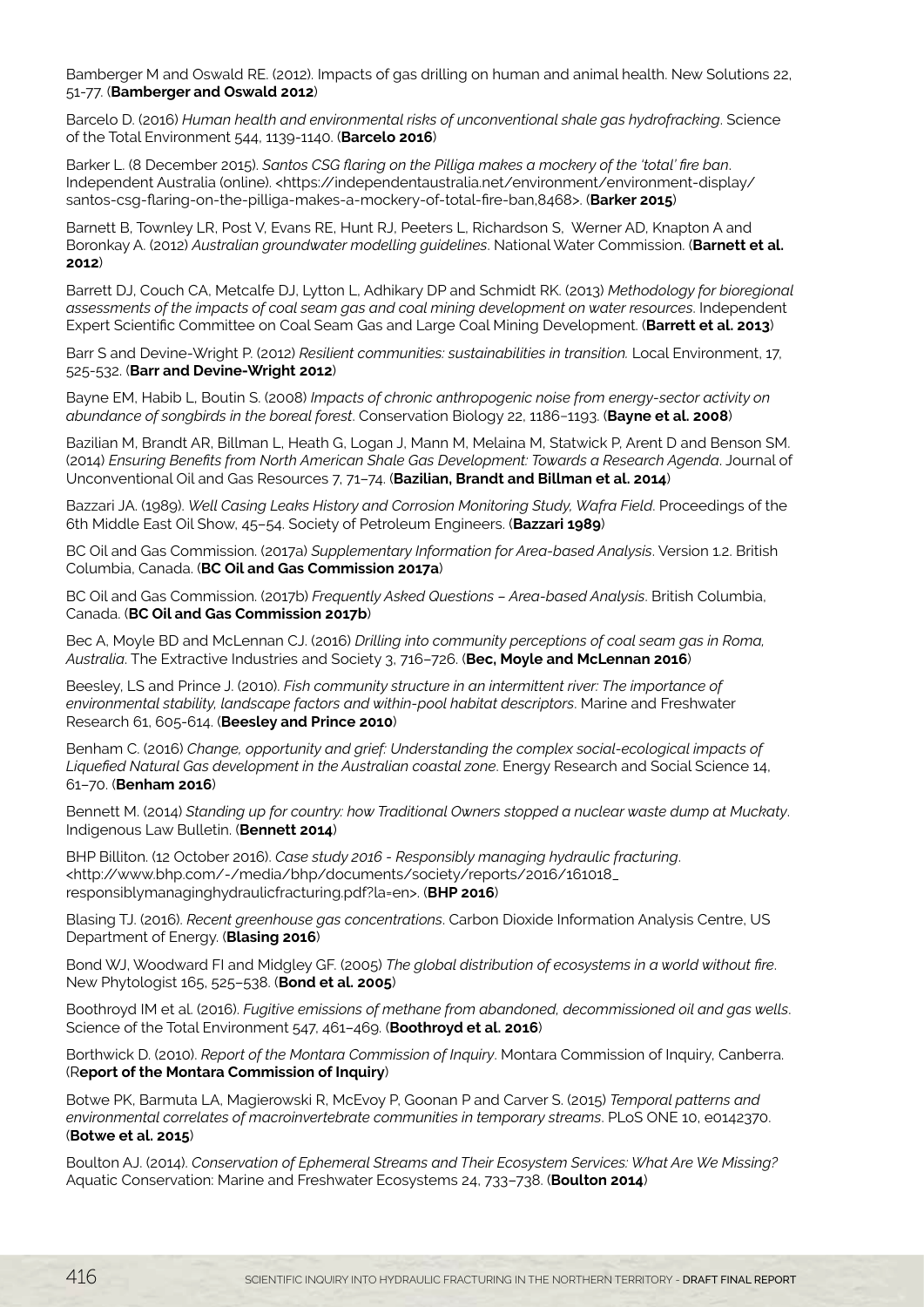Bowman DMJS, Balch JK, Artaxo P et al. (2009) Fire in the Earth System. Science 324, 481-484. (**Bowman et al. 2009**)

Bowman DMJS and Panton WJ. (1993) *Decline of Callitris intratropica RT Baker and HG Smith in the Northern Territory: implications for pre- and post-European colonization fire regimes*. Journal of Biogeography 20, 373- 381. (**Bowman and Panton 1993**)

BP (2016). BP Statistical Review of World Energy, June. (**BP 2016**)

Bradbury J, Ray I, Peterson T, Wade S, Wong-Parodi G and Feldpausch A. (2009) *The role of social factors in shaping public perceptions of CCS: results of multi-state focus group interviews in the US.* Energy Procedia 1(1), 4665-4672. (B**radbury et al. 2009**)

Bradstock RA, Gill AM and Williams RJ. (2012) *Flammable Australia: Fire Regimes, Biodiversity and Ecosystems in a Changing World.* CSIRO Publishing, Collingwood, Victoria. (**Bradstock et al. 2012**)

Brandt AR, Heath GA, Kort EA, O'Sullivan F, Pétron G, Jordaan SM et al. (2014). *Methane leaks from North American natural gas systems.* Science 343, 733-735. (**Brandt et al. 2014**)

Brarosky E, Stevens A, Forbes S. (October 2012) *Defining the Shale Gas Life Cycle: A framework for identifying and mitigating impacts*. World Resources Institute Working Paper, Washington. (**Brarosky 2012**)

Brasier K, Davis L, Glenna L., Kelsey T, McLaughlin D, Schafft K, Babbie K, Biddle C, Delessio-Parson A and Rhubart D. (2014) *The Marcellus Shale Impacts Study: Chronicling Social and Economic Change in North Central and Southwest Pennsylvania*. Center for Rural Pennsylvania, Harrisburg, Pennsylvania. (**Brasier et al 2014**)

Brasier KJ, Filteau MR, Mclaughlin DK, Jacquet J, Stedman RC, Kelsey TW and Goetz SJ. (2011) *Residents' Perceptions Of Community And Environmental Impacts From Development Of Natural Gas In The Marcellus Shale: A Comparison Of Pennsylvania And New York Cases*. Journal of Rural Social Sciences 26, 32–61. (**Brasier, Filteau and Mclaughlin et al. 2011**)

Brazzale R. (2016). *Review of the NEM in 2015*. Green Market Insights Report. (**Brazzale 2016**)

Brittingham MC, Maloney KO, Farag AM, Harper DD and Bowen ZH. (2014) *Ecological risks of shale oil and gas development to wildlife, aquatic resources and their habitat*s. Environmental Science and Technology 48, 11034−11047. (**Brittingham et al. 2014**)

Broderick J, Anderson K, Wood R., Gilbert P, Sharmina, M, Footitt, A, et al. (2011) *Shale Gas: an updated Assessment of Environmental and Climate Change Impacts*. University of Manchester. (**Broderick et al. 2011**)

Brondel D, Edwards R, Hayman A, Hill D and Semerad T. (1994). *Corrosion in the Oil Industry*. Oilfield Review. 4-18. (**Brondel et al. 1994**)

Brown DR, Lewis C and Weinberger BE. (2015) *Human exposure to unconventional natural gas development: A public health demonstration of periodic high exposure to chemical mixtures in ambient air*. Journal of Environmental Science and Health Pt. A, 50, 460-472. (**Brown et al. 2015**)

Brown GP, Phillips BL, Webb JK and Shine R. (2006) *Toads on the road: Use of roads as dispersal corridors by cane toads (Bufo marinus) at an invasion front in tropical Australia*. Biological Conservation 133, 88-94. (**Brown et al. 2006**)

Bruwer Q and Tickell SJ. (2015) *Daly Basin Groundwater Resource Assessment - North Mataranka to Daly Waters*. Water Resource Report No. 20/2015D, Northern Territory Government, Darwin. (**Bruwer and Tickell, 2015**)

Bryant JE and Haggstrom J. (2012) *An environmental solution to help reduce freshwater demands and minimize chemical use*. Paper presented at the SPE/EAGE European Unconventional Resources Conference and Exhibition. (**Bryant and Haggstrom 2012**)

Bunch AG, Perry CS, Abraham L, Wikoff DS, Tachovsky JA et al. (2014) *Evaluation of impact of shale gas operations in the Barnett Shale regions on volatile organic compounds in air and potential health risks*. Science of the Total Environment, 468-469, 832-842. (**Bunch et al. 2014**)

Bunn SE and Arlington AH. (2002) *Basic principles and ecological consequences of altered flow regimes for aquatic biodiversity.* Environmental Management 30, 492-507. (**Bunn and Arlington, 2002**)

Burdge RJ and Vanclay F. (1996) *Social impact assessment: a contribution to the state of the art series*. Impact Assessment, 14, 59–86. (**Burdge and Vanclay 1996**)

Bureau of Meteorology. (2016) *Climate data online*. Australian Government, Canberra. <http://www.bom.gov. au/climate/data/>.

Bureau of Meteorology. (2017) *Atlas of Groundwater Dependent Ecosystems*. Australian Government, Canberra. <http://www.bom.gov.au/water/groundwater/ gde/map.shtml>. (**BOM 2017**)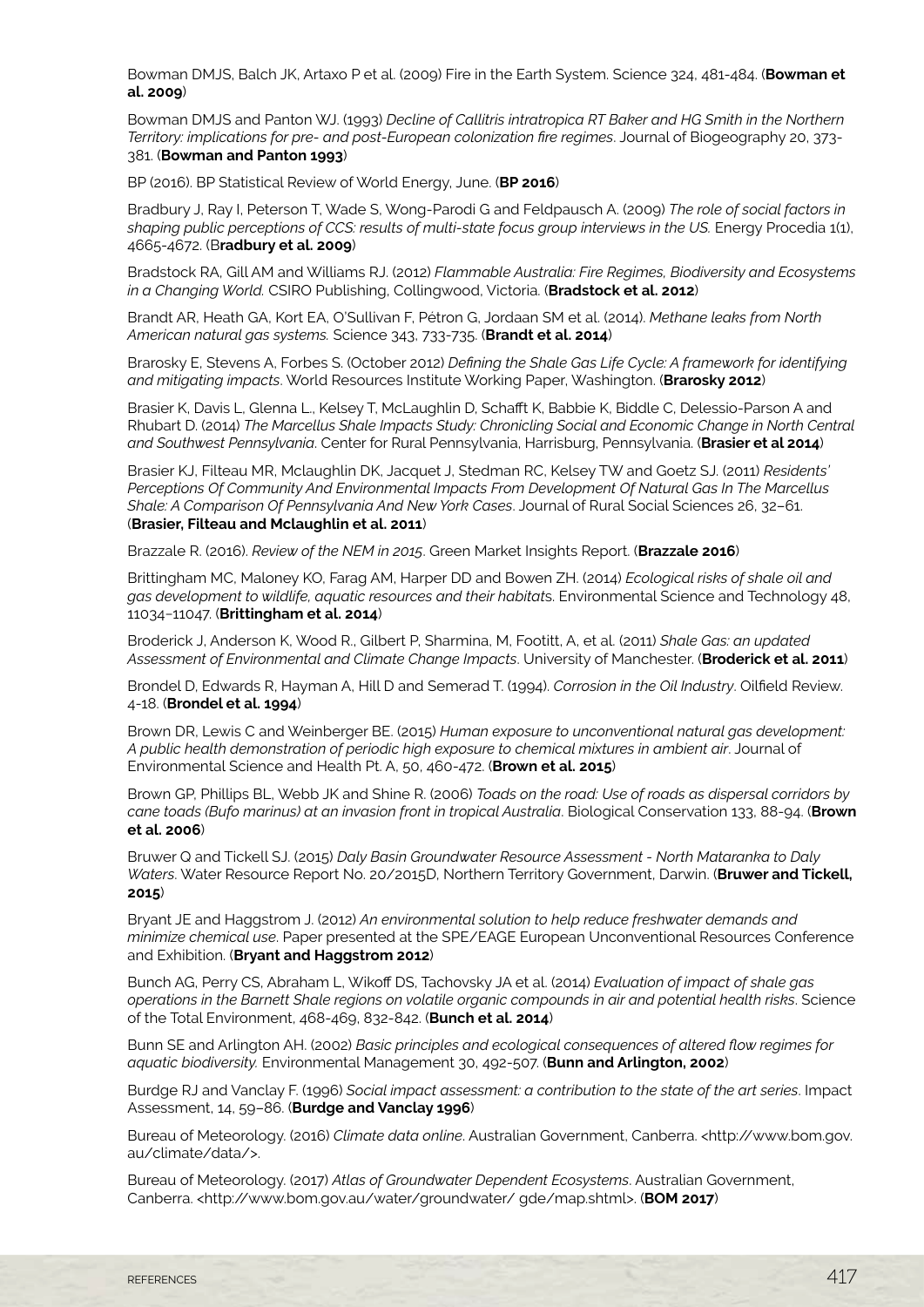Bureau of Meteorology. (2017) *State of the Climate, Greenhouse Gas Levels*. Australian Government, Canberra. <http://www.bom.gov.au/state-of-the-climate/greenhouse-gas-levels.shtml>.

Bureau of Meteorology. (2017) *Topographic drainage divisions and river regions*. Australian Government, Canberra. <http://www.bom.gov.au/water/groundwater/ gde/map.shtml>. (**BOM River Regions**)

Bureau of Oil and Gas Regulation, Division of Mineral Resources. (2011) *Revised Draft Supplemental Environmental Impact Statement on the Oil, Gas and Solution Mining Regulatory Program*. New York State Department of Environmental Conservation. <http://www.dec.ny.gov/data/dmn/rdsgeisfull0911.pdf>. (**Bureau of Oil and Gas Regulation 2011**)

Burton GA, Basu N, Ellis BR, Kapo KE, Entrekin S and Nadelhoffer K. (2014) *Hydraulic 'Fracking': Are Surface Water Impacts An Ecological Concern?* Environmental Toxicology and Chemistry 33(8), 1679-1689. (**Burton et al. 2014**)

Butkovskyi A, Bruning H, Kools SAE, Rijnaarts HHM and Van Wezel AP. (2017) *Organic Pollutants in Shale Gas Flowback and Produced Waters: Identification, Potential Ecological Impact, and Implications for Treatment Strategies.* Environmental Science and Technology. (**Butkovskyi et al., 2017**)

## C

Cahill AG, Steelman CM, Forde O, Kuloyo O, Ruff SM, Mayer B, Mayer KU, Strous M, Ryan MC, Cherry JA and Parker BL. (2017). *Mobility and persistence of methane in groundwater in a controlled-release field experiment*. Nature Geoscience 10, 289-294. (**Cahill et al. 2017**)

Cameron I (16 April 2013) *SPE "Back to Basics" Bond Log Theory and Interpretation*. FMC Technologies. <https://higherlogicdownload.s3.amazonaws.com/SPE/5fc0079d-67a5-4dd9-a56f-190534ef5d3d/ UploadedImages/April16\_BtoB.pdf>. (**Cameron 2013**)

Canadian Society for Unconventional Gas. *Understanding Shale Gas in Canada*. <www.csur.com/sites/ default/files/shale\_gas\_ English\_Web.pdf>

Canavan M. (9 May 2017). *\$28.7 million investment in East Coast gas security*. Media release. Available at <http://www.minister. industry.gov.au/ministers/canavan/media-releases/287-million-investment-eastcoast-gas-security>. (**Canavan, media release, 9 May 2017**)

Carpenter DO. (2016) *Hydraulic fracturing for natural gas: impact on health and environment*. Reviews on Environmental Health 31, 47-51. (**Carpenter 2016**)

Carson R. (1962). *Silent Spring*. Houghton Mifflin Company. New York United States of America. (**Carson 1962**)

Central Land Council. *Making Agreements on Aboriginal Land: Mining and Development*. <http://www.clc.org. au/articles/cat/ mining/>. (**CLC Agreements Guide**)

Clarke H, Eisner L, Styles P and Turner P. (2014) *Felt seismicity associated with shale gas hydraulic fracturing: The first documented example in Europe*. Geophysical Research Letters 41, 8308-8314. (**Clarke et al. 2014**)

Clean Energy Regulator (2017). *Safeguard baselines table*. Australian Government, Canberra. <http://www. cleanenergyregulator.gov.au/NGER/National%20greenhouse%20and%20energy%20reporting%20data/ Safeguard-baselines-table>. (**Clean Energy Regulator 2017**)

Climate Council. (2017). *Pollution and price: the cost of investing in gas*. Climate Council of Australia. <https:// www.climatecouncil.org.au/uploads/d15f6fc35d779951e8893693efdbbc10.pdf>. (**Climate Council 2017**)

Close DI, Baruch ET, Altmann CM, Cote AJ and Mohinudeen FM. (2016). *Unconventional gas potential in Proterozoic source rocks: exploring the Beetaloo Sub-basin*. Annual Geoscience Exploration Seminar (AGES) Proceedings, Alice Springs. (**Close et al. 2016**)

Close DI, Côté AJ, Baruch ET, Altmann CM, Mohinudeen FM, Richards B and Ilett R. (2017) *Proterozoic Shale Gas Plays in the Beetaloo Basin and Amungee NW-1H Discovery*. Annual Geoscience Exploration Seminar (AGES) Proceedings, Alice Springs. (**Close et al. 2017**)

Close PG, Dobbs R and Davies P. (2012). *Assessment of the likely impacts of development and climate change on aquatic ecological assets in Northern Australia - Summary Report*. Charles Darwin University, Darwin. (**Close et al. 2012**)

COAG Energy Council. (2015) *Coal Seam, Shale and Tight Gas in Australia: Resources Assessment and Operational Overview 2015*. Geosciences Australia, Canberra. (**COAG Energy Council 2015**)

Coglianese C. (2015) *Listening, Learning, Leading – A Framework for Regulatory Excellence*. University of Pennsylvania Law School. <https://www.law.upenn.edu/live/files/4946-pprfinalconvenersreportpdf>. (**Coglianese 2015**)

Colliers International. (2016). *North Australia beef market overview*. (**Colliers International 2016**)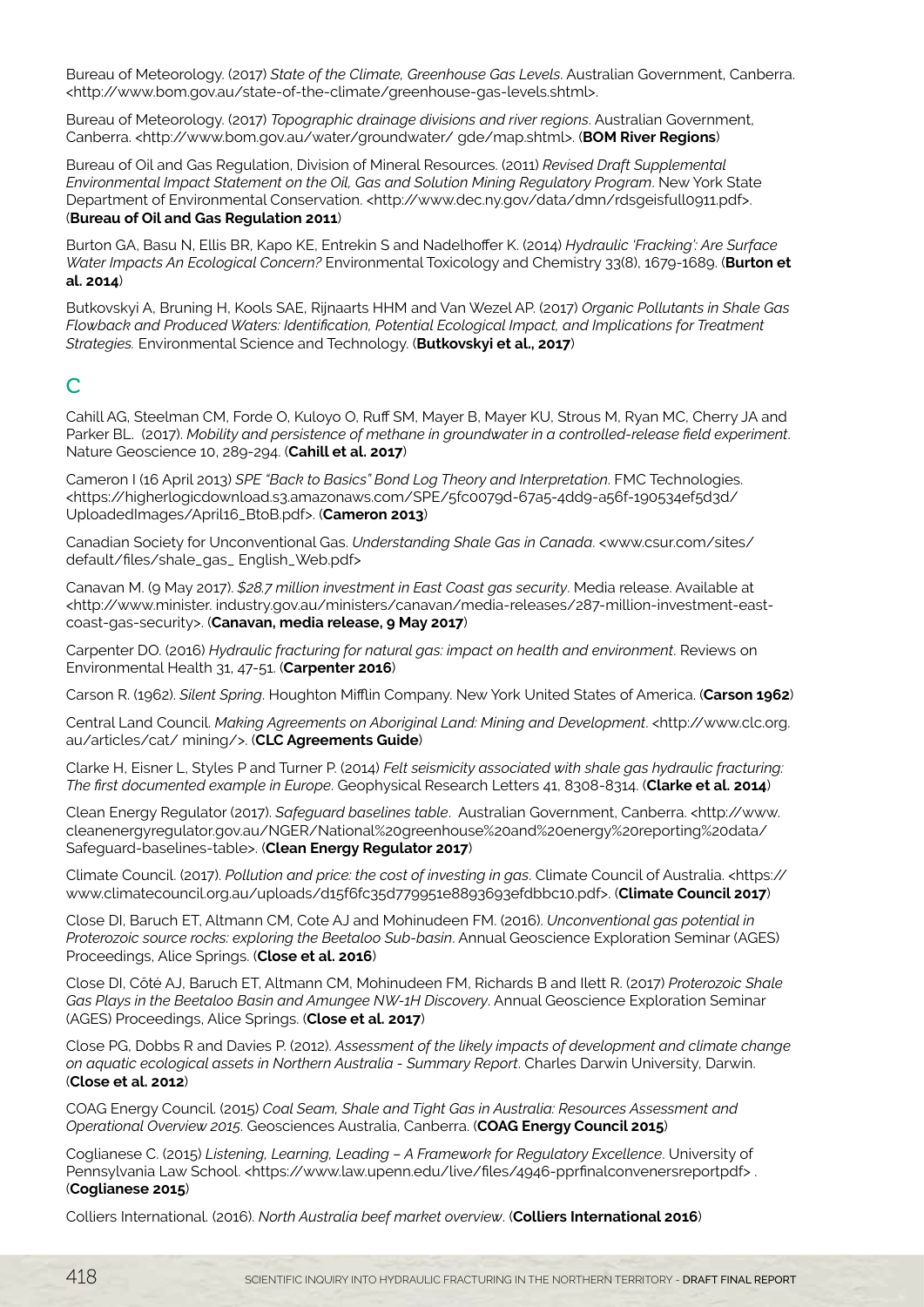Colorado Regional Air Quality Council. (2014) *Air Quality Control Commission Oil and Gas Fact Sheet*. Colorado Department of Public Health and Environment. <https://raqc.org/postfiles/resources/AQCC\_O&G\_ FactSheet022314.pdf>. (**Colorado RAQC 2014**)

Commonwealth of Australia and Northern Territory Government (2014) *Northern Territory Assessment Bilateral Agreement* http://www.environment.gov.au/protection/environment-assessments/bilateralagreements/nt (**Commonwealth of Australia and NT Government 2014**)

Commonwealth Scientific and Industrial Research Organisation. (2009) *Water in northern Australia: Summary of reports to the Australian Government from the CSIRO Northern Australia Sustainable Yields Project.* Australian Government, Canberra. <http://www.clw.csiro.au/publications/waterforahealthycountry/nasy/ documents/nasy-summary-report.pdf>. (**CSIRO 2009**)

Commonwealth Scientific and Industrial Research Organisation. (2016) *Methane*  seeps in the Condamine River. <https://www. csiro.au/~/media/EF/Files/GISERA\_ MethaneSeepsCondamineRiver\_4ppFactsheet\_170310.pdf> (**CSIRO 2016**)

Commonwealth Scientific and Industrial Research Organisation. (2017) *Report into the shale gas well life cycle and well integrity.* Report for the Scientific Inquiry into hydraulic fracturing in the Northern Territory. (**CSIRO 2017**)

CommSec (2017) *State of the States July 2017*. <https://www.commsec.com.au/content/dam/EN/ Campaigns\_Native/stateofstates/July2017/CommSec\_State\_of\_the\_States\_July2017.pdf> (**CommSec 2017**)

Connon S and Corneliussen K. (2016) *The Use of Well Integrity Management Systems and Software to Increase Organisational Understanding*. Society of Petroleum Engineers. (**Connon and Corneliussen 2016**)

Considine TJ, Watson RW, Considine NB and Martin JP. (2013). *Environmental regulation and compliance of Marcellus Shale gas drilling*. Environmental Geosciences 20(1), 1–16. (**Considine et al. 2013**)

Cooke D. (2012) *A Brief Review of GeoScience Issues associated with Shale Gas development in Australia*. Australian Council of Learned Academies, Unconventional Gas Production Working Group. (**Cooke 2012**)

Cook GD and Meyer CP. (2009) *Fire, fuels and greenhouse gases*, in 'Culture, Ecology and Economy of Fire Management in North Australian Savannas: Rekindling the Wurrk Tradition.' CSIRO Publishing, Collingwood, Australia.

Cook P, Beck V, Brereton D, Clark R, Fisher B, Kentish S, J Toomey and Williams J. (May 2013) *Engineering Energy: Unconventional Gas Production*, for the Australian Council of Learned Academies (ACOLA). (**ACOLA Report**)

Costa D, Jesus J, Branco D, Danko A and Fiúza A. (2017) *Extensive review of shale gas environmental impacts from scientific literature (2010–2015)*. Environmental Science and Pollution Research. (**Costa et al. 2017**)

Costanza R, d'Arge R, de Groote R, Farber S, Grasso M, Hannon B, Limburg K, Naeem S, O'Neill RV, Paruelo J, Raskin RJ, Sutton P and van den Belt M. (1997) *The value of the world's ecosystem services and natural capital.* Nature 387, 253-260. (**Costanza et al. 1997**)

Council of Canadian Academies. (2014). *Environmental impacts of shale gas extraction in Canada. Report of an expert panel on harnessing science and technology to understand the environmental impacts of shale gas*  extraction. <http://www.scienceadvice.ca/uploads/eng/assessments%20and%20publications%20and%20 news%20releases/shale%20gas/shalegas\_fullreporten.pdf> (**Council of Canadian Academies 2014**)

Craggs GJP. (2016) *Feral Animals in Northern Australia.* Future Directions International Strategic Analysis Paper. <http://www.futuredirections.org.au/wp-content/uploads/2016/09/Feral-animals-in-Northern-Australia-Final.pdf>. (**Craggs 2016**)

Cresswell R, Harrington G, Hodgen M, Li LT, Petheram C, Buettikofer H and Davies P (2009). *Northern Australia Land and Water Science Review 2009.* Commonwealth Scientific and Industrial Research Organisation, Canberra.

Crosbie R, Jolly I, Leaney F, Petheram C and Wohling D. (2010). *Review of Australian Groundwater Recharge Studies.* Commonwealth Scientific and Industrial Research Organisation, Canberra. (**Crosbie et al 2010**)

Cullen R. (1991) *Mineral Revenues and Australian Aboriginal Self Determination.* 25 University of British Columbia Law Review. (**Cullen 1991**)

Curran G. (2017) *Social licence, corporate social responsibility and coal seam gas: framing the new political dynamics of contestation*. Energy Policy 101, 427–435. (**Curran 2017**)

Currell MJ, Banfield D, Cartwright I and Cendon DI. (2017) *Geochemical indicators of the origins and evolution of methane in groundwater: Gippsland Basin, Australia.* Environmental Science and Pollution Research 24, 13168-13183. (**Currell et al. 2017**)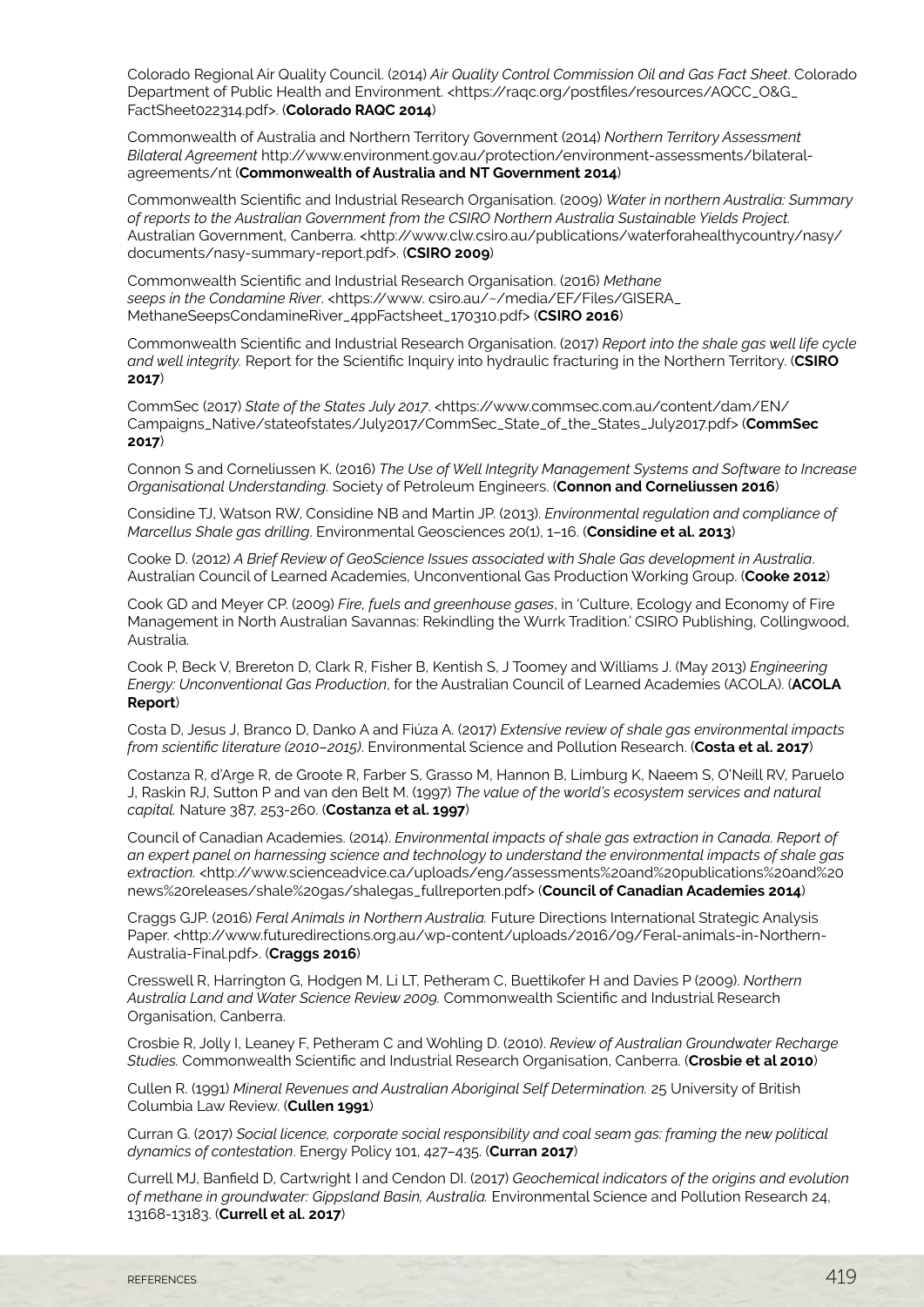# D

Darrah TH, Vengosh A, Jackson RB, Warner NR and Poreda R J. (2014) *Noble gases identify the mechanisms of fugitive gas contamination in drinking-water wells overlying the Marcellus and Barnett Shales.* Proceedings of the National Academy of Sciences 111 (39), 14076-14081. (**Darrah et al. 2014**)

Davies, RJ, Almond, S, Ward, S, Jackson, RB, Adams, C, Worrall, F, Herringshaw, LG, Gluyas, JG, Whitehead, MA (2014) *Oil and gas wells and their integrity: Implications for shale and unconventional resource exploration*. Marine and Petroleum Geology 56, 239-254. (**Davies et al. 2014**)

Davies H, McCarthy M, Firth R, Woinarski J, Gillespie G, Andersen A et al. (2017) *Top-down control of species distributions: feral cats driving the regional extinction of a threatened rodent in northern Australia.* Diversity and Distributions 23, 272-283. (**Davies et al. 2017**)

Davies R, Foulger G, Bindley A and Styles P. (2013) *Induced seismicity and hydraulic fracturing for the recovery of hydrocarbons.* Marine and Petroleum Geology 45, 171-185. (**Davies et al. 2013**)

Davis JA, Kerezsy A and Nicol S. (2017) *Springs: Conserving perennial water is critical in arid landscapes.*  Biological Conservation 211, 30-35

Davis R, Mathias S, Moss J, Hustoft S and Newport L. (2012) *Hydraulic fractures: How far can they go?* Marine and Petroleum Geology 37, 1-6. (**Davis et al. 2012**)

Day S, Dell'Amico M, Etheridge D, Ong C, Rodger A, Sherman B and Barret D. (2013) *Characterisation of regional fluxes of methane in the Surat Basin, Queensland. Phase 1: A review and analysis of literature on methane detection and flux determination.* CSIRO Australia. (**Day et al. 2013**)

Day S, Dell'Amico M, Fry R and Javanmard Tousi H (2014). *Field Measurements of Fugitive Emissions from Equipment and Well Casings in Australian Coal Seam Gas Production Facilities.* CSIRO Australia. (**Day et al. 2014**)

Day S, Ong C, Rodger A, Etheridge D, Hibberd M, van Gorsel E, Spencer D, Krummel P et al. (2015). *Characterisation of regional fluxes of methane in the Surat Basin, Queensland, phase 2: a pilot study of methodology to detect and quantify methane sources.* CSIRO, Australia. (**Day et al. 2015**)

Deloitte Access Economics. (2015). *Economic impact of shale and tight gas development in the Northern Territory*. <https://www. appea.com.au/wp-content/uploads/2015/08/APPEA\_Deloitte-NT\_Unconv\_gas\_ FINAL-140715.pdf> (**2015 Deloitte Report**)

Denmead OT. (2008) *Approaches to measuring fluxes of methane and nitrous oxide between landscapes and the atmosphere*. Plant and Soil 309(1-2), 5-24. (**Denmead 2008**)

de Pater CJ and Baisch J. (2011) *Geomechanical study of Bowland Shale seismicity, Synthesis Report*. Cuadrilla Resources Ltd, Lancashire, UK. (**de Pater and Baisch 2011**)

DeRamus HA et al. (2003). *Methane emissions of beef cattle on forages: efficiency of grazing management systems*. Journal of Environmental Quality 32, 269-277. (**DeRamus et al. 2003**)

DNV GL. (2016). *DNVGL-RP-E103 Risk-based abandonment of offshore wells*. <https://www.dnvgl.com/ oilgas/download/dnvgl-rp-e103-risk-based-abandonment-of-offshore-wells.html>. (April). (**DNVGL-RP-E103**)

Donato DB, Nichols O, Possingham H, Moore M, Ricci PF and Noller BN. (2007) *A critical review of the effects of gold cyanide-bearing tailings solutions on wildlife*. Environment International 33, 974–984. (**Donato et al. 2007**)

Doyle C and Carino J. (2013) *Making Free Prior and Informed Consent a Reality – Indigenous Peoples and the Extractive Sector*. <http://solutions-network.org/site-fpic/files/2012/09/Making-Free-Prior-Informed-Consent-a-Reality-DoyleCarino.pdf>. (**Doyle and Carino 2013**)

Drohan PJ and Brittingham M. (2012) *Topographic and Soil Constraints to Shale-Gas Development in the Northcentral Appalachians*. Soil Science Society of America Journal 76, 1696-1706. (**Drohan et al. 2012**)

Drummond B. (2016) *Review of Hydrofracturing and Induced Seismicity. Record 2016/02*. Geoscience Australia, Canberra. <http://dx.doi.org/10.11636/Record.2016.002>. (**Drummond 2016**)

Duguid A, Barnetson J, Clifford B, Parvey C, Albrecht D, Risler J and McNellie M. (2005). *Wetlands in the arid Northern Territory.* Northern Territory Government, Darwin. (**Duguid et al. 2005**)

Durongwattana N, Toempromraj W, Jedsadawaranon P and Sompopsart S. (2012) *Well integrity remediation - A challenge for swellable technology.* Society of Petroleum Engineers International Petroleum Technology Conference 2012, 2853–2879. (**Durongwattana et al. 2012**)

Dusseault M and Jackson R. (2014) *Seepage pathway assessment for natural gas to shallow groundwater during well stimulation, in production, and after abandonment.* Environmental Geosciences 21(3), 107-126. (**Dusseault and Jackson 2014**)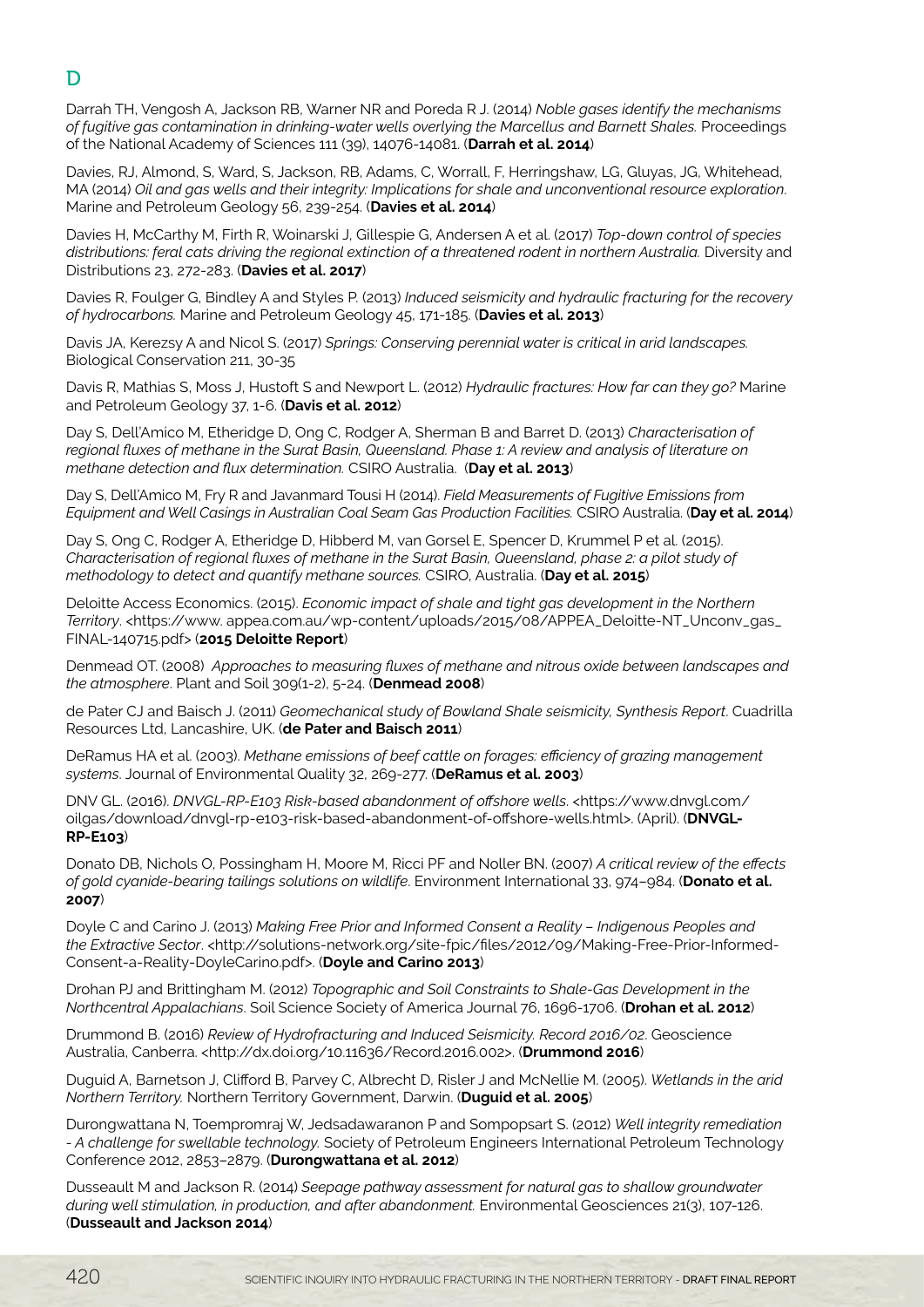Eather A. (2014) My Story is Your Story. <https://www.youtube.com/watch?v=l4q4uR29K84>.

Eco Logical Australia. (2013) *Shale Gas Development in Australia: Potential Impacts and Risks to Ecological Systems.* Report for the Australian Council of Learned Academies 'Securing Australia's Future: Project Six Engineering Energy: Unconventional Gas Production'. (**Eco Logical 2013**)

Economic Regulation Authority Western Australia. (2014) *Inquiry into Microeconomic Reform in Western Australia*. Final Report. (**Economic Regulation Authority Western Australia 2014**)

EcOz Environmental Consultants (2015). *Flora and fauna characterisation report: EP 167 and EP 168, Sturt Plateau region.* Report to Pangaea Resources Pty Ltd. (**EcOz Environmental 2015b**)

EcOz Environmental Consultants (2015). *Surface and groundwater characterisation report: The Sturt Plateau region*. Report to Pangaea Resources Pty Ltd. (**EcOz Environmental 2015a**)

Edwards GP, Allan GE, Brock C, Duguid A, Garbrys K, and Vaarzon-More P. (2008) *Fire and its management in central Australia.* The Rangeland Journal 30, 109-121.

Elsener B. (2005) *Corrosion rate of steel in concrete-Measurements beyond the Tafel law.* Corrosion Science. 47(12), 3019–3033. (**Elsener 2005**)

Elsner M and Hoelzer K. (2016) *Quantitative survey and structural classification of hydraulic fracturing chemicals reported in unconventional gas extraction.* Environmental Science and Technology 50, 3290-3314. (E**lsner and Hoelzer 2016**)

Eltschlager KK, Hawkins JW, Ehler WC and Baldassare F. (2001) *Technical measures for the investigation and mitigation of fugitive methane hazards in areas of coal mining.* US Department of the Interior. <http://www. techtransfer.osmre.gov/NTTMainSite/Library/hbmanual/ methane/methane.pdf>. (**Eltschlager et al. 2001**)

Emery M and Flora C. (2006) *Spiraling-Up: Mapping Community Transformation with Community Capitals Framework,* Community Development 37, 19-35. (**Emery and Flora 2006**)

enHealth. (2012) *Environmental health risk assessment. Guidelines for assessing human health risks from environmental hazards.* Australian Government, Canberra. (**enHealth 2012**)

Entrekin S, Evans-White M, Johnson B and Hagenbuch E. (2011) *Rapid expansion of natural gas development poses a threat to surface waters.* Frontiers in Ecology and the Environment 9, 503–511. (**Entrekin et al. 2011**)

Environmental Defenders Office NSW. (2014) *A review of NSW coal seam gas regulation and international best practice.* Briefing Paper, November. (**EDO NSW 2014**)

Environmental Law Institute and Washington and Jefferson College Center for Energy Policy and Management (2014). *Getting the Boom without the Bust: Guiding Southwestern Pennsylvania through shale gas development.*

Environmental Risk Sciences. (2015) *Report on human and environmental exposures from flowback water.*  Report on the Waukivory Pilot Project for AGL Upstreams Investment Pty Ltd. (**EnRiskS 2015**)

Environment Protection and Heritage Council. (2009b) *Environmental Risk Assessment Guidance Manual: for agricultural and veterinary chemicals*. Australian Government, Canberra. (**EPHC 2009b**)

Environment Protection and Heritage Council (2009a). *Environmental Risk Assessment Guidance Manual: for industrial chemicals.* Australian government, Canberra. (**EPHC 2009a**)

Erskine WD, Begg GW, Jolly P, Georges A, O'Grady A et al. (2003) *Recommended environmental water requirements for the Daly River, Northern Territory, based on ecological, hydrological and biological principles.* Supervising Scientist Report 175, Australian Government Supervising Scientist, Darwin. (**Erskine et al. 2003**)

Esteves AM, Franks D, and Vanclay F. (2012) *Social Impact Assessment: the State of the Art.* Impact Assessment and Project Appraisal 30(1), 34-42. (**Esteves, Franks, and Vanclay 2012**)

Esteves AM and Barclay MA. (2011). Enhancing the benefits of local content: integrating social and economic impact assessment into procurement strategies. Impact Assessment and Project Appraisal, September 2011. (Esteves and Barclay 2011)

Etheridge D, Luhar A, Loh Z, Noonan DA, Spencer S, Day S, Hibberd M, Zegelin S, Kitchen D et al. (2017) *Characterisation of regional fluxes of methane in the Surat Basin, Queensland, interim report on task 3: broad scale application of methane detection, and task 4: methane emissions enhanced modelling.* CSIRO, Australia. (**Etheridge et al. 2017**)

Evatt E. (1996) *Review of the Aboriginal and Torres Strait Islander Heritage Protection Act 1984.* Australian Government, Canberra. (**Evatt 1996**)

Exponent Engineering and Scientific Consulting. (2014) *Official CALPUFF modeling system.* <http://www.src. com/>. (**Exponent 2014**)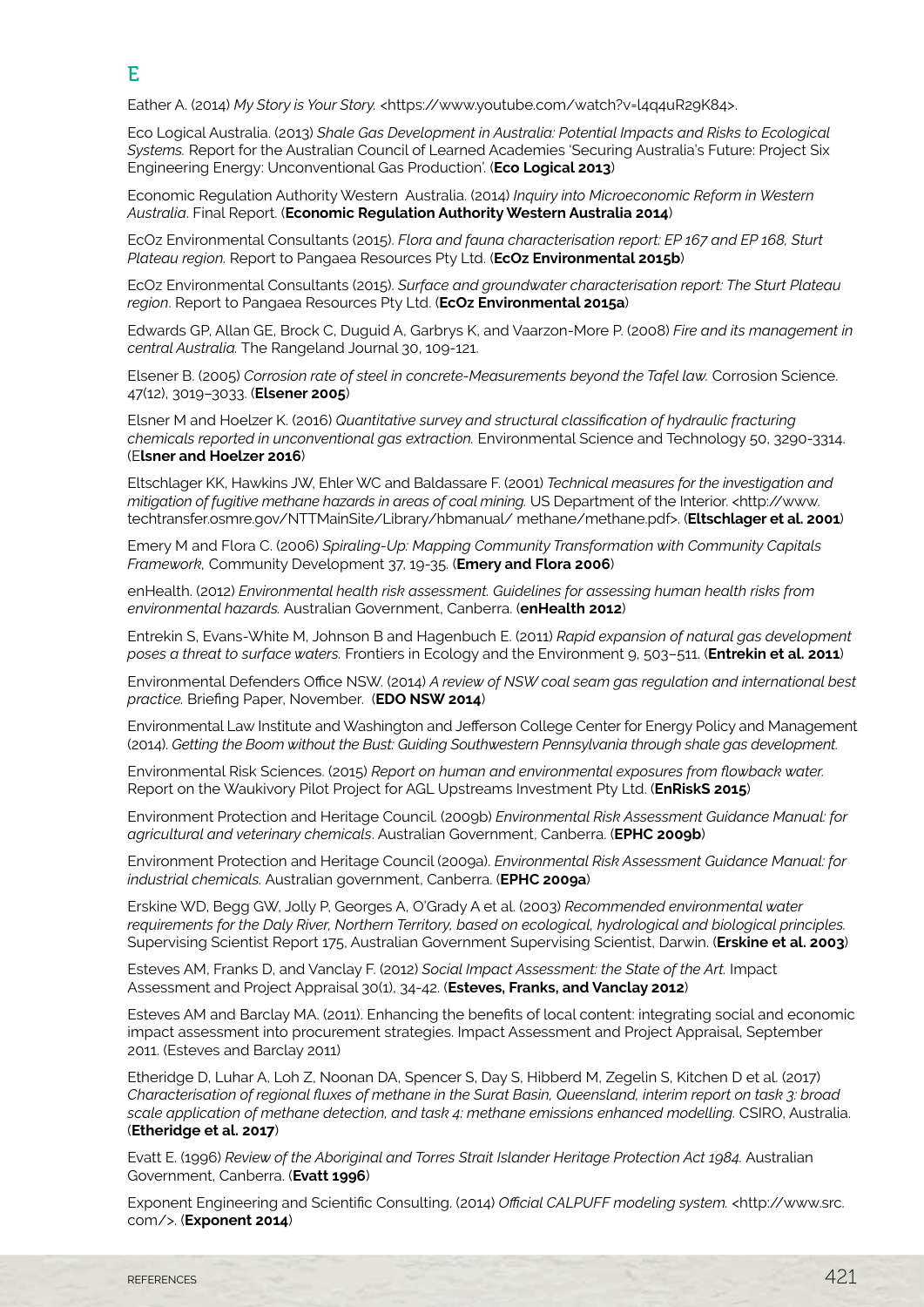Farwell LS, Wood PB, Sheehan J, Gregory A et al. (2016) *Shale gas development effects on the songbird community in a central Appalachian forest.* Biological Conservation 201, 78–91. (**Farwell et al. 2016**)

Ferguson A. (25 January 2017). Chilling tale of Origin Energy whistleblower. Sydney Morning Herald. <http:// www.smh.com.au/business/energy/chilling-tale-of-origin-energy-whistleblower-20170124-gtxuhz.html>. (**Ferguson 2017**)

Finkel A et al. (2017). *Independent review into the future security of the National Electricity Market: blueprint for the future*. Australian Government, Canberra. (**Finkel et al. 2017**)

Finkel ML (ed). (2015). *The Human and Environmental Impact of Fracking.* Praeger Press.

Finlayson J. (1999) *Northern Territory land rights: purpose and effectiveness.* Discussion Paper No. 180, Centre for Aboriginal Economic Policy Research. (**Finlayson 1999**)

Fischer J and Lindenmayer DB (2007). *Landscape modification and habitat fragmentation: a synthesis*. Global Ecology and Biogeography 16, 265–280. (**Fischer and Lindenmayer 2007**)

Fisher A. (2001) *Biogeography and conservation of Mitchell grasslands in northern Australia.* Northern Territory University, Darwin. (**Fisher 2001**)

Fleming DA and Measham TG. (2015) *Local economic impacts of an unconventional energy boom: the coal seam gas industry in Australia.* Australian Journal of Agricultural and Resource Economics 59, 78–94. (**Fleming and Measham 2015**)

Fleurbaey M, Kartha S, Bolwig S, Chee YL, Chen Y et al. (2014) *Chapter 4 - Sustainable development and equity*. In 'Climate Change 2014: Mitigation of Climate Change. IPCC Working Group III Contribution to AR5'. Cambridge University Press. (**Fleurbaey, Kartha et al. 2014**)

Forman RTT and Alexander LE. (1998) *Roads and their major ecological effects.* Annual Review of Ecology and Systematics 29, 207–231. (**Forman and Alexander 1998**)

Francis C, Paritsis J, Ortega C and Cruz A. (2011) *Landscape patterns of avian habitat use and nest success are affected by chronic gas well compressor noise.* Landscape Ecology 26, 1269−1280. (**Francis et al. 2011**)

Francis CD and Barber JR. (2013) A *framework for understanding noise impacts on wildlife: An urgent conservation priority.* Frontiers in Ecology and the Environment 11, 305−313. (**Francis and Barber 2013**)

Franks AJ. (2002) *The ecological consequences of buffel grass Cenchrus ciliaris establishment within remnant vegetation of Queensland.* Pacific Conservation Biology 8, 99-107. (**Franks 2002**)

Franks D, Brereton D, Clark P, Fidler C and Vanclay F. (2009) *Leading practice strategies for addressing the social impacts of resource developments.* Centre for Social Responsibility in Mining, University of Queensland. (**Franks et al. 2009**)

Franks D. (2012) *Social impact assessment of resource projects.* International Mining for Development Centre, Mining for Development, Guide to Australian Practice. (**Franks 2012**)

Franks DM, Brereton D, Moran CJ, Sarker T, and Cohen T. (2010a) Cumulative impacts – a good practice guide for the Australian coal mining industry. Centre for Social Responsibility in Mining & Centre for Water in the Minerals Industry, Sustainable Minerals Institute, The University of Queensland. Australian Coal Association Research Program. Brisbane. (**Franks et al. 2010a**)

Franks DM, Brereton D and Moran CJ. (2010) *Managing the cumulative impacts of coal mining on regional communities and environments in Australia.* Impact Assessment and Project Appraisal 28(4), 299-312.

Fraser Institute. (2016) G*lobal Petroleum Survey 2016.* <https://www.fraserinstitute.org/studies/globalpetroleum-survey-2016>. (**Fraser Institute 2016**)

Fry M. (2013)*Urban gas drilling and distance ordinances in the Texas Barnett shale.* Energy Policy 62,79-89. (**Fry 2013**)

Fulton S and Knapton A. (2015) Beetaloo Basin Hydrogeological Assessment. Report Prepared by CloudGMS for Origin Energy, Darwin. (**Fulton and Knapton 2015**)

## G

Gallegos TJ, Varela BA, Haines SS and Engle MA. (2015) *Hydraulic fracturing water use variability in the United States and potential environmental implications.* Water Resources Research 51(7), 5839–5845. (**Gallegos et al. 2015**)

Gallois C, Ashworth P, Leach J and Moffat K. (2016) *The Language of Science and Social Licence to Operate.*  Journal of Language and Social Psychology 36(1), 45-60. (**Gallois, Ashworth et al. 2016**)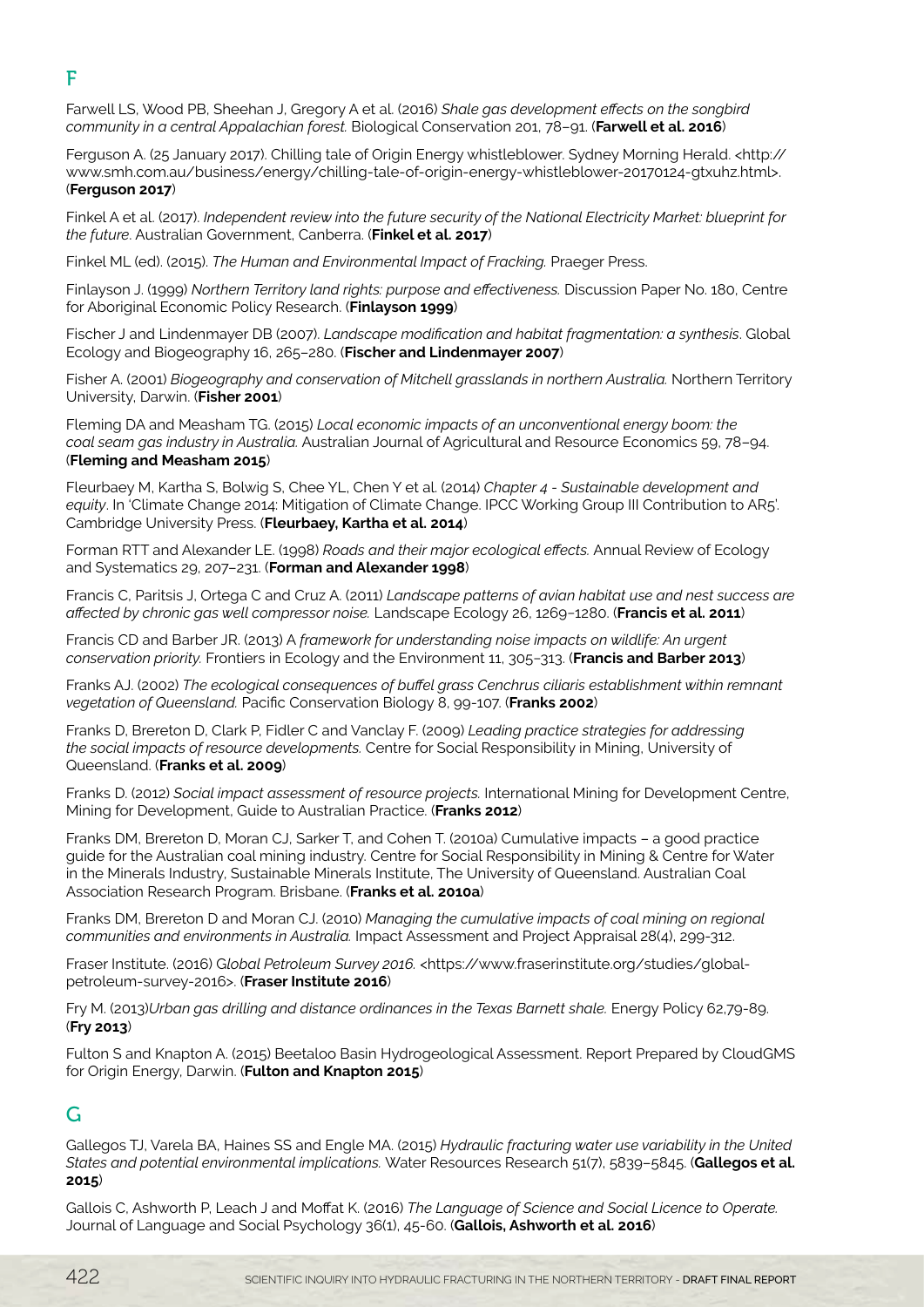Gasda SE, Bachu S and Celia MA. (2004) *Spatial characterization of the location of potentially leaky wells penetrating a deep saline aquifer in a mature sedimentary basin.* Environmental Geology 46, 707–720. (**Gasda et al. 2004**)

Gas Industry Social and Environmental Research Alliance. (2016) *Project order, variations and research progress, project title: regional methane emissions in NSW CSG basins.* <https://gisera.org.au/wp-content/ uploads/2017/10/GHG-Project-4-Regional-Methane-Emissions-in-NSW-CSG-website-OCT-2017.pdf>. (**GISERA 2016**)

Gas Industry Social and Environmental Research Alliance. (2016b). *Summary of Research Projects.* <https:// gisera.org.au/wp-content/uploads/2017/01/16-00767\_GISERA\_SummaryResearch\_6ppBrochure\_ WEB\_170110.pdf>. (**GISERA 2016b**)

Geoscience Australia. (2016) *Australian Energy Resources Assessment.* <www.ga.gov.au/aera/gas>. (**Australian Energy Resources Assessment**)

Gerilowski K, Krings T, Hartmann J, Buchwitz M, Sachs T, Erzinger J, Burrows JP and Bovensmann H. (2015) *Atmospheric remote sensing constraints on direct sea-air methane flux from the 22/4b North Sea massive blowout bubble plume.* Marine and Petroleum Geology 68, 824-835. (**Gerilowski et al. 2015**)

Geurs KT, Boon W, and Van Wee B. (2009) *Social Impacts of Transport: Literature Review and the State of the Practice of Transport Appraisal in the Netherlands and the United Kingdom.* Transport Reviews 29(1), 69-90. (**Geurs, Boon, and Van Wee 2009**)

GHD (2016) *Groundwater Overlying the Beetaloo Sub-Basin: Explanatory Report.* Report for Northern Territory Department of Land Resources Management, Darwin. (**GHD 2016**)

Gillen JL and Kiviat E. (2012) *Hydraulic fracturing threats to species with restricted geographic ranges in the eastern United States.* Environmental. Practice. 14, 320−331. (**Gillen and Kiviat 2012**)

Golden JM and Wiseman HJ. (2015) *The Fracking Revolution: Shale Gas As a Case Study in Innovation Policy.* Emory Law Journal 64(4), 955–1040. (**Golden and Wiseman 2015**)

Goldstein BD, Brooks BW, Cohen SD et al. (2014) *The role of toxicological science in meeting the challenges and opportunities of hydraulic fracturing.* Toxicological Sciences 139, 271–283. (**Goldstein et al. 2014**)

Goodwin KJ and Crook RJ. (1992) *Cement Sheath Stress Failure. SPE-20453.* SPE Drilling Engineering 7, 291–296. (**Goodwin and Crook 1992**)

Government of Saskatchewan. (2017) *Orphan Fund Fee, Security Deposit and Orphan Fund Levy.* <https:// www.saskatchewan.ca/business/agriculture-natural-resources-and-industry/oil-and-gas/liabilitymanagement/orphan-fund-levy-and-fee>. (**Government of Saskatchewan 2017**)

Gramling R and Freudenburg WR. (1992) *Opportunity-Threat, Development, and Adaptation: Toward a Comprehensive Framework for Social Impact Assessment.* Rural Sociology 57, 216-234.

Granberg A. (2008). *Hydraulic Fracturing*, in 'What is Hydraulic Fracturing', ProPublica.org, <https://www. propublica.org/series/fracking/p9>. (**Granberg 2008**)

Gray M, Hunter B and Biddle N. (2014) *The economic and social benefits of increasing Indigenous employment*. Centre for Aboriginal Economic Policy Research, Topical Issue No. 1/2014. (**Gray et al 2014**)

Green KP. (2014) *Managing the risks of hydraulic fracturing*. Fraser Institute, British Columbia, Canada. <https://www. fraserinstitute.org/sites/default/files/managing-the-risks-of-hydraulic-fracturing.pdf>. (**Green 2014**)

Grice AC. (2006) *The impacts of invasive plant species on the biodiversity of Australian rangelands*. The Rangeland Journal 28, 27-35. (**Grice 2006**)

Gross SA, Avens HJ, Banducci AM, Sahmel J, Panko JM and Tvermoes BE. (2013) *Analysis of BTEX groundwater concentrations from surface spills associated with hydraulic fracturing operations*. Journal of the Air and Waste Management Association 63, 424-432. (**Gross et al. 2013**)

#### H

Haley M, McCawley M, Epstein AC, Arrington B and Bjerke EF. (2016) *Adequacy of current state setbacks for directional high-volume hydraulic fracturing in the Marcellus, Barnett, and Niobrara shale plays.* Environmental Health Perspectives 124, 1323-1333. (**Haley et al. 2016**)

Halliburton Company. (2012) *Submission to the Royal Society and Royal Academy of Engineering review of hydraulic fracturing*. <https://royalsociety.org/topics-policy/projects/shale-gas-extraction/report/>. (**Halliburton Royal Society submission**)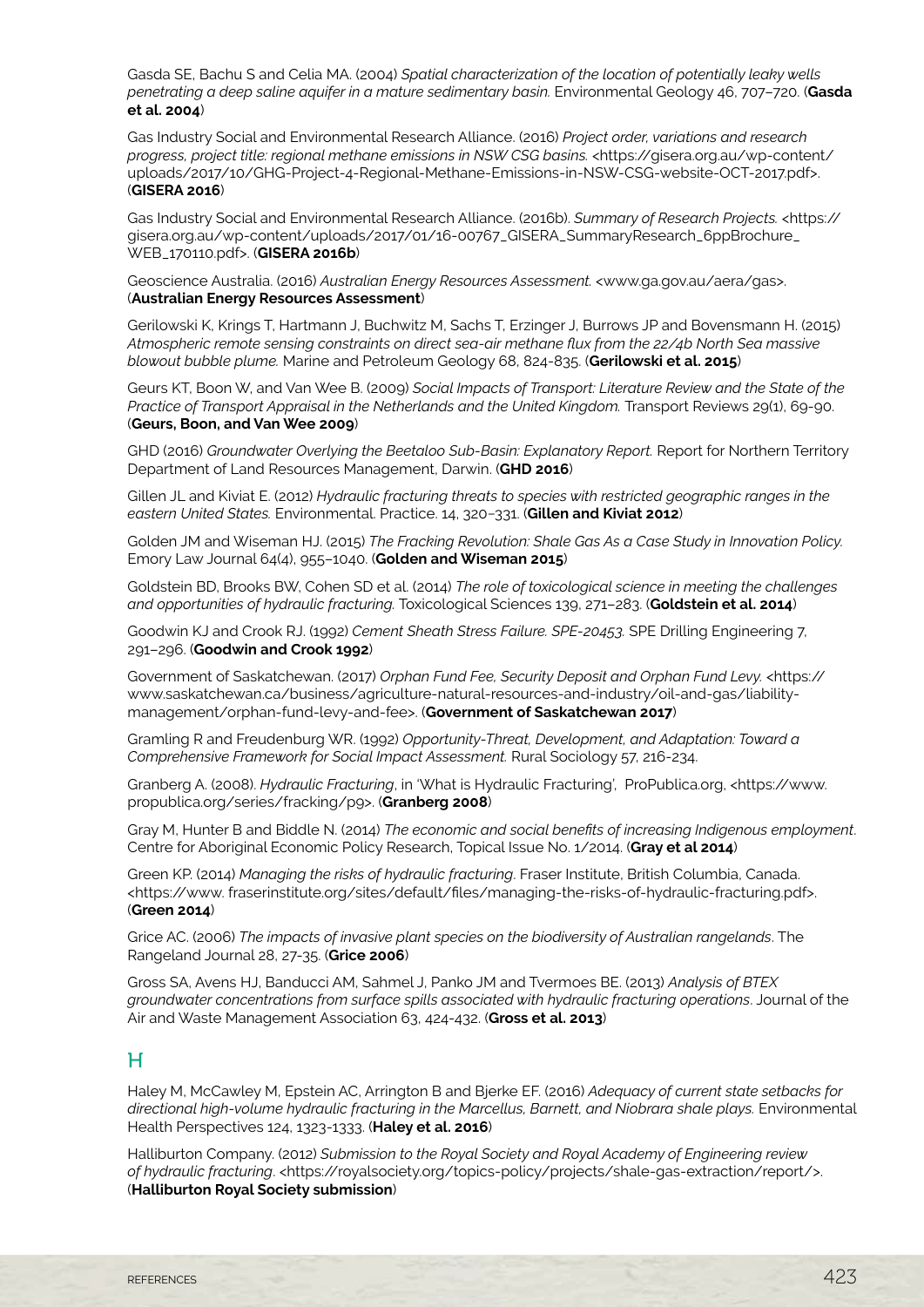Hardisty PE, Clark TS and Hynes RG (2012). *Life Cycle Greenhouse Gas Emissions from Electricity Generation: A Comparative Analysis of Australian Energy Sources.* Energies 5: 872-897. (**Hardisty, Clark et al. 2012**)

Harkness JS, Darrah TH, Warner NR, Whyte CJ, Moore M, Millot R, Kloppman W, Jackson RB and Vengosh A. (2017) *The geochemistry of naturally occurring methane and saline groundwater in an area of unconventional shale gas development.* Geochimica et Cosmochimica Acta 208, 302-334.

Harper K, Macdonald S, Burton P, Chen J, Brosofske K et al. (2005) *Edge influence on forest structure and composition in fragmented landscapes.* Conservation Biology 19, 768−782. (**Harper et al. 2005**)

Harrison L, McGuire L., Ward S, Fisher A, Pavey C, Fegan M, Lynch B et al. (2009) *An inventory of sites of international and national significance for biodiversity values in the Northern Territory.* Northern Territory Government, Darwin. (**Harrison et al 2009**)

Haswell M. (2017) *Health concerns associated with unconventional gas mining in Western Australia: a critical review.* <http://apo.org.au/node/74194>. (**Haswell 2017**)

Haswell M and Bethmont A. (2016) *Health concerns associated with unconventional gas mining in rural Australia.* Rural and Remote Health 16. (**Haswell and Bethmont 2016**)

Hawke A. (2009). *Independent Review of the Environment Protection and Biodiversity Conservation Act.* Australian Government, Canberra. (**Hawke EPBC Act Review**)

Hawke A. (2014). *Report of the Independent Inquiry into Hydraulic Fracturing in the Northern Territory.* Northern Territory Government, Darwin. (**2014 Hawke Report**)

Hawke A. (2015) *Review of the Northern Territory Environmental Assessment and Approval Processes.* Northern Territory Government, Darwin. (**2015 Hawke Report**)

Hayes T and Severin B (2012). *Characterization of flowback water from the Marcellus and the Barnett shale regions. Barnett and Appalachian shale water management and reuse technologies.* Report 8122-05.09, US Environmental Protection Agency, Washington DC. (**Hayes and Severin 2012**)

Hays J and Shonkoff SB. (2016). T*owards an understanding of the environmental and public health impacts of unconventional natural gas development: A categorical assessment of the peer-reviewed scientific literature, 2009-2015*. PLoS ONE 2016, 11, e0154164. (**Hays 2016**)

Healthy Headwaters. (2011) *Coal Seam Gas Water Feasibility Study- Injection of coal seam gas water into the Central Condamine Alluvium: Technical feasibility assessment*. Prepared by Klohn Crippen Berger for the Queensland Government, Brisbane. (**Healthy Headwaters 2011**)

Heath G, Meldrum J and Fisher N. (2012) *Life cycle greenhouse gas emissions from Barnett shale gas used to generate electricity.* In 'Natural gas and the transformation of the US energy sector: electricity'. National Renewable Energy Laboratory.

Heath G, O'Donoughue P, Arent DJ and Bazilian M. (2014) *Harmonization of initial estimates of shale gas life cycle greenhouse gas emissions for electric power generation.* Proceedings of the National Academy of Sciences 111(31), E3167-E3176. (**Heath et al. 2014**)

Henderson-Sapir O, Jackson SD and Ottaway DJ (2016). *Versatile and widely tunable mid-infrared erbium doped ZBLAN fiber laser.* Optics Letters 41(7), 1676-1679. (**Henderson-Sapir et al. 2016**)

Hill E and Ma L. (2017) *Shale Gas Development and Drinking Water Quality.* American Economic Review, Papers and Proceedings 107, 522–525. (**Hill and Ma 2017**)

Hoelzer K, Sumner AJ et al. (2016) Indications of transformation products from hydraulic fracturing additives in shale-gas wastewater. Environmental Science and Technology 50, 8036-8048. (**Hoelzer et al. 2016**)

Hoffman A, Olsson G and Lindstrom A. (2014) Shale Gas and Hydraulic Fracturing: Framing the Water Issue. Stockholm International Water Institute Report Nr. 34.

Hoffmann BD, Andersen AN and Hill GJE. (1999) *Impact of an introduced ant on native rain forest invertebrates: Pheidole megacephala in monsoonal Australia.* Oecologia 120, 595-604. (**Hoffmann et al. 1999**)

Hoffmann BD and Saul WC. (2010) *Yellow crazy ant (Anoplolepis gracilipes) invasions within undisturbed mainland Australian habitats: no support for biotic resistance hypothesis.* Biological Invasions 12, 3093–3108. (**Hoffmann and Saul 2010**)

Holley EA and Mitcham C. (2016) *The Pebble Mine Dialogue: A case study in public engagement and the social license to operate.* Resources Policy 47, 18-27. (**Holley and Mitcham 2016**)

Hossain D, Gorman D, Chapelle B, Mann W, Saal R and Penton G. (2013) *Impact of the mining industry on the mental health of landholders and rural communities in southwest Queensland.* Australasian Psychiatry 21, 32–37. (**Hossain, Gorman, Chapelle et al. 2013**)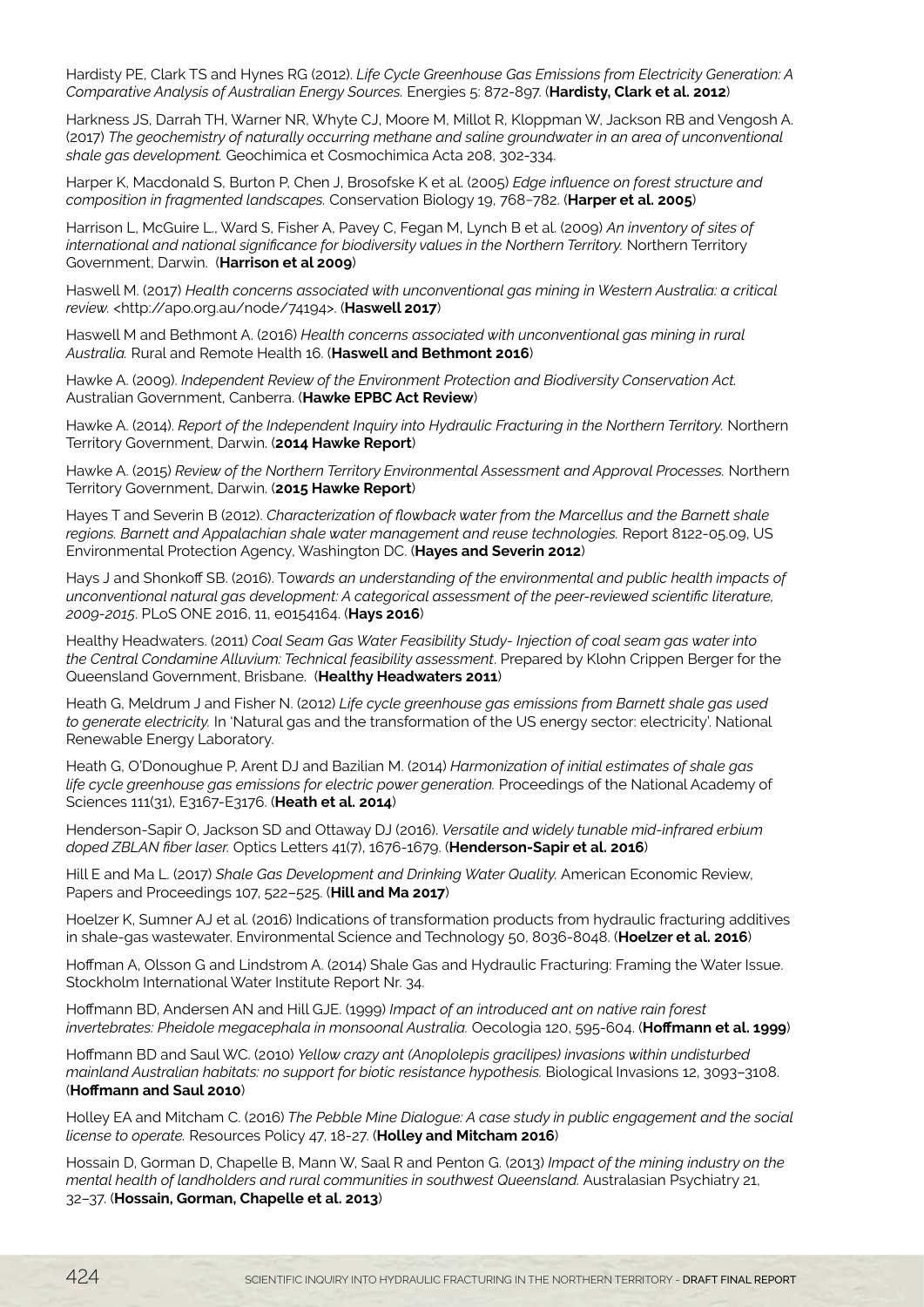Hossain ME and Al-Majed AA. (2015). *Fundamentals of Sustainable Drilling Engineering.* John Wiley and Sons, Inc. (**Hossain and Al-Majed 2015**)

Howell CA, Dijak WD and Thompson FR. (2007) *Landscape context and selection for forest edge by breeding brown-headed cowbirds.* Landscape Ecology 22, 273−284. (**Howell et al. 2007**)

Hughes D. (2016) *Shale Gas Reality Check: Revisiting the US Department of Energy Play-by-Play Forecasts through 2040 from Annual Energy Outlook 2016.* Post Carbon Institute, California. Available at <http://www. postcarbon.org/wp-content/ uploads/2016/12/Hughes\_2016-Tight-Oil-Reality-Check-2016.pdf> (**Hughes 2016**)

Humphreys WF. (2006) *Aquifers: The ultimate groundwater-dependent ecosystems*. Australian Journal of Botany 54, 115-132. (**Humphreys 2006**)

Hunter T. (2012) *Regulation of Unconventional Gas Resource Development in the Northern Territory.* Northern Territory Government, Darwin. (**2012 Hunter Report**)

Hunter T. (March 2016) *Review of the Draft Petroleum (Environment) Regulations and independent assessment of the Regulations against best practice regulation of environmental aspects arising from petroleum activities involving ground disturbance.* Northern Territory Government, Darwin. (**2016 Hunter Report**)

Hunter T and Chandler J. (2013) *Petroleum Law in Australia.* LexisNexis Butterworths. (**Hunter 2013**)

Hurley P. (2008) *TAPM V4. Part 1: Technical Description.* CSIRO Marine and Atmospheric Research Paper 25, October 2008. (**Hurley 2008**)

## I

Independent Expert Scientific Committee on Coal Seam Gas and Large Coal Mining Development. (October 2015) *Information Guidelines for the Independent Expert Scientific Committee advice on coal seam gas and*  large coal mining development proposals. Report for the Australian Government, Canberra. <http://www. iesc.environment.gov.au/system/files/resources/012fa918-ee79-4131-9c8d-02c9b2de65cf/files/iescinformation-guidelines-oct-2015.pdf> (**IESC 2015**)

Independent Expert Scientific Committee on Coal Seam Gas and Large Coal Mining Development. (September 2014) *Coal seam gas extraction: modelling groundwater impacts.* Report for the Australian Government, Canberra. <http://www.environment.gov.au/system/files/resources/ee38b672-6faa-452e-979f-d97b7d425333/files/csg-modelling-groundwater-impacts.pdf> (**IESC 2014**)

Ingraffea A, Santoro R and Shonkoff SB. (16-17 April 2013) *Wellbore integrity: failure mechanisms, historical record, and rate analysis.* Presentation at 2013 Technical Workshop, Well Construction/Operation and Subsurface Modelling, North Carolina. (**Ingraffea et al. 2013**)

Ingraffea AR, Wells MT, Santorob RL and Shonkoff SBC. (2014) *Assessment and risk analysis of casing and cement impairment in oil and gas wells in Pennsylvania, 2000–2012.* Proceedings of the National Academy of Sciences 111, 10955-10960. (**Ingraffea et al. 2014**)

Ingraffea AR. (2012). *Fluid Migration Mechanisms Due To Faulty Well Design and / or Construction : an Overview and Recent Experiences in the Pennsylvania Marcellus Play.* Physicians Scientists and Engineers for Healthy Energy. (**Ingraffea 2012**)

Initiative for Responsible Mining Assurance. (2016) IRMA-STD-001 Draft v2.0. *IRMA Standard for Responsible Mining.* (**IRMA 2016**)

Institute of Energy Economics and Financial Analysis. (2016) *Pipe Dream, A Financial Analysis of the Northern Gas Pipeline.* <http://ieefa.org/wp-content/uploads/2016/05/Pipe-Dream-A-Financial-Analysis-of-the-NEGI-MAY-2016.pdf>.

Intergovernmental Panel on Climate Change. (1996) *Revised 1996 IPCC guidelines for national greenhouse gas inventories.* <http://www.ipcc-nggip.iges.or.jp/public/gl/invs1.html>. (**IPCC Guidelines 1996**)

Intergovernmental Panel on Climate Change. (2014) *Climate change 2014 synthesis report summary for policymakers.* Fifth Assessment Report, AR5. (**IPCC AR5 2014**)

Intergovernmental Panel on Climate Change Working Group I. (2013) *Climate change 2013: the physical science basis.* Contribution to the Fifth Assessment Report, Intergovernmental Panel on Climate Change. (**IPCC WG I 2013**)

Intergovernmental Panel on Climate Change Working Group III. (2012) *Renewable energy sources and climate change mitigation, summary for policymakers and technical summary.* Special Report, Intergovernmental Panel on Climate Change. (**IPCC WG III 2012**)

International Association of Oil and Gas Producers. (2016). *Standards and guidelines for well construction and well operations.* Report 485. <http://www.iogp.org/pubs/485.pdf>. (**IOGP 2016**)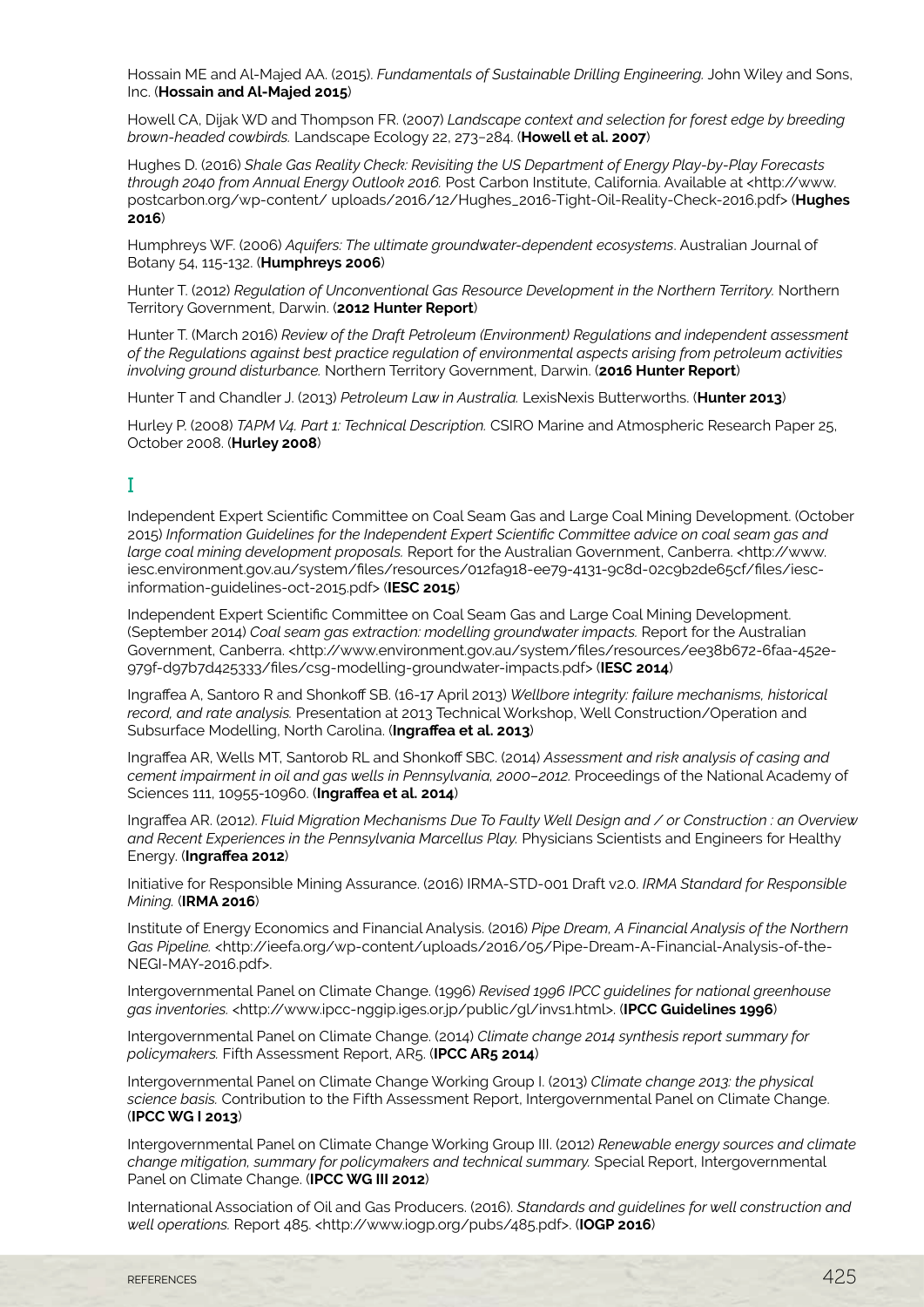International Energy Agency. (2009). *Long term integrity of CO2 storage – well abandonment.* Greenhouse Gas Research and Development Programme, International Energy Agency. (**IEA GHG 2009**)

International Energy Agency. (2012) Golden Rules for a Golden Age of Gas. **(IEA 2012**)

International Labour Organization. (1989) *Indigenous and Tribal Peoples Convention, 1989 (No. 169)* <http:// www.ilo.org/dyn/normlex/en/f?p=NORMLEXPUB:12100:0::NO::P12100\_ILO\_CODE:C169>. (**Convention 169**)

International Standards Organisation. (2009). ISO 10426-1:2009. *Petroleum and natural gas industries — Cements and materials for well cementing — Part 1: Specification.* <https://www.iso.org/standard/46188. html>. (**ISO 2009**)

International Standards Organisation. (2014) ISO 11960:2014. *Petroleum and natural gas industries—Steel pipes for use as casing or tubing for wells.* (**ISO 2014**)

International Standards Organisation. (2017) ISO 16530-1. *Petroleum and natural gas industries - Well integrity - Part 1: Life cycle governance.* (**ISO 2017**)

Invasive Plants and Animals Committee. (2016) *Australian Weeds Strategy 2017 to 2027.* Australian Government, Canberra. (**Invasive Plants and Animals Committee 2016**)

#### J

Jackson R. (2014) *The integrity of oil and gas wells.* Proceedings of the National Academy of Sciences 111, 10902-10903. (**Jackson 2014**)

Jackson RB, Avner V , Darrah TH, Warner NR, Down A, Poreda RJ, Osborn SG, Zhao KG and Karr JD. (2013) *Increased stray gas abundance in a subset of drinking water for wells near Marcellus shale gas extraction.* Proceedings of the National Academy of Sciences 110, 11250–11255. (**Jackson et al. 2013**)

Jackson RE, Gorody AW, Mayer B, Roy JW, Yran MC and Van Stempvoort DR. (2013) *Groundwater protection and unconventional gas extraction: The critical need for field-based hydrogeological research.* 51, 488–510. (**Jackson et al. 2013**)

Jacquemet N, Pironon J, Lagneau V and Saint-Marc J. (2012) *Armouring of well cement in H<sub>2</sub>S-CO<sub>2</sub> saturated brine by calcite coating - Experiments and numerical modelling.* Applied Geochemistry 27(3), 782–795. (**Jacquemet et al. 2012**)

Jacquet JB. (2014) *Review of Risks to Communities from Shale Energy Development.* Environmental Science and Technology 48, 8321-8333. (**Jacquet 2014**)

James F. (14 April 2016). *Port Melville: Environment Minister Greg Hunt agrees to cap NT environment group's legal costs.* ABC News Online. <http://www.abc.net.au/news/2016-04-14/hunt-agrees-to-cap-ecnt-legalfees/7325066> (**ABC News 2016**)

Jeffrey R, Wu B, Bunger A, Zhang X, Chen Z, Kar J and Kasperczyk 0. (2017) *Literature review: Hydraulic fracture growth and well integrity.* Report for the 'National Assessment of Chemicals Associated with Coal Seam Gas Extraction in Australia'. Australian Government, Canberra. (**Jeffrey et al. 2017**)

Jolly P, Knapton A and Tickell S. (2004) *Water availability in the aquifer in the Tindall Limestone south of Roper River. Report 31/20004D.* Northern Territory Government, Darwin. (**Jolly et al. 2004**)

Joyce SA, and MacFarlane M. (2001). *Social impact assessment in the mining industry: current situation and future directions.* Mining, Minerals and Sustainable Development, December 2001.

Judicial Commission of NSW. (2014). S*entencing Trends & Issues No 43 — Environmental planning and protection offences prosecuted in the NSW Local Court.* <https://www.judcom.nsw.gov.au/sentencing trends-43/>. (**Judicial Commission of NSW 2014**)

## K

Kahrilas GA, Blotevogel J, Corrin ER and Borch T. (2016) *Downhole Transformation of the Hydraulic Fracturing Fluid Biocide Glutaraldehyde: Implications for Flowback and Produced Water Quality.* Environmental Science and Technology 50, 11414−11423. (**Kahrilas et al. 2016**)

Kang M et al. (2014). *Direct Measurements of Methane Emissions from Abandoned Oil and Gas Wells in Pennsylvania.* Proceedings of the National Academy of Sciences 111. (**Kang et al. 2014**)

Karp (2008). *Surface and groundwater interactions in the Mataranka area, Technical Report WRD08017.*  Northern Territory Government, Darwin. (**Karp 2008**)

Karp D. (2005). *Evaluation of groundwater flow by dye tracing Katherine region.* Technical Report WRD05022. Northern Territory Government, Darwin. (**Karp 2005**)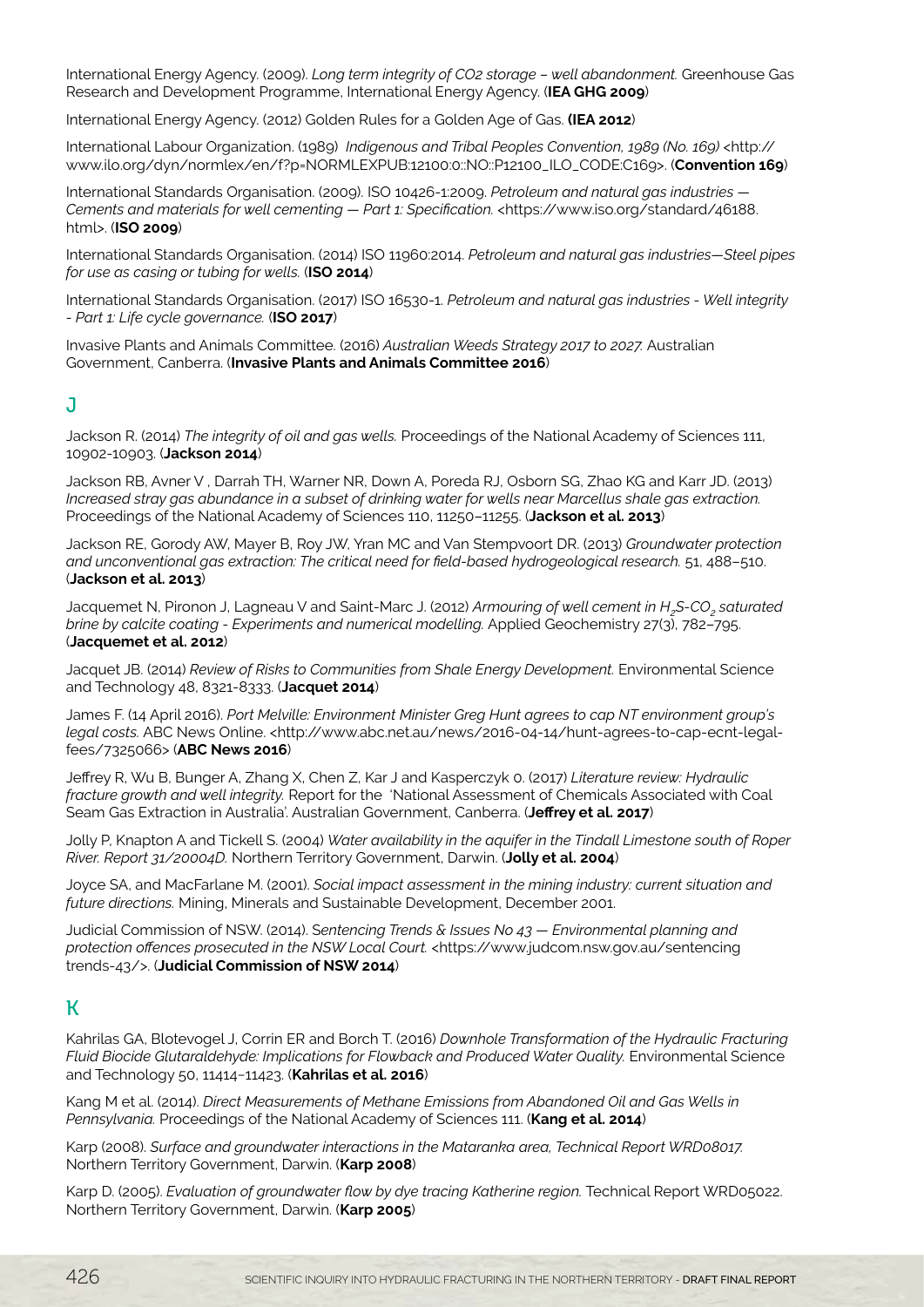Keir AF and Vogler WD. (2006) *A review of current knowledge of the weedy species Themeda quadrivalvis (grader grass).* Queensland Government, Brisbane.

Kekacs D, Drollette BD, Brooker M, Plata DL and Mouser PJ. (2015) *Aerobic biodegradation of organic compounds in hydraulic fracturing fluids,* Biodegradation 26, 271-287. (**Kekacs et al. 2015**)

Kell S. (2011) *State Oil and Gas Agency Groundwater Investigations and their role in Advancing Regulatory Reforms: A Two State Review: Ohio and Texas.* Ground Water Protection Council. <https://fracfocus.org/sites/ default/files/publications/state\_oil\_\_gas\_agency\_groundwater\_investigations\_optimized.pdf>. (**Kell 2011**)

Kemp D, Owen J, Gotzmann N and Bond CJ. (2011) *Just relations and company-community conflict in mining.*  Journal of Business Ethics 101, 93-109. (**Kemp, Owen and Gotzmann et al. 2011**)

Kennedy M, Vincent R, Hamilton M, Hand M and Hatch M. (2013) *Fugitive gas emission determination: Baseline studies and monitoring during operations.* Sprigg Geobiology Centre of the Environment Institute, University of Adelaide. (**Kennedy et al. 2013**)

Kibble A, Cabianca T, Daraktchieva Z, Gooding T, Smithard J, Kowalczyk G, McColl NP et al. (2014) *Review of the potential public health impacts of exposures to chemical and radioactive pollutants as a result of the shale gas extraction process.* Public Health England report. <https://www.gov.uk/government/uploads/system/ uploads/attachment\_data/file/332837/PHE-CRCE-009\_3-7-14.pdf> (**Kibble et al. 2014**)

King AJ, Townsend SA, Douglas MM and Kennard MJ. (2015) *Implications of water extraction on the low-flow hydrology and ecology of tropical savannah rivers: an appraisal for northern Australia*. Freshwater Science 34, 741-758. (**King et al. 2015**)

King GE. (2012) *Hydraulic Fracturing 101: What every representative, environmentalist, regulator, reporter, investor, university researcher, neighbour and engineer should know about estimating frac risk and improving frac performance in unconventional gas and oil wells.* SPE 152596. Society of Petroleum Engineers. (**King 2012**)

King GE and King DE. (2013) *Environmental Risk Arising From Well Construction Failure: Differences Between Barrier Failure and Well Failure and Estimates of Failure Frequency Across Common Well Types, Locations, and Well Age. SPE-166142-MS*. Society of Petroleum Engineers, Annual Technical Conference and Exhibition. (**King and King 2013**)

Kiviat E. (2013) *Risks to biodiversity from hydraulic fracturing for natural gas in the Marcellus and Utica shales.*  Annals of the New York Academy of Sciences 1286, 1–14. (**Kiviat 2013**)

Kondash A, Albright E and Vengosh A. (2017) *Quantity of flowback and produced waters from unconventional oil and gas exploration.* Science of the Total Environment 574, 314–321.

Kondash A and Vengosh A. (2015) *Water footprint of hydraulic fracturing.* Environmental Science and Technology Letters 2, 276−280. (**Kondash and Vengosh 2015**)

Korfmacher KS and Elam S. (2014) *Unconventional natural gas development and public health: toward a community-informed research agenda.* Reviews on Environmental Health 29, 293-306. (**Korfmacher and Elam 2014**)

Kort EA, Frankenberg C, Costigan KR, Lindenmaier R, Dubey MK and Wunch D. (2014) *Four corners: the largest US methane anomaly viewed from space.* Geophysical Research Letters 41(19), 6898-6903. (**Kort et al. 2014**)

Kreis P. (1991) *Hydrogen Evolution from Corrosion of Iron and Steel in Low/Intermediate Level Waste Repositories.* (**Kreis 1991**)

Krupnick AJ and Echarte I. (2017) *Health impacts of unconventional oil and gas development.* <http://www. ourenergypolicy.org/wp-content/uploads/2017/07/RFF-Rpt-Shalereviews\_Health\_0.pdf> (**Krupnick and Echarte 2017**)

Kutchko BG, Strazisar BR, Hawthorne SB, Lopano CL, Miller DJ, Hakala JA and Guthrie GD. (2011) *H<sub>2</sub>S-CO*<sub>2</sub> *reaction with hydrated Class H well cement: Acid-gas injection and CO2 Co-sequestration.* International Journal of Greenhouse Gas Control 5(4), 880–888. (**Kutchko et al. 2011**)

#### $\mathbf{L}$

Lacey J, Carr-Cornish S, Zhang A, Eglinton K and Moffat K. (2017). *The art and science of community relations: Procedural fairness at Newmont's Waihi Gold Operations, New Zealand.* Resources Policy 52, 245-254. (**Lacey, Carr-Cornish and Zhang et al. 2017**)

Lacey J, Edwards P and Lamont J. (2016) *Social licence as social contract: Procedural fairness and forest agreement-making in Australia.* Forestry: An International Journal of Forest Research 89(5). (**Lacey, Edwards and Lamont 2016**)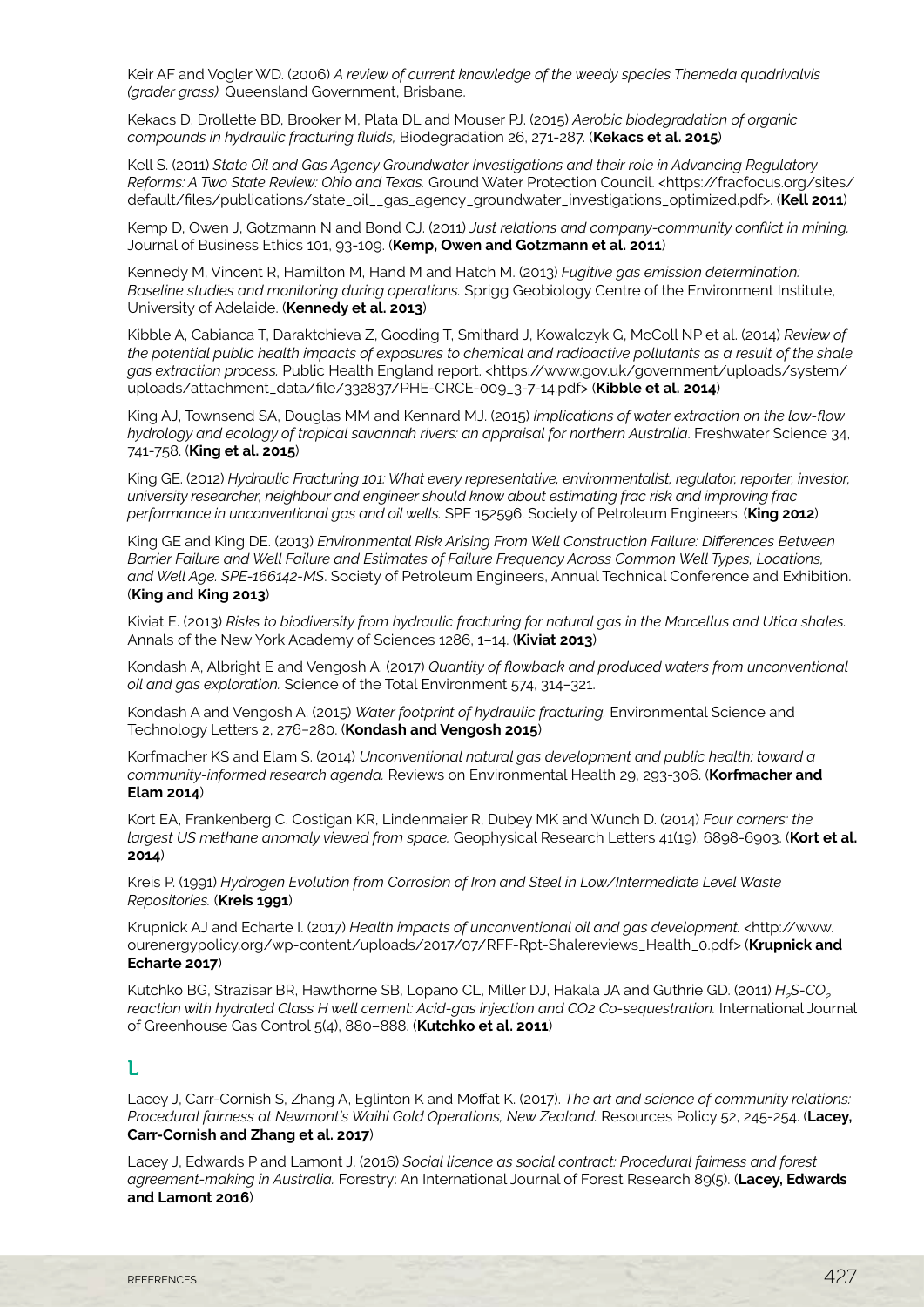Lach L and Barker GM. (2013) *Assessing the effectiveness of tramp ant projects to reduce impacts on biodiversity.* Australian Government, Canberra.

Lafleur D, Forcey T, Saddler H and Sandiford M. (2016) *A review of current and future methane emissions from Australian unconventional oil and gas production.* Melbourne Energy Institute. (**Lafleur et al. 2016**)

Lai PH, Lyons KD, Kyle GT and Kreuter UP. (2017) *Coping with change in rural landscapes: The psychological stress of rural residents experiencing unconventional gas developments.* Land Use Policy 67, 487–497. (**Lai, Lyons and Kyle et al. 2017**)

Lamb BK, Edburg SL, Ferrara TW, Howard T, Harrison MR et al. (2015) *Direct measurements show decreasing methane emissions from natural gas local distribution systems in the United States.* Environmental Science and Technology 49(8), 5161-5169. (**Lamb et al. 2015**)

Lane et al. (2015) *Insights for Shale Gas Water Management in the Cooper Basin.* <www.awa.asn.au/ documents/137\_AlexLane. pdf> (**Lane et al. 2015**)

Lane MK and Landis WG. (2016) *Chapter 10 - An evaluation of the hydraulic fracturing literature for the determination of cause-effect relationships and analysis of environmental risk and sustainability.* In 'Environmental and Health Issues of Unconventional Oil and Gas Developments'. Elsevier Publishing, Boston. (**Lane and Landis 2016**)

Latham ADM, Latham MC, Boyce MS and Boutin S. (2011) *Movement responses by wolves to industrial linear features and their effect on woodland caribou in northeastern Alberta.* Ecological Applications 21, 2854−2865. (L**atham et al. 2011**)

Lawson SJ, Hibberd, MF and Keywood MD. (2017) *Ambient air quality in the Surat Basin.* Gas Industry Social and Environmental Research Alliance. (**Lawson et al. 2017**)

Lee M. (2013) Oil Boom: Bakken truck traffic has N.D. counties scrambling to fix roads. EnergyWire, E and E Publishing. <http://www.eenews.net/stories/1059988537>.

Lei X, Huang D, Su J, Jiang G, Wang X, Wang H and Fu H. (2017) *Fault reactivation and earthquakes with magnitudes of up to Mw 4.7 induced by shale gas hydraulic fracturing in Sichuan Basin, China.* Science Report 7, 7971. (**Lei et al. 2017**)

Lester Y, Ferrer I, Thurman EM, Sitterley KA, Korak, JA, Aiken G and Linden KG. (2015) *Characterization of hydraulic fracturing flowback water in Colorado: Implications for water treatment.* Science of the Total Environment 512-513C, 637-644. (**Lester et al. 2015**)

Lindenmayer D, Hobbs RJ, Montague-Drake R and Alexandra J. (2008) *A checklist for ecological management of landscapes for conservation.* Ecology Letters 11, 78–91. (**Lindenmayer 2008**)

Littlefield JA, Marriott J, Schivley GA, Cooney G and Skone TJ. (2016) *Using common boundaries to assess methane emissions: a life cycle evaluation of natural gas and coal power systems.* Journal of Industrial Ecology 20(6), 1360-1369. (**Littlefield et al. 2016**)

Littlefield JA, Marriott J, Schivley GA and Skone TJ. (2017) *Synthesis of recent ground-level methane emission measurements from the U.S. natural gas supply chain.* Journal of Cleaner Production 148, 118-126. (**Littlefield et al. 2017**)

Ludwig J, Tongway D, Hodgkinson K, Freudenberger D and Noble J. (1996) *Landscape ecology, function and management: principles from Australia's rangelands.* CSIRO Publishing, Collingwood, Australia. (**Ludwig et al. 1996**)

Lukacs GP and Finlayson CM. (2008) *A compendium of ecological information on Australia's northern tropical rivers. Sub-project 1 of Australia's tropical rivers – an integrated data assessment and analysis (DET18).* National Centre for Tropical Wetland Research, Townsville, Queensland. (**Lukacs and Finlayson, 2008**)

## M

*Mabo v Queensland* (No. 2) (1992) 175 CLR 1.

Macdonald-Smith A. (21 July 2017). *Billion-year-old NT rocks could provide solution for east coast gas.* The Australian Financial Review (online). <http://www.afr.com/business/energy/gas/billionyearold-nt-rockscould-provide-solution-for-east-coast-gas-20170719-gxeaq6> (**Macdonald-Smith 2017**)

Macey GP, Breech R, Cherniak M, Cox C, Larson D, Thomas D and Carpenter DO. (2014) *Air concentrations of volatile compounds near oil and gas production: a community-based exploratory study.* Environmental Health 13, 82. <http://www.ehjournal/net/content/1/3/1/82>. (**Macey et al. 2014**)

Machtans CS. (2006) *Songbird response to seismic lines in the western boreal forest: A manipulative experiment.* Canadian Journal of Zoology 84, 1421−1430. (**Machtans 2006**)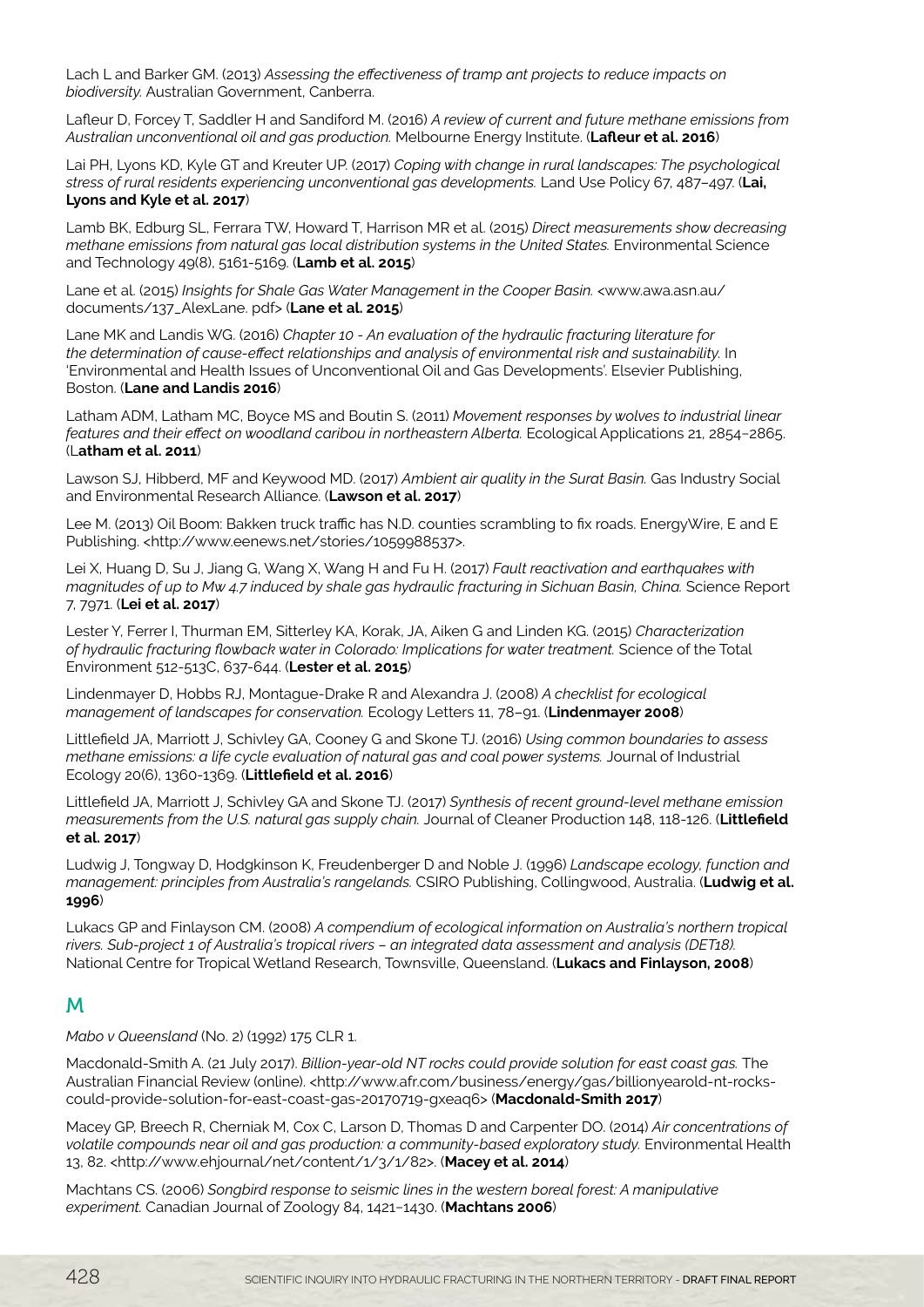Maguire-Boyle SJ and Barron AR. (2014) *Organic compounds in produced waters from shale gas wells.* Environmental Science Process Impacts 16, 2237-2248. (**Maguire-Boyle and Barron 2014**)

Mallants D, Apte S, Kear J, Turnadge C, Janardhanan S, Gonzalez D, Williams M et al. (2017) *Deeper groundwater hazard screening research.* Commonwealth Scientific and Industrial Research Organisation, Canberra. (**Mallants et al. 2017**)

Maloney KO, Baruch-Mordo S, Patterson LA, Nicot JP, Entrekin SA et al. (2017) *Unconventional oil and gas*  spills: Materials, volumes, and risks to surface waters in four states of the US. Science of the Total Environment 581–582, 369–377. (**Maloney et al. 2017**)

Manda AK, Health JL, Klein WA, Griffin MT and Montz BE. (2014). *Evolution of multi-well pad development and influence of well pads on environmental violations and wastewater volumes in the Marcellus shale (USA).*  Journal of Environmental Management 142, 36-45. (**Manda et al. 2014**)

Manison N. (10 May 2017) *\$2 billion GST cut and the CLP don't care.* Media Release.< http://newsroom.nt.gov. au/ mediaRelease/23183>.

Mansfield J. (2012) *Report on Review of Part IV of the Aboriginal Land Rights (Northern Territory) Act 1976.*  Australian Government, Canberra. (**Mansfield Review**)

Marshall VM, Lewis MM and Ostendorf B. (2011) *Buffel grass (Cenchrus ciliaris) as an invader and threat to biodiversity in arid environments: A review.* University of Adelaide. (**Marshall et al. 2011**)

Maryland Institute for Applied Environmental Health, School of Public Health. (2014). *Potential public health impacts of natural gas development and production in the Marcellus shale in western Maryland.* University of Maryland. <http://www.marcellushealth.org/final-report.html> (**Maryland Institute for Applied Environmental Health 2014**)

Mauter MS, Alvarez PJJ, Burton A, Cafaro DC, Chen W et al. (2014) *Regional variation in water-related impacts of shale gas development and implications for emerging international plays.* Environmental Science and Technology 48, 8298-8306. (**Mauter et al, 2014**)

Mauter MS and Palmer VP. (2014) *Expert elicitation of trends in marcellus oil and gas wastewater management.* Journal of Environmental Engineering 140(5). (**Mauter and Palmer 2014**)

McElfish J and Stares D. (2014) *Getting the Boom without the Bust: Guiding Southwestern Pennsylvania through shale gas development.* Environmental Law Institute, Washington DC. (**McElfish and Stares 2014**)

McGee B. (2009) *The Community Referendum: Participatory Democracy and the Right to Free, Prior and Informed Consent to Development.* 27 Berkeley Journal of International Law. (**McGee 2009**)

McGrath PF and Lee E. (2016) *The fate of Indigenous place-based heritage in the era of native title.* In 'The Right to Protect Sites: Indigenous Heritage Management in the Era of Native Title', AIATSIS Research Publications. (**McGrath 2016**)

McKenzie LM, Witter RZ, Newman LS and Adgate JL. (2012) *Human health risk assessment of air emissions from development of unconventional natural gas resources.* Science of the Total Environment 424, 70-87. (**McKenzie et al. 2012**)

McLaughlin MC, Borch T and Blotevogel J. (2016). *Spills of hydraulic fracturing chemicals on agricultural topsoil: biodegradation, sorption, and co-contaminant interactions.* Environmental Science and Technology 50, 6071-6078. (**McLaughlin et al. 2016**)

McMullin T, Bamber A, Flores J, Vigil D and Van Dyke M. (2017) *Assessment of potential public health effects from oil and gas operations in Colorado.* <http://www.chc4you.org/wp-content/uploads/2017/04/ CPDHE\_-health-impact-FULL\_REPORT\_ Feb-2017.pdf>. (**McMullin et al. 2017**)

Measham T and Fleming D. (2014) *Impacts of unconventional gas development on rural community decline.* Journal of Rural Studies 36, 376-385. (**Measham and Fleming 2014**)

Meng Q. (2015) *Spatial analysis of environment and population risk of natural gas fracking in the state of Pennsylvania, USA.* Science of the Total Environment 515-516, 198-206. (**Meng 2015**)

Meng Q. (2017) *The impacts of fracking on the environment: A total environmental study paradigm.* Science of the Total Environment 580, 953-957. (**Meng 2017**)

Meng Q and Ashby S. (2014) *Distance: A critical aspect for environmental impact assessment of hydraulic fracking*. The Extractive Industries and Society 1, 124-126. (**Meng and Ashby 2014**)

Menzies School of Health Research. (2013) *Aboriginal birth cohort study*. Northern Territory Government, Darwin. <https://www.menzies.edu.au/page/Research/Centres\_initiatives\_and\_projects/Aboriginal\_Birth\_ Cohort\_Study\_-\_1987\_to\_2013\_and\_beyond/>. (**Menzies 2013**)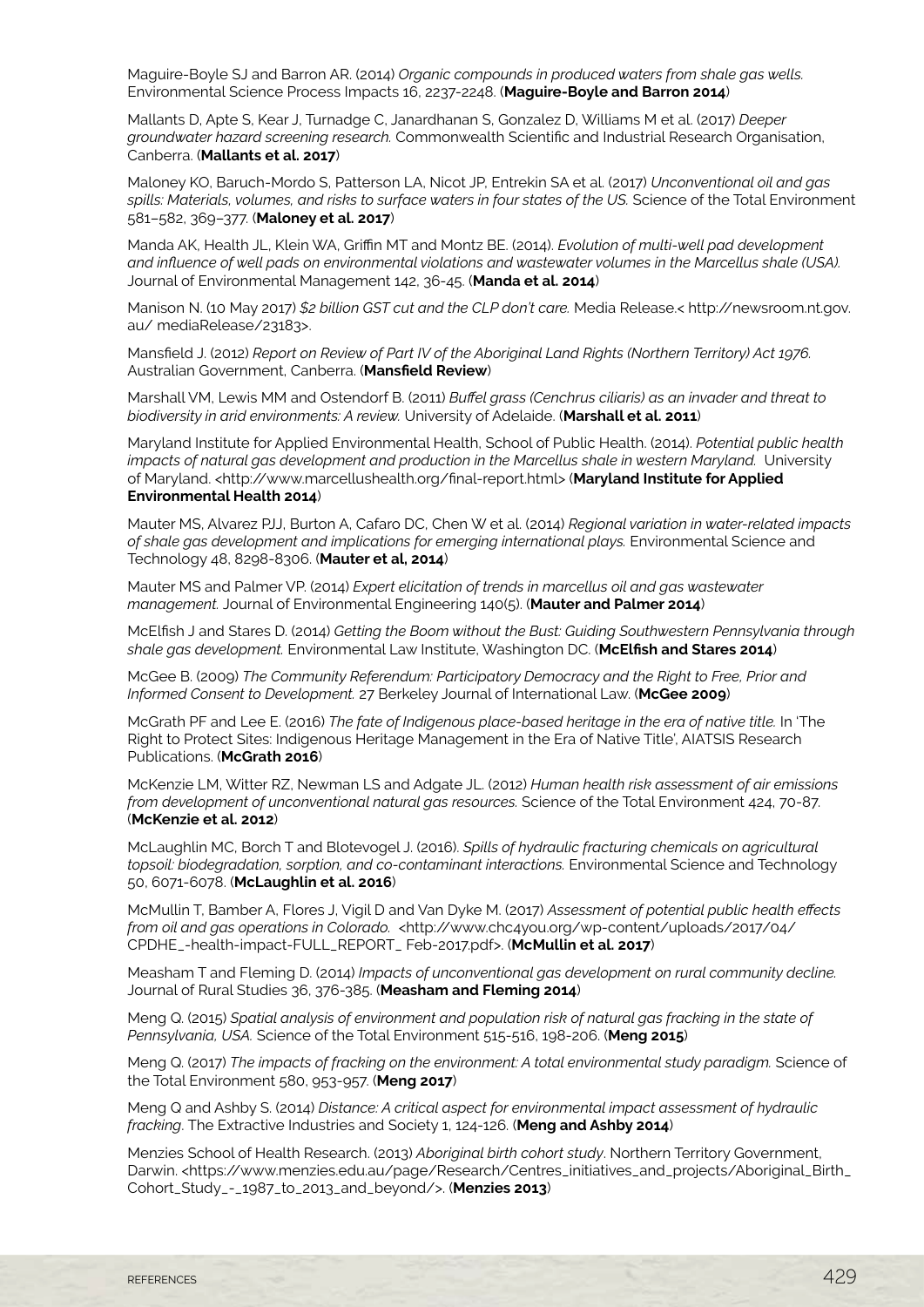Michaels G. (2011). *The Long Term Consequences of Resource-Based Specialisation*. The Economic Journal 121, 31-57. (**Michaels 2011**)

Minerals Council of Australia. (1996). *Tailings storage facilities at Australian gold mines.* Submission to the Senate Environment, Recreation, Communications and the Arts References Committee, Canberra, Australia. (**Minerals Council of Australia 1996**)

Mitchell AL, Tkacik DS, Roscioli JR, Herndon SC, Yacovitch TI, Martinez DM, Vaughn TL et al. (2015). *Measurements of methane emissions from natural gas gathering facilities and processing plants: measurement results.* Environmental Science and Technology 49(5), 3219-3227. (**Mitchell et al. 2015**)

Moffat K, Zhang A and Boughen N. (2014) *Australian attitudes toward mining: Citizen Survey, 2014 results.* Commonwealth Scientific and Industrial Research Organisation, Canberra. (**Moffat, Zhang and Boughen 2014**)

Moffat K. (2017) *Draft Social licence to operate in the Beetaloo Basin and Northern Territory.* Commonwealth Scientific and Industrial Research Organisation, Canberra. (**Moffat 2017**)

Moffat, K., Lacey, J., McCrea, R., & Poruschi, L. (2017). Social licence to operate in the Beetaloo Basin and Northern Territory. CSIRO, EP177961. (**Moffat et al. 2017**)

Moffat K and Zhang A. (2014) *The paths to social licence to operate: An integrative model explaining community acceptance of mining.* Resources Policy 39, 61-70. (**Moffat and Zhang 2014**)

Moore CW, Zielinska B, Petron G and Jackson RB. (2015) *Air impacts of increased natural gas acquisition, processing, and use: a critical review.* Environmental Science and Technology 48, 8349-8359.

Morgan RK. (2012) *Environmental impact assessment: the state of the art.* Impact Assessment and Project Appraisal 30, 5–14. (**Morgan 2012**)

Moritz C , Ens EJ , Potter S and Catullo RA. (2013) *The Australian monsoonal tropics: An opportunity to protect unique biodiversity and secure benefits for Aboriginal communities.* Pacific Conservation Biology 19, 343-355. (**Moritz et al. 2013**)

Morrison TH, Wilson C and Bell M. (2012) *The role of private corporations in regional planning and*  development: opportunities and challenges for the governance of housing and land use. Journal of Rural Studies 4, 478–89. (M**orrison, Wilson and Bell 2012**)

Mortensen DA, Rauschert ESJ, Nord AN and Jones BP. (2009) *Forest roads facilitate the spread of invasive plants.* Invasion Plant Science and Management 2, 191–199. (**Mortensen et al. 2009**)

Morton SR and James CD. (1988) *The diversity and abundance of lizards in arid Australia: A new hypothesis.* The American Naturalist 132:2, 237-256. (**Morton and James 1988**)

Mrdjen I and Lee J. (2016) *High volume hydraulic fracturing operations: potential impacts on surface water and human health*. International Journal of Environmental Health Research 26, 361-380. (**Mrdjen and Lee 2016**)

Munson TJ. (2016) *Sedimentary characterization and correlation of the Wilton package, greater McArthur Basin.* Northern Territory Geological Survey Record 2016-001. (**Munson 2016**)

## N

Nano CEM, Clarke PJ and Pavey CR (2012) *Fire regimes in arid hummock grasslands and Acacia shrublands.* In 'Flammable Australia: Fire Regimes, Biodiversity and Ecosystems in a Changing World'. CSIRO Publishing, Collingwood. (**Nano et al. 2012**)

National Environment Protection Council. (1998) *National Environment Protection (Ambient Air Quality) Measure.* <http://www.nepc.gov.au/nepms/ambient-air-quality>. (**NEPC 1998**)

National Environment Protection Council. (2013). *National Environmental Protection(Assessment of Site Contamination) Measure.* <https://www.legislation.gov.au/Details/F2013C00288>. (**NEPC 2013**)

National Health and Medical Research Council. (2016). *Australian Drinking Water Guidelines 2011 - Updated 2016.* Australian Government, Canberra. <https://www.nhmrc.gov.au/guidelines-publications/eh52>. (**NHMRC 2016**)

National Offshore Petroleum Safety and Environmental Management Authority. (2017) *Cost recovery and levies.* Australian Government, Canberra. <https://www.nopsema.gov.au/about/cost-recovery-andlevies/>. (**NOPSEMA cost recovery and levies**)

National Water Commission. (2015). *National Water Initiative Pricing Principles*. (**NWC 2015**)

Natural Resource Management Ministerial Council. (2008) *Australian guidelines for water recycling: managing health and environmental risks (phase 2). Augmentation of drinking water supplies.* <https://www.nhmrc.gov. au/\_files\_nhmrc/publications/attachments/eh56\_water\_recycling\_guidelines\_augmentation\_drinking\_ supplies\_22.pdf>. (N**RMMC 2008**)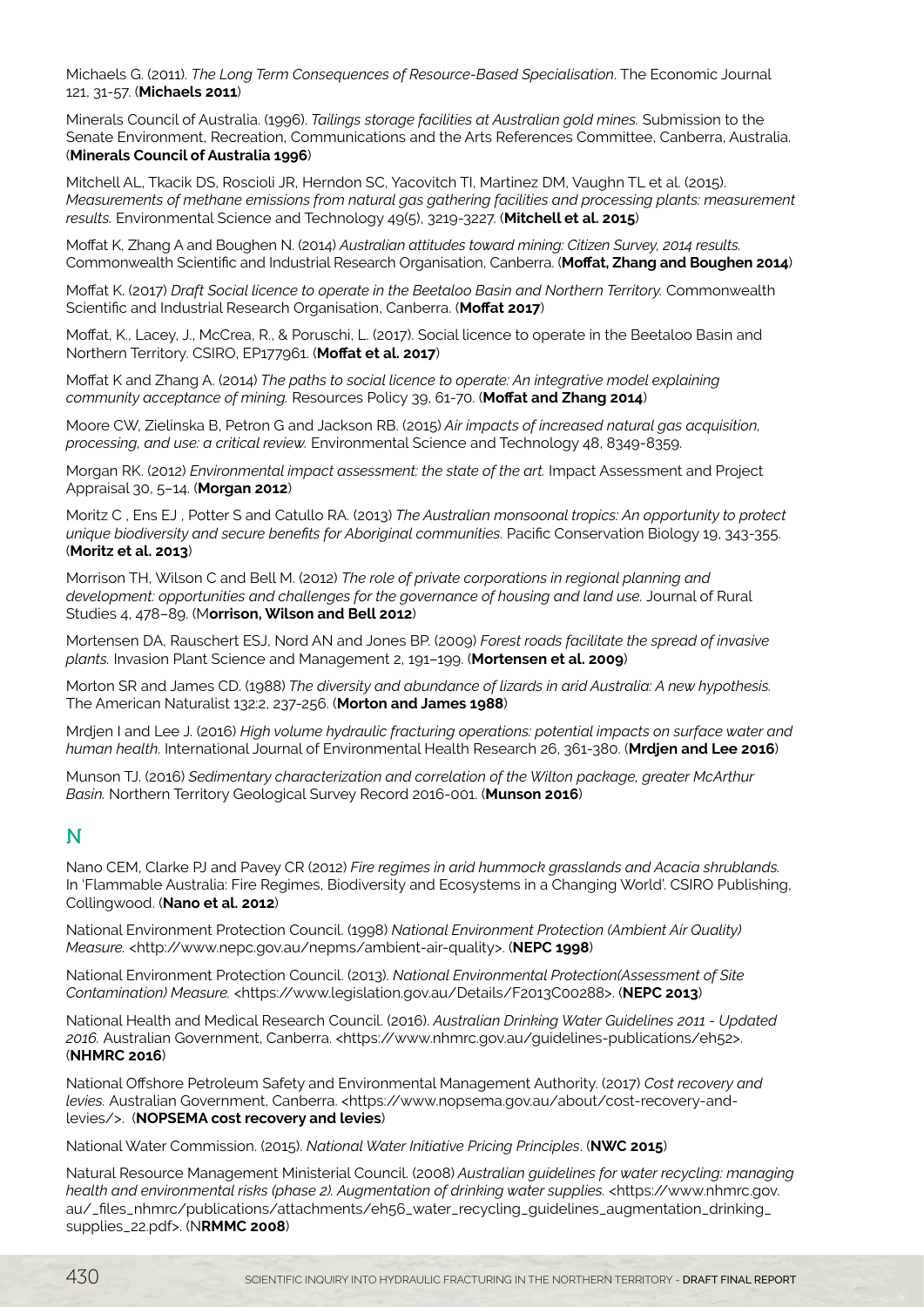Natural Resource Management Ministerial Council. (2009) *Australian guidelines for water recycling: managing health and environmental risks (phase 2). managed aquifer recharge.* <http://www.agriculture.gov.au/ water/quality/nwqms/nwqms-australian-guidelines-water-recycling-managing-health-phase2-aquiferrecharge>. (**NRMMC 2009**)

New Zealand Parliamentary Commissioner for the Environment. (2014) *Drilling for oil and gas in New Zealand: Environmental oversight and regulation.* New Zealand Government, Wellington. (**NZ Report 2014**)

Norman H. (2016) *Coal Mining and Coal Seam Gas on Gomeroi country: Sacred lands, economic futures and shifting alliances.* Energy Policy 99, 242–251. (**Norman 2016**)

Northern Territory Department of Environment and Natural Resources. (2006) *Threatened species of the Northern Territory, Lorenz grunter.* <https://nt.gov.au/\_\_data/assets/pdf\_file/0020/206390/lorentz-grunter. pdf>. Northern Territory Government, Darwin. (**DENR 2006**)

Northern Territory Department of Environment and Natural Resources. (2015) *Preventing weed spread is everybody's business.* Northern Territory Government, Darwin. (**DENR 2015**)

Northern Territory Department of Environment and Natural Resources. (2017) *Environmental regulatory reform discussion paper.* Northern Territory Government, Darwin. (**DENR Discussion Paper**)

Northern Territory Department of Environment and Natural Resources. *Northern Territory Water Allocation Planning Framework.* Northern Territory Government, Darwin. (**Water Allocation Planning Framework**)

Northern Territory Department of Environment and Natural Resources (2016). *Terrestrial biodiversity information for shale gas basins in the NT.* Northern Territory Government, Darwin. (**DENR 2016**)

Northern Territory Department of Environment and Natural Resources (2017). *Northern Territory Weeds Dataset.* Northern Territory Government, Darwin. <https://ftp-dlrm.nt.gov.au/main. html?download&weblink=c2ab27c0bf8f90cb60043019383c3bf8&realfilename=NT\_Weeds.zip>. (**DENR 2017**)

Northern Territory Department of Infrastructure, Planning and Logistics. (2017) 10 Year Infrastructure Plan 2017-2026. (**NT Government 10 year Infrastructure Plan**)

Northern Territory Department of Mines and Energy. (2016) *Submission 37 to the Australian Senate Select Committee on Unconventional Gas Mining.* <https://www.aph.gov.au/Parliamentary\_Business/Committees/ Senate/Gasmining/Gasmining/Submissions>. (**NT DME 2016**)

Northern Territory Department of Primary Industry and Resources. (2016) *Chemical disclosure reports.*  Northern Territory Government, Darwin. <https://dpir.nt.gov.au/mining-and-energy/public-environmentalreports/chemical-disclosure-reports>.

Northern Territory Department of Primary Industry and Resources. (2016) *Petroleum (Environment) Regulations, an explanatory guide.* Northern Territory Government, Darwin. <https://nt.gov.au/\_\_data/ assets/pdf\_file/0005/295907/em-petroleum-environment-regulations.pdf> (**Petroleum Environment Regulations Guide**)

Northern Territory Department of Primary Industry and Resources. (2017) *Mining securities.* Northern Territory Government, Darwin. <https://dpir.nt.gov.au/mining-and-energy/mines-and-energy-publicationsinformation-and-statistics/authorised-mining-sites/mining-securities>. (**DPIR Mining securities**)

Northern Territory Department of Primary Industry and Resources. (8 December 2016) Presentation by Mr Alister Trier, Chief Executive, to the Scientific Inquiry in Hydraulic Fracturing in the Northern Territory. (**DPIR presentation**)

Northern Territory Department of Tourism and Culture. (2017) *NT Parks and Reserves Estate.* Northern Territory Government, Darwin. <https://dtc.nt.gov.au/parks-and-wildlife-commission/parks-and-wildlifestatistics-and-research/park-visitor-data>. (**DTC 2017**)

Northern Territory Department of Trade, Business and Innovation (2011). Building Northern Territory Industry Participation Policy. Northern Territory Government, Darwin. <https://business.nt.gov.au/business/ publications/policies/building-northern-territory-industry-participation-policy>. (**Department of Trade, Business and Innovation 2011**)

Northern Territory Department of Transport (2015). *Annual traffic report 2015*. Northern Territory Government, Darwin. <https://transport.nt.gov.au/\_\_data/assets/pdf\_file/0008/367316/2015-atr-final-aug-16.pdf>. (**DoT 2015**).

Northern Territory Department of Treasury and Finance. (2014) *The Northern Territory Petroleum Royalty Overview.* Northern Territory Government, Darwin. (**NT Petroleum Royalty Overview**)

Northern Territory Environment Protection Agency (2013) *Guidelines on environmental offsets and associated approval conditions.* Northern Territory Government, Darwin. <https://ntepa.nt.gov.au/\_\_data/assets/pdf\_ file/0007/287431/guideline\_assessment\_environmental\_offsets.pdf>. (**NT EPA 2013**)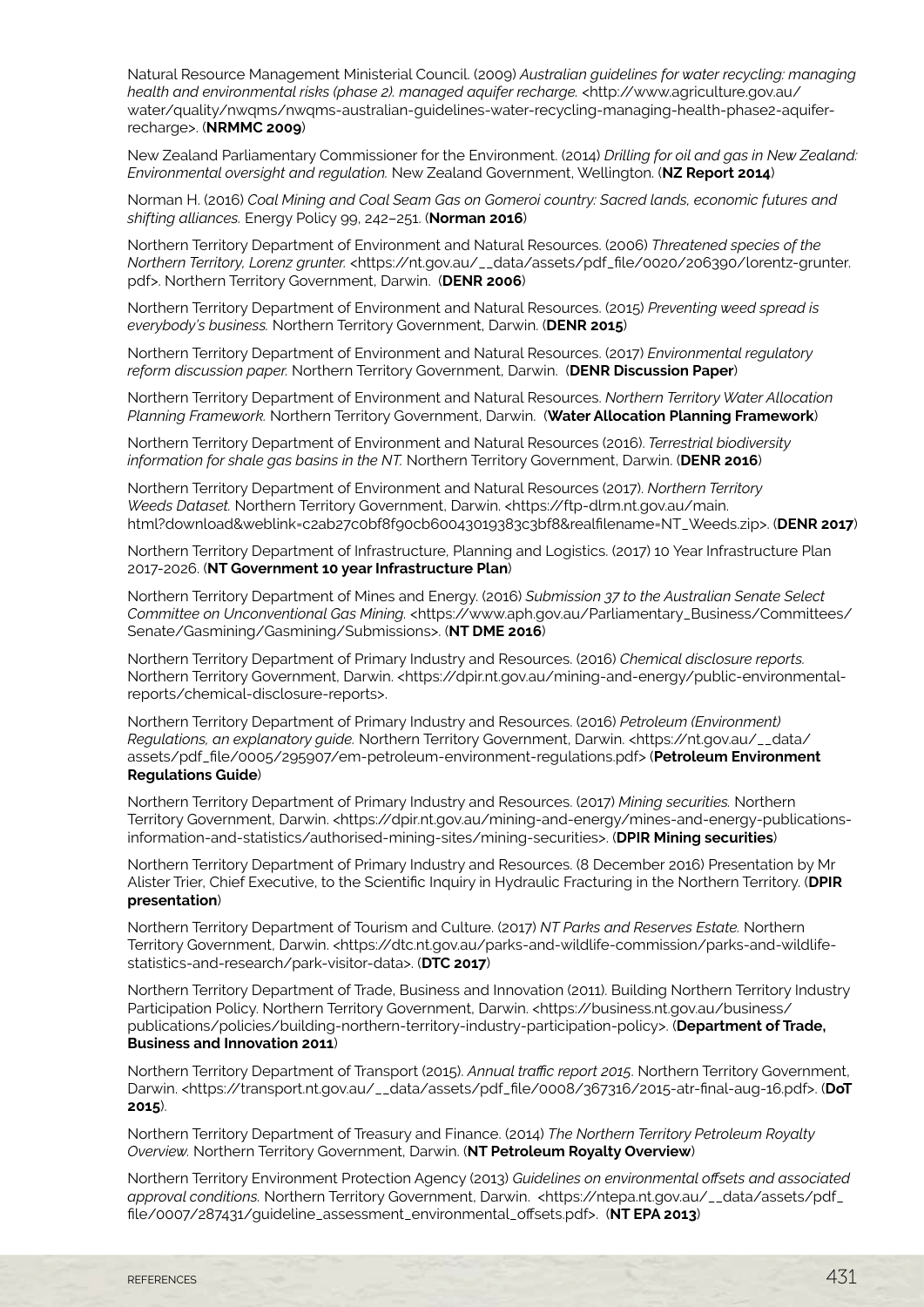Northern Territory Environment Protection Authority. (2014) Environmental Assessment Guidelines: *When a Notice of Intent is not required for onshore petroleum exploration or production proposals under the Petroleum Act*. Northern Territory Government, Darwin. <https://ntepa.nt.gov.au/\_\_data/assets/pdf\_ file/0005/287420/guideline\_assessment\_petroleum\_exploration.pdf>. (**NT Environmental Assessment Guidelines**)

Northern Territory Government. (2011). *Buffel Grass Management Guide for Central Australia.* Northern Territory Government, Darwin. (**NT Government 2011**)

Northern Territory Government. (2014). *Submission from the Northern Territory Government to the Productivity Commission Draft Report on Public Infrastructure.* Submission DR210. (**NT Government 2014**)

Northern Territory Government. (2015). *Grader Grass (Themeda quadrivalvis): NT Weed Risk Assessment Technical Report.* <https://nt.gov.au/\_\_data/assets/pdf\_file/0014/330035/grader-grass-weedmanagement-plan.pdf>.

Northern Territory Government. (2015) *energyNT 2015*. <https://dpir.nt.gov.au/mining-and-energy/minesand-energy-publications-information-and-statistics/energynt-annual-summaries>. (**NT Government 2015**)

Northern Territory Government. (2016). *Energy Titles and Fees*. <https://dpir.nt.gov.au/\_\_data/assets/pdf\_ file/0010/267922/EnergyTitleFeesSummary.pdf>. (**NT Energy Titles and Fees**)

Northern Territory Government. (2016) *Declared Weeds in the Northern Territory.* <https://nt.gov.au/\_\_data/ assets/pdf\_ file/0016/252133/declared-weeds-in-the-northern-territory.pdf>. (**NT Government, Declared weeds**)

Northern Territory Government. (2016) *Sites of conservation significance list.* <https://nt.gov.au/environment/ environment-data-maps/important-biodiversity-conservation-sites/conservation-significance-list> (**NT Government, List of sites of conservation significance**)

Northern Territory Government. (2016) *Water Allocation Plan – Tindall Limestone Aquifer, Katherine 2016-2019*. (**Tindall Aquifer Water Allocation Plan**)

Northern Territory Government. (2017) *Agency Budget Statements 2017-18*, Department of Treasury and Finance, Darwin. <https://budget.nt.gov.au/\_\_data/assets/pdf\_file/0008/277604/BP3-2017-18-book.pdf>. (**NT Agency Budget Statements 2017-18**)

Northern Territory Government. (2017) *Northern Territory Economy Book, 2017-18 Budget*. Department of Treasury and Finance, Darwin. (**NT Budget Economy Book**)

Northern Territory Government. (2017) *Statutory Weed Management Plans.* <https://nt.gov.au/environment/ weeds/weed-management-planning>. (**NT Government, Statutory Weed Management Plans**)

Northern Territory Government. (2005) *The Northern Territory Weeds Management Strategy. 1996 - 2005.* <http://www.territorystories.nt.gov.au/bitstream/10070/222107/3/NT\_Weed\_Strategy\_1996-2005.pdf>. (**NT weeds management strategy 1996-2005**)

Northern Territory Government. (2017) *Threatened animals.* <https://nt.gov.au/environment/animals/ threatened-animals> (**NT Government, Threatened animals list**)

Northern Territory Government. (2017) *Threatened plants.* <https://nt.gov.au/environment/native-plants/ threatened-plants> (N**T Government, Threatened plants list**)

Northern Territory Government. (2017a) *Land council roles and contacts.* <https://nt.gov.au/property/land/ aboriginal-land-and-permits/land-council-roles-and-contacts> (**NT Government 2017a**)

Northern Territory Government. (2017b) *Northern Territory Labour Market: August 2017*. <https://business.nt.gov. au/\_\_data/assets/pdf\_file/0011/448643/labour-market-infographic-201708.pdf>. (**NT Government 2017b**)

Northern Territory Parks and Wildlife Commission. (2005). Bullwaddy Conservation Reserve Plan of Management. Northern Territory Government, Darwin.

Northern Territory Parliament. (20 October 2016) *Parliamentary Debates.* <https://parliament.nt.gov.au/\_\_ data/assets/pdf\_file/0003/394086/DEBATES-DAY-3-20-OCTOBER-2016.pdf>. (**NT Parliament 2016**)

Northern Territory Power and Water Corporation. (2016) *Annual drinking water quality report*. (**Power and Water Corporation 2016**)

NSW Auditor General. (2017) *NSW Auditor-General's Report to Parliament: Mining Rehabilitation Security Deposits.* NSW Government, Sydney. <http://www.audit.nsw.gov.au/publications/latest-reports/miningrehabilitation-security-deposits>. (**NSW Auditor General 2017**)

NSW Chief Scientist and Engineer. (2014) *Abandoned wells.* For the 'Independent Review of Coal Seam Gas Activities in NSW'. NSW Government, Sydney. <http://www.chiefscientist.nsw.gov.au/\_\_data/assets/pdf\_ file/0009/56925/141002-Final-Abandoned-Well-report.pdf>. (**NSW Chief Scientist and Engineer 2014**)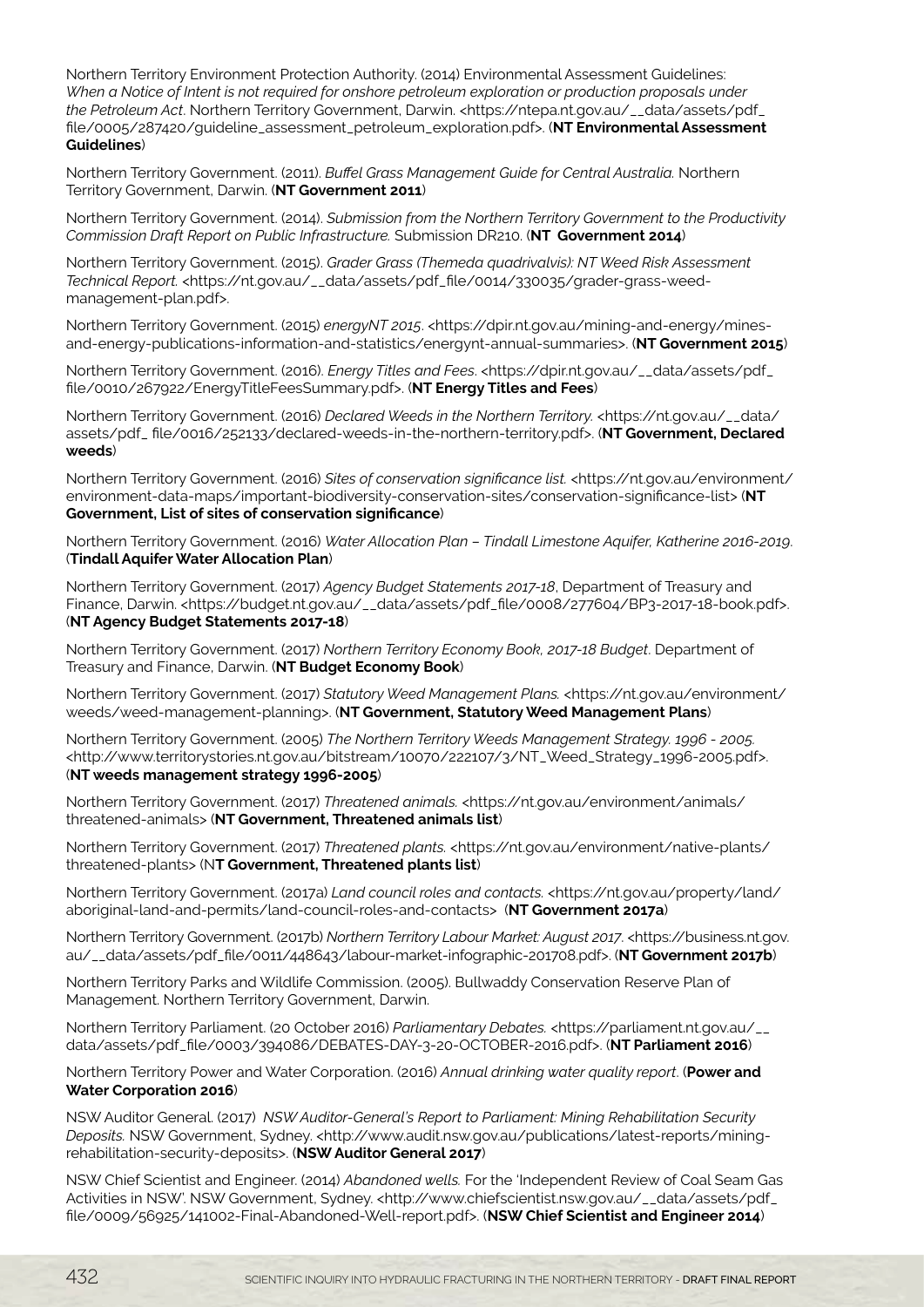NSW Chief Scientist and Engineer. (2017) *On managing the interface between coal seam gas activities and other land uses (Setbacks).* For the 'Independent Review of Coal Seam Gas Activities in NSW'. NSW Government, Sydney. (**NSW Chief Scientist and Engineer 2017**)

NSW Department of Environment, Climate Change and Water. (2009). *BioBanking: Biodiversity Banking and Offsets Scheme. The Science behind Biobanking.* NSW Government, Sydney. (**NSW Department of Environment, Climate Change and Water 2009**)

NSW Department of Planning and Environment, Resources and Energy. (2010) *NSW Bore Water Geochemistry Sampling and Analyses (1994-2004) Data Package.* NSW Government, Sydney. (**NSW Bore Water Data Package**)

 NSW Department of Trade and Investment, Regional Infrastructure and Services. (2012). *Public Comment Process for the exploration of coal and petroleum, including coal seam gas.* NSW Government, Sydney. <http://www.resourcesandenergy.nsw.gov.au/\_\_data/assets/pdf\_file/0009/426582/Public-Comment-Process-Document.pdf>. (**NSW Public Comment Policy**)

NSW Department Of Trade and Investment, Regional Infrastructure and Services . (2012) *Code of Practice for Coal Seam Gas Well Integrity.* NSW Government, Sydney. <http://www.resourcesandenergy.nsw.gov. au/\_\_data/assets/pdf\_file/0006/516174/Code-of-Practice-for-Coal-Seam-Gas-Well-Integrity.PDF>. (**NSW Well Integrity Code**)

NSW Farmers Association. (2014). *Agreed Principles of Land Access.* Signed by NSW Farmers Association, Santos Ltd, AGL Energy Ltd, Cotton Australia Ltd, and NSW Irrigators Council. <https://www.nswfarmers. org.au/\_\_data/assets/pdf\_file/0008/35567/Agreed-Principles-of-Land-Access-280314.pdf>. (**NSW Land Access Principles**)

# $\Omega$

Office of the Auditor General Western Australia. (2014). *Royalties for Regions – are benefits being realised?* <https://audit.wa.gov.au/reports-and-publications/reports/royalties-regions-benefits-realised/auditorgenerals-overview/>. (**Office of the Auditor General Western Australia 2014**)

Office of the Chief Economist. (2015) *Review of the socioeconomic impacts of coal seam gas in Queensland.* Australian Government, Canberra.

Office of the Chief Economist. (2016) *Australian Energy Statistics.* Australian Government, Canberra. <https:// industry.gov.au/Office-of-the-Chief-Economist/Publications/Pages/Australian-energy-statistics. aspx> (**Australian Energy Statistics 2016**)

Organisation for Economic Co-operation and Development. (2015) *The OECD Risk Assessment Toolkit.* <http://www.oecd.org/chemicalsafety/risk-assessment/theoecdqsartoolbox.htm>. (**OECD 2015**)

Origin Energy Limited. (2016) *Hydraulic stimulation and well testing EP: Amungee NW-1H, and Beetaloo W-1 OR Nutwood Downs SW-1.* (**Origin 2016**)

Origin Energy Limited. (2017). *Beetaloo project hydraulic fracturing risk assessment. Amungee NW-1H.* (**Origin 2017**)

Osborn SG, Avner V, Warner NR and Jackson RB. (2011) *Methane contamination of drinking water accompanying gas-well drilling and hydraulic fracturing.* Proceedings of the National Academy of Sciences 108, 8172–8176. (**Osborn et al. 2011**)

Ouyang S and Allen E. (2017) *Offshore Well Abandonment: Challenges and Approach with DNV GL Guideline of Risk Based Abandonment.* Journal of Offshore Engineering and Technology 1(1), 71–83. (**Ouyang and Allen 2017**)

O'Donoughue P, Heath G, Dolan S and Vorum M. (2014). *Life cycle greenhouse gas emissions of electricity generated from conventionally produced natural gas.* Journal of Industrial Ecology 18(1), 125-144. (**O'Donoughue et al. 2014**)

O'Faircheallaigh C. (2002. *A new approach to policy evaluation: Indigenous people and mining.* Aldershot, Ashgate. (**O'Faircheallaigh 2002**)

O'Kane M. (30 September 2014). *Final Report of the Independent Review of Coal Seam Gas Activities in NSW.* NSW Chief Scientist and Engineer, Sydney. <www.chiefscientist.nsw.gov.au/reports/coal-seam-gasreview>. (**NSW Report**)

## P

Parcevaux P, Rae P and Drecq P. (1990) *Prevention of Annular Gas Migration.* Developments in Petroleum Science 28. (**Parcevaux et al. 1990**)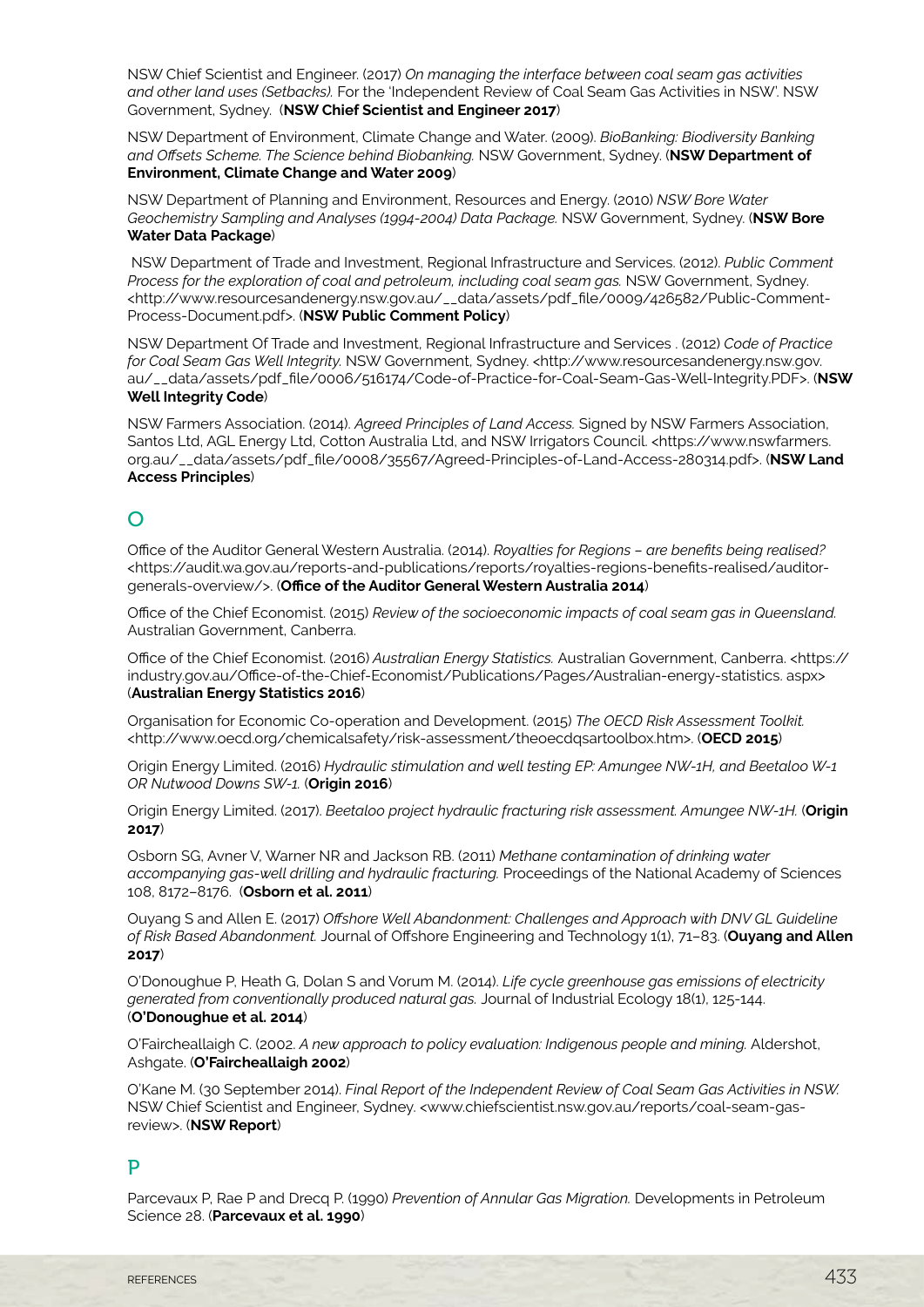Parsons R, Lacey J and Moffat K. (2014) *Maintaining legitimacy of a contested practice: How the minerals industry understands its 'social licence to operate'.* Resources Policy, 41, 83-90. (**Parsons, Lacey, and Moffat 2014**)

Parsons R and Moffat K. (2014) *Integrating impact and relational dimensions of social licence and social impact assessment.* Impact Assessment and Project Appraisal 32, 273–282. (**Parsons and Moffat 2014**)

Patel S, Webster S and Jonasson K. (2015) *Review of well integrity in Western Australia.* Petroleum in Western Australia. (**Patel et al. 2015**)

Patterson LA, Konschnik KC, Wiseman H, Fargione J et al. (2017) *Unconventional oil and gas spills: risks, mitigation priorities, and state reporting requirements.* Environmental Science and Technology 51, 2563–2573. (**Patterson et al. 2017**)

Pearson RG, Connolly NM and Luz Boyero L. (2015) *Ecology of streams in a biogeographic isolate—the Queensland Wet Tropics, Australia.* Freshwater Science 34(2), 797–819. (**Pearson et al. 2015**)

Pepper R. (2017) *Ms Onus and Mr Neal. Agitators in an age of 'Green Lawfare'.* Paper presented to the 2017 AIAL National Administrative Law Conference, Canberra, 20 July 2017. (**Pepper 2017**)

Perkin EK, Hőlker F, Richardson JS, Sadler JP, Wolter C and Tockner K. (2011) *The influence of artificial light on stream and riparian ecosystems: questions, challenges, and perspectives.* Ecosphere 2, 1–16. (**Perkin et al. 2011**)

Peterson. (2015) *Combating noise in gas pipeline transmission.* Pipeline and Gas Journal 242, 11. (**Peterson 2015**)

Phan TT, Capo RC, Stewart BW, Graney JR, Johnson JD, Sharma S and Toro J. (2016) *Trace metal distribution and mobility in drill cuttings and produced waters from Marcellus Shale gas extraction: Uranium, arsenic, barium.* Applied Geochemistry 60, 89-103.

Physicians for Social Responsibility. (2016) *Compendium of scientific, medical, and media findings demonstrating risks and harms of fracking (unconventional gas and oil extraction).* <http://www.psr.org/ assets/pdfs/fracking-compendium-4.pdf>. (**Physicians for Social Responsibility 2016**)

Pichtel J. (2016) *Oil and Gas Production Wastewater: Soil Contamination and Pollution Prevention.* Applied and Environmental Soil Science. (**Pichtel 2016**)

Pihlatie M K, Christiansen J R, Aaltonen H, Korhonen J F J, Nordbo A, Rasilo T, Benanti G et al. (2013) *Comparison of static chambers to measure CH<sub>4</sub> emissions from soils. Agricultural and Forest Meteorology 171-*172, 124-136. (**Pihlatie et al. 2013**)

Pirzadeh P, Lesage KL and Marriott RA. (2014) *Hydraulic fracturing additives and the delayed onset of hydrogen sulfide in shale gas.* Energy and Fuels 28(8), 4993–5001. (**Pirzedah et al. 2014**)

Popoola L, Grema A, Latinwo G, Gutti B and Balogun A. (2013) *Corrosion problems during oil and gas production and its mitigation.* International Journal of Industrial Chemistry 4(1), 35. (**Popoola et al. 2013**)

Poulton PL, Huth NI, Caccetta P, Cocks B, Wallace J and Wu X. (2015) *Evaluating risks from broad scale resource development on surface water flows in agricultural landscapes.* Proceedings of the 17th Australian Agronomy Conference. (**Poulton et al. 2015**)

Preston B. (2011) *Enforcement of environmental and planning laws in New South Wales.* 16 Local Government Law Journal 72. (**Preston 2011**)

Prno J and Slocombe DS. (2012) *Exploring the origins of 'social license to operate' in the mining sector: Perspectives from governance and sustainability theories.* Resources Policy 37(3), 346-357. (**Prno and Slocombe 2012**)

Productivity Commission. (2001) *Cost Recovery by Commonwealth Agencies.* Australian Government, Canberra. (**Productivity Commission 2001**)

Productivity Commission. (2009) *Review of Regulatory Burden on the Upstream Petroleum (Oil and Gas) Sector.* Australian Government, Canberra. (**Productivity Commission 2009**)

Productivity Commission. (2013). *Mineral and Energy Resource Exploration.* Australian Government, Canberra. (**Productivity Commission 2013**)

Productivity Commission. (2017) *National Water Reform, Draft Report.* Australian Government, Canberra. (**Productivity Commission 2017**)

 Prpich G, Coulon F and Anthony EJ. (2016) *Review of the scientific evidence to support environmental risk assessment of shale gas development in the UK.* Science of the Total Environment 563-564, 731-740. (**Prpich et al. 2016**)

Pusey, B and Kennard MJ. (2009) *Chapter 3 Aquatic Ecosystems in Northern Australia.* In 'Northern Australia Land and Water Science Review' CSIRO, Canberra. (**Pusey and Kennard 2009**)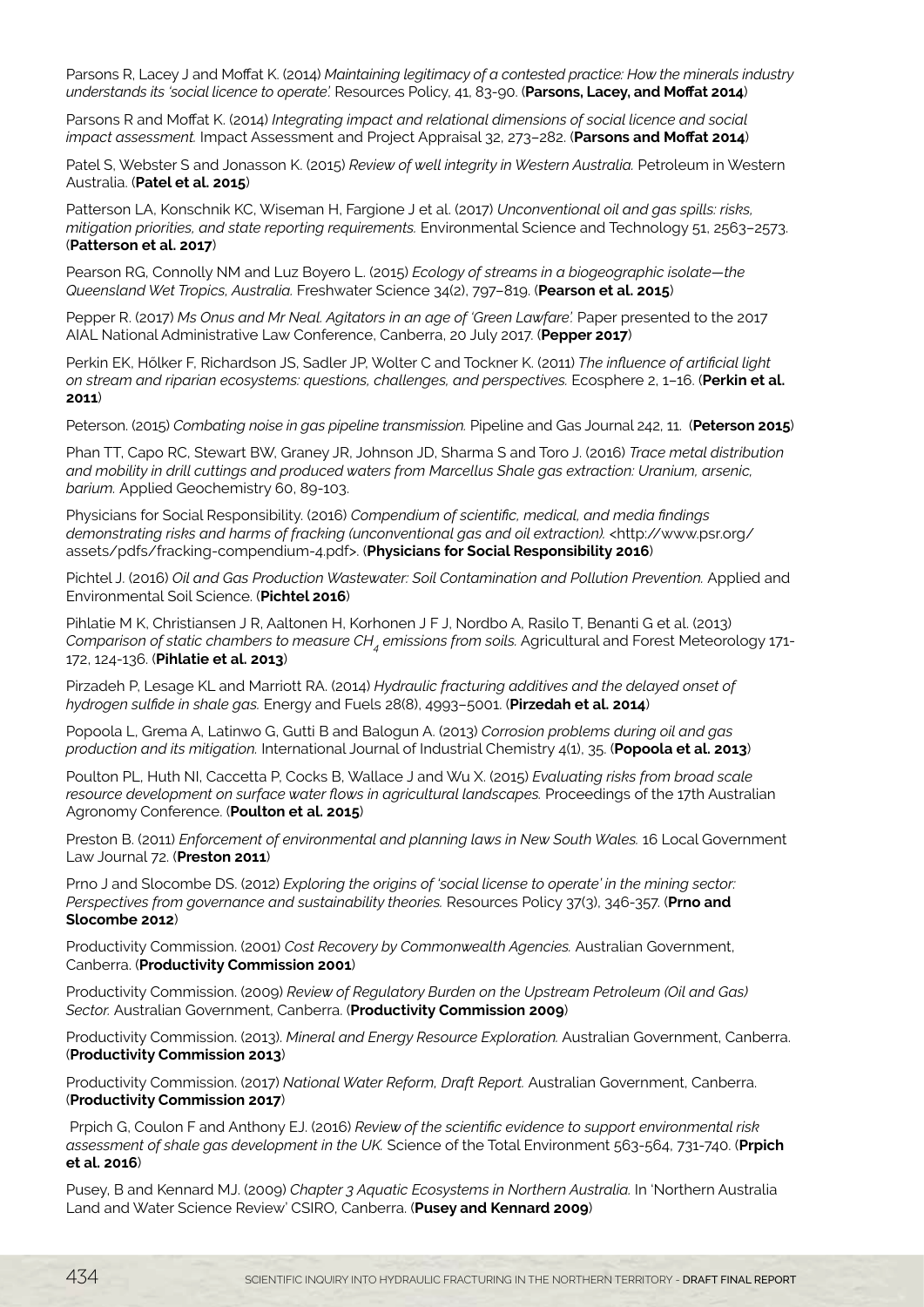PwC. (2016) *Sacred Sites Processes and Outcomes Review.* Northern Territory Government, Darwin. <https:// dhcd.nt.gov.au/\_\_data/assets/pdf\_file/0004/297148/sacred-sites-review.pdf>. (**2016 Sacred Sites Review 2016**)

## $\Omega$

Queensland Competition Authority. (2014) *Coal Seam Gas Review Final Report.* Queensland Government, Brisbane.

Queensland Department of Employment, Economic Development and Innovation. (2011) *Gas Well Head Safety Program, Final Report April 2011.* Queensland Government, Brisbane. <https://www.dnrm.qld.gov. au/\_\_data/assets/pdf\_ file/0007/126934/coal-seam-gas-well-head-inspection.pdf>.

Queensland Department of Environment and Heritage Protection. (2013) *Characterisation and Management of Drilling Fluids and Cuttings in the Petroleum Industry.* Government of Queensland, Brisbane. (**DEHP 2013**)

Queensland Department of Environment and Heritage Protection. (2015) *General beneficial use approval*  for drilling mud. Waste Reduction and Recycling Act 2011, ESR/2016/2231 Version 1.00. Government of Queensland, Brisbane. (**DEHP 2015**)

Queensland Department of Environment and Heritage Protection. (2017) *Hourly air quality data.* Queensland Government, Brisbane. <http://www.ehp.qld.gov.au/air/data/search.php>. (**Queensland DEHP 2017**)

Queensland Department of Natural Resources and Mines. (2017a) *Code of Practice for the construction and abandonment of coal seam gas wells and associated bores in Queensland, Edition 3.* Queensland Government, Brisbane. <https://www.dnrm.qld.gov.au/\_\_data/assets/pdf\_file/0011/119666/code-ofpractice-csg-wells-and-bores.pdf> (**Queensland DNRM 2017a**)

Queensland Department of Natural Resources and Mines. (2017b) *Code of Practice for leak management, detection and reporting for petroleum production facilities, Version 3*. Queensland Government, Brisbane. <https://www.dnrm.qld.gov.au/\_\_data/assets/pdf\_file/0009/1258038/code-of-practice-leakmanagement.pdf>. (**Queensland DNRMP 2017b**)

Queensland Department of Science, Information Technology and Innovation. (2015) *Guideline for the environmental assessment of subterranean aquatic fauna.* Queensland Government, Brisbane. (**Queensland DSITI 2015**)

Queensland Gasfields Commission . (2015) *Onshore Gas Well Integrity.* Queensland Government, Brisbane. <http://www.gasfieldscommissionqld.org.au/gasfields>. (**Queensland Gasfields Commission 2015**)

Queensland Gasfields Commission. (2015) *Pipeline pointers - Learnings for pipeline stocktake in Queensland.* Queensland Government, Brisbane. (**Queensland Gasfields Commission 2015b**)

Queensland Gasfields Commission. (2016) *Onshore gas well integrity in Queensland, Australia.* Queensland Government, Brisbane. <http://www.gasfieldscommissionald.org.au/resources/gasfields/onshore-gaswell-integrity-in-qld.pdf> (**Queensland Gasfields Commission 2016**)

Queensland Gasfields Commission. (2017) *On New Ground: Lessons from the development of the world's first export coal seam gas industry.* Queensland Government, Brisbane. (**Queensland Gasfields Commission 2017**)

Queensland Gasfields Commission. (2017b) *Investing in regional communities.* Queensland Government, Brisbane. <http://www.gasfieldscommissionqld.org.au/communities/local-business>. (**Queensland Gasfields Commission 2017b**)

Queensland Health. (2013) *Coal seam gas in the Tara region: Summary risk assessment of health complaints and environmental monitoring data.* Queensland Government, Brisbane. <https://www.health.qld.gov.au/ research-reports/reports/environmental-health> (**Queensland Health 2013**)

Queensland Resources Council. (2016) *Listening to the community (Second Edition).* <https://www.qrc.org.au/wpcontent/uploads/2016/07/2016-QRC-LTC- Report\_compressed.pdf>. (**Queensland Resources Council 2016**)

Queensland Treasury Corporation. (April 2017) *Review of Queensland's Financial Assurance Framework.*  Queensland Government, Brisbane. <https://s3.treasury.qld.gov.au/files/review-of-queenslands-financialassurance-framework.pdf>. (**Queensland Financial Assurance Review**)

## R

Racicot A, Babin-Roussel V, Dauphinais JF, Joly JS, Noel P and Lavoie C. (2014) *A framework to predict the impacts of shale gas infrastructures on the forest fragmentation of an agroforest region.* Environmental Management 53, 1023–1033. (**Racicot et al. 2014**)

Ramsay I, Holt E, Connor A and Jordan L. (2012). *Management of salinity impacts from mine discharges in Central Queensland.* Proceedings of the 2nd SETAC Australasia Conference 2012. (**Ramsay et al., 2012**)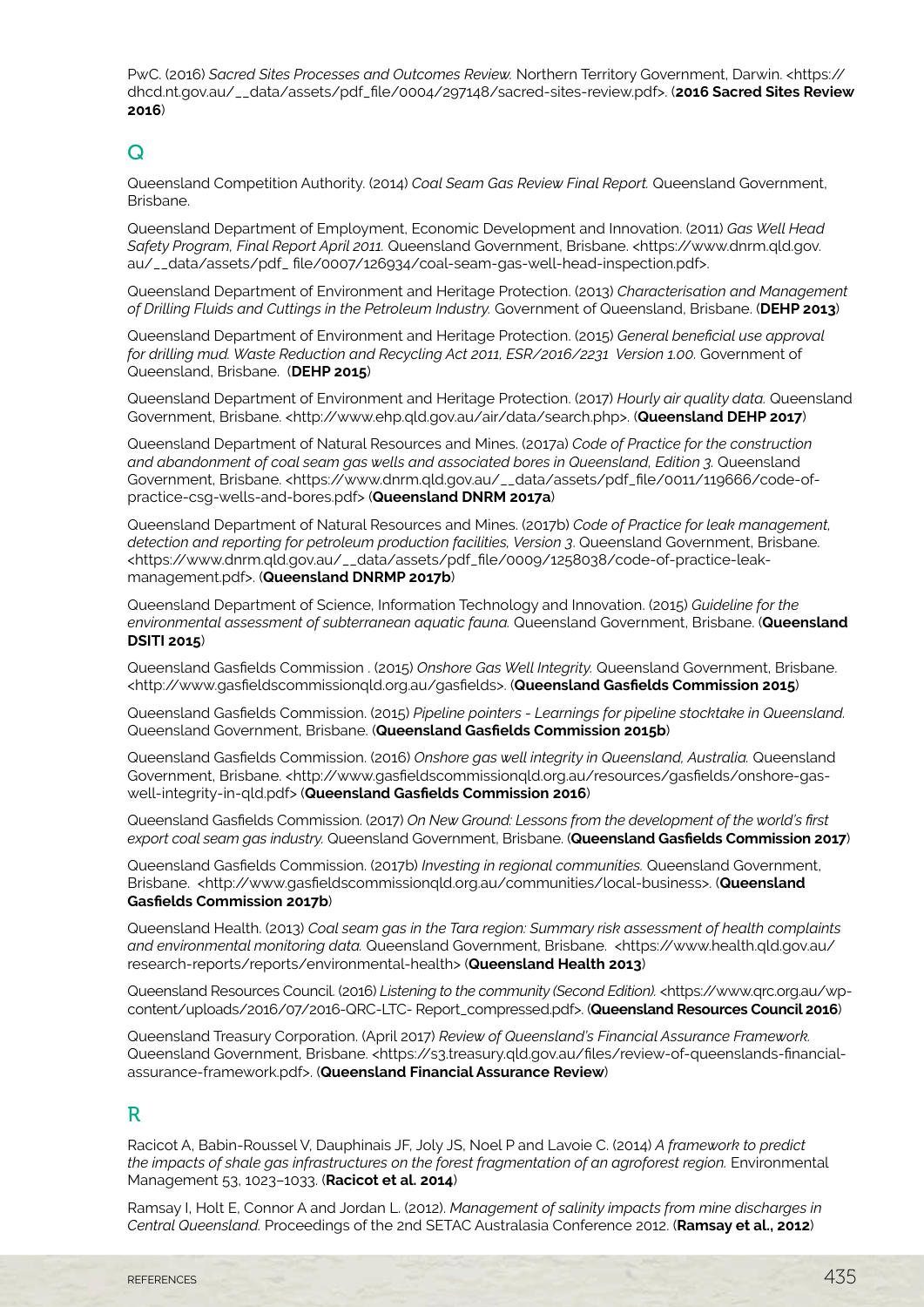Randal MA. (1973) *Groundwater in the Northern Wiso Basin and environs, Northern Territory.* Bulletin 123, Bureau of Mineral Resources, Canberra. (**Randal 1973**)

Rankmore BR. (2006) *Impacts of habitat fragmentation on the vertebrate fauna of the tropical savannas of Northern Australia.* Charles Darwin University, Darwin. (**Rankmore 2006**)

Rankmore BR and Price OF. (2004) *Effects of habitat fragmentation on the vertebrate fauna of tropical woodlands, Northern Territory,* in 'Conservation of Australia's forest fauna'. Royal Zoological Society of NSW, Mosman. (**Rankmore and Lunney 2004**)

Rauschert ESJ, Mortensen DA and Bloser SM. (2017) *Human-mediated dispersal via rural road maintenance can move invasive propagules.* Biological Invasions 19, 2047-2058. (**Rauschert et al. 2017**)

Reagan MT, Moridis G, Johnson JN and Keen ND. (2015) *Numerical simulation of the environmental impact of hydraulic fracturing of tight/shale gas reservoirs on near-surface groundwater: background, base cases, shallow reservoirs, short-term gas and water transport.* Water Resources Research 51, 1-31. (**Reagan et al. 2015**)

Reeves J. (1998) *Building on Land Rights for the Next Generation - Review of the Aboriginal Land Rights (NT) Act 1976.* Australian Government, Canberra. (**Reeves Review**)

Reeves JM, Chivas AR, Garcia A, Holt S, Couapel MJJ, Jones BG, Cendon DI and Fink D. (2008) *The sedimentary record of palaeoenvironments and sea-level change in the Gulf of Carpentaria, Australia, through the last glacial cycle.* Quaternary International 183, 3-22.

Richards AE, Andersen AN, Schatz J, Eager R et al. (2012) *Savanna burning, greenhouse gas emissions and Indigenous livelihoods: Introducing the Tiwi Carbon Study. Austral Ecology 37, 712-723.* (**Richards et al. 2012**)

Rich C and Longcoren T. (2006) *Ecological Consequences of Artificial Night Lighting.* Island Press, California. (**Rich and Longcoren 2006**)

Robertson B. (2016) *Pipe Dream, A Financial Analysis of the Northern Gas Pipeline*. Institute of Energy Economics and Financial Analysis. (**Robertson 2016**)

Robins B. (15 May 2017). *Gas industry has "lost the trust of the public".* The Sydney Morning Herald (online). <http://www.smh. com.au/business/energy/gas-industry-has-lost-the-trust-of-the-public-20170515 gw50vd.html>. (**Robins 2017**)

Rocha-Valadez T, Hasan AR, Mannan S and Kabir CS. (2014) *Assessing Wellbore Integrity in Sustained-Casing-Pressure Annulus. SPE-169814.* SPE Drilling and Completion 29(1), 131–138. (**Rocha-Valadez et al. 2014**)

Rodriguez RS and Soeder DJ. (2017) *Evolving water management practices in shale oil and gas development*. Journal of Unconventional Oil and Gas Resources 10, 18-24. (**Rodriguez and Soeder 2017**)

Rogers JD, Burke TL, Osborn SG and Ryan JN. (2015) *A framework for identifying organic compounds of concern in hydraulic fracturing fluids based on their mobility and persistence in groundwater.* Environmental Science and Technology Letters 2, 158-164. (**Rogers et al. 2015**)

Rose B. (1995) *Land Management Issues: attitudes and perceptions amongst Aboriginal people of central Australia.* Central Land Council. (**Rose 1995**)

Rossiter NA, Setterfield SA, Douglas MM and Hutley LB. (2003) *Testing the grass-fire cycle: alien grass invasion in the tropical savannas of northern Australia.* Diversity and Distributions 9, 169-176. (**Rossiter et al. 2003**)

Roth J, Reeves C, Johnson C, De Bruijn G, Bellabarba M, Le Roy-Delage S and Bulte-loyer H. (2008). *Innovative hydraulic isolation material preserves well integrity. SPE-112715.* Proceedings of the Society of Petroleum Engineers/International Association of Drilling Contractors Drilling Conference 2, 1033–1046. (**Roth et al. 2008**)

Royal Society and Royal Academy of Engineering. (2012). *Shale gas extraction in the UK: a review of hydraulic fracturing.* (**Royal Society Report**)

Rumler M. (2011). *Free, Prior and Informed Consent: A review of Free, Prior and Informed Consent in Australia.*  Oxfam Australia. (**Rumler 2011**)

Russell-Smith J, Cook GD, Cooke PM, Edwards AC, Lendrum M, Meyer CP and Whitehead PJ. (2013). *Managing fire regimes in north Australian savannas: applying Aboriginal approaches to contemporary global problems.* Frontiers in Ecology and the Environment 11, 55–63. (**Russell-Smith et al. 2013**)

Russell-Smith J, Ryan PG, Klessa D, Waight G and Harwood R. (1998). *Fire regimes, fire-sensitive vegetation and fire management of the sandstone Arnhem Plateau, monsoonal northern Australia.* Journal of Applied Ecology 35, 829-846. (**Russell-Smith et al. 1998**)

Russell-Smith J, Whitehead PJ and Cooke PM. (2009) *Culture, ecology and economy of fire management in north Australian savannas: Rekindling the Wurrk tradition.* CSIRO Publishing, Collingwood, Australia. (**Russell-Smith et al. 2009**)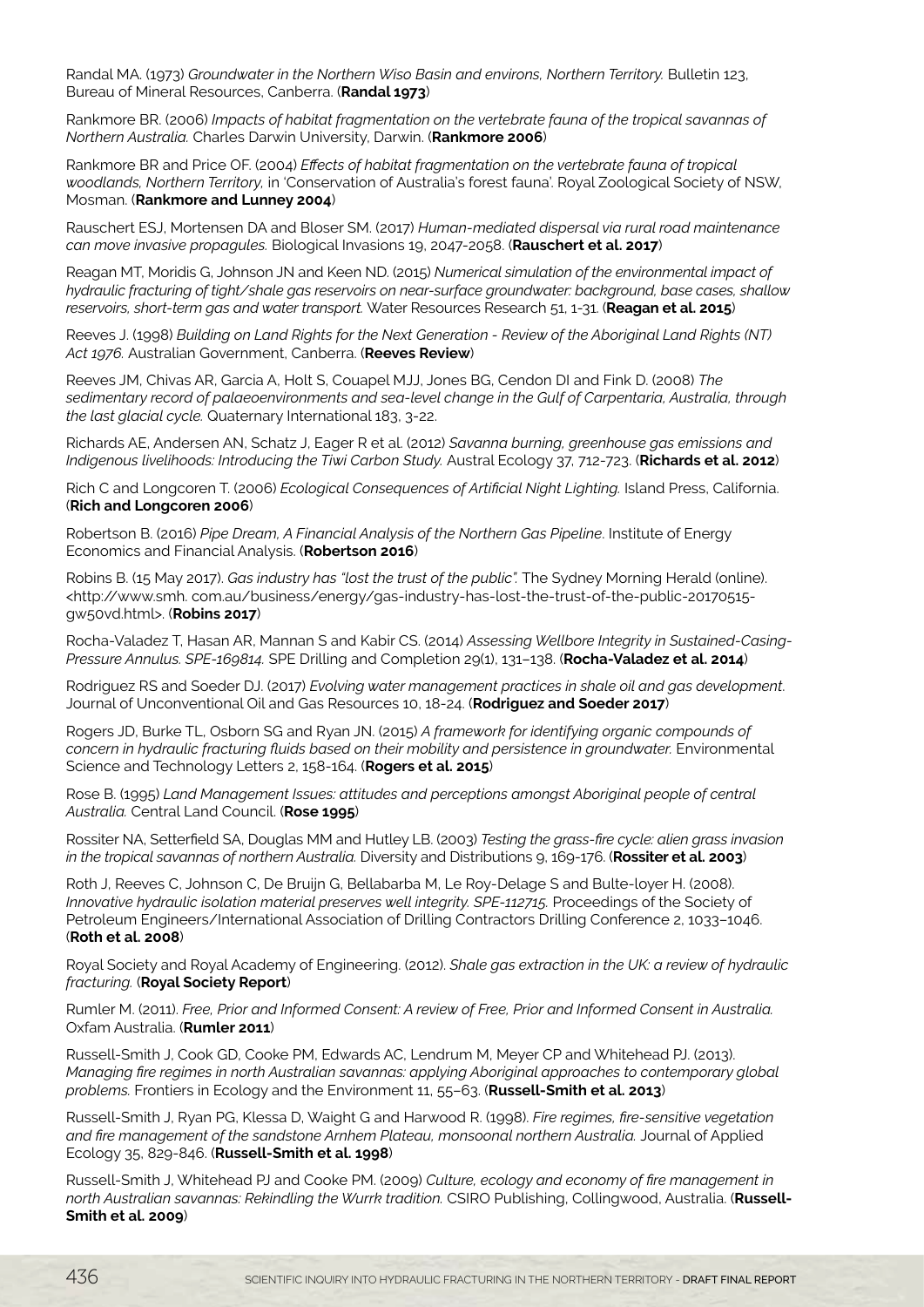Russell-Smith J and Bowman DMJS. (1991) *Conservation of monsoon rainforest isolates in the Northern Territory, Australia.* Biological Conservation 59, 51-63. (**Russell-Smith and Bowman 1991**)

Ryan P and Shanks B. (July 1996) *Tailings dams.* The Bird Observer. (**Ryan and Shanks 1996**)

#### S

Saddler H and Gotham K. (2013) *Review of methods for the estimation of greenhouse gas emissions from diffuse sources associated with unconventional gas fields.* Australian Government, Canberra. (**Saddler and Gotham 2013**)

SA Department of Manufacturing, Innovation, Trade, Resources and Energy. (2012) *Roadmap for Unconventional Gas Projects in South Australia.* Government of South Australia, Adelaide.

SA Department of Premier and Cabinet. (2017). *Petroleum and Geothermal Energy Act 2000 Compliance Report 2016.* SA Government, Adelaide. (**SA 2016 Compliance Report**).

SA Department of State Development. (2015). *Submission to the Inquiry into Unconventional Gas (Fracking) in the South East of South Australia.* Government of South Australia, Adelaide.

SA Department of the Premier and Cabinet. (2017) *Roundtable for Oil and Gas, Working Group 5 - costeffective and trustworthy GHG detection.* Government of South Australia, Adelaide. <http://petroleum. statedevelopment.sa.gov.au/roundtable\_for\_oil\_and\_gas/working\_group\_5\_-\_cost-effective\_and\_ trustworthy\_ghg\_detection> (**SA Roundtable for Oil and Gas 2017**)

Santos I and Maher D (2012). *Submission on national greenhouse and energy reporting (measurement) determination 2012-F fugitive emissions from coal seam gas.* Southern Cross University. (**Santos and Maher 2012**).

Santos Limited. (2012) *NSW CSG. Environmental breaches in the Pilliga State Forest.* <http://www.coal-seamgas.com/accidents/NSW\_CSG\_factsheet\_environmental\_breaches\_Pilliga\_Forest\_Mar2012.pdf>.

Santos Limited. (2016a). *Santos GLNG Gas Field Development. Water quality management.* Prepared for Santos GLNG by EHS Support Pty Ltd; November 2016; included with Santos submission #232 (**Santos 2016a**)

Santos Limited. (2016b). *Appendices T2 (Health Impact Assessment) and T3 (Chemicals Risk Assessment) to*  the Narrabri Gas Project Environmental Impact Statement. <http://majorprojects.planning.nsw.gov.au/index. pl?action=view\_job&job\_id=6456> (**Santos 2016b**)

SA Parliament Natural Resources Committee. (29 November 2016) *Inquiry Into Unconventional Gas (Fracking) Final Report.* Parliament of South Australia, Adelaide. (**SA Report**)

Satoh H, Shimoda S, Yamaguchi K, Kato H, Yamashita Y, Miyashiro K and Saito S. (2013). *The Long-term Corrosion Behavior of Abandoned Wells Under CO2 Geological Storage Conditions.* Energy Procedia 37, 5781–5792. (**Satoh et al. 2013**)

Saunders PJ, McCoy D, Goldstein R et al. (2016). *A review of the public health impacts of unconventional natural gas.* Environmental Geochemistry and Health. (**Saunders et al. 2016**)

Saunois M et al. (2016). *The global methane budget 2000-2012.* Earth System Science Data, 8, 1-54. (**Saunois et al. 2016**)

Scambary and Lewis. (2016) *Sacred Bodies and Ore Bodies: conflicting commodification of landscape by Indigenous peoples and miners in Australia's Northern Territory.* In ' The Right to Protect Sites: Indigenous Heritage Management in the Era of Native Title'. AIATSIS Research Publications, Canberra. (**Scambary and Lewis 2016**)

Schafft KA, Borlu Y and Glenna L. (2013) *The Relationship between Marcellus Shale Gas Development in Pennsylvania and Local Perceptions of Risk and Opportunity.* Rural Sociology 78, 143–166. (**Schafft, Borlu and Glenna 2013**)

Schmidt CW. (2011) *Blind rush? Shale gas boom proceeds amid human health questions.* Environmental Health Perspectives 119, A348-A353. (**Schmidt 2011**)

Scholes B, Lochner PA, Schreiner G et al. (2016) *Shale Gas Development in the Central Karoo: a Scientific Assessment of the Opportunities and Risks.* Council for Scientific and Industrial Research, Pretoria, South Africa. (**Scholes et al. 2016**)

Schwietzke S, Pétron G, Conley S, Pickering C, Mielke-Maday I, Dlugokencky EJ, Tans EJ et al. (2017) *Improved Mechanistic Understanding of Natural Gas Methane Emissions from Spatially Resolved Aircraft Measurements.* Environmental Science and Technology 51, 7286-7294. (**Schwietzke et al. 2017**)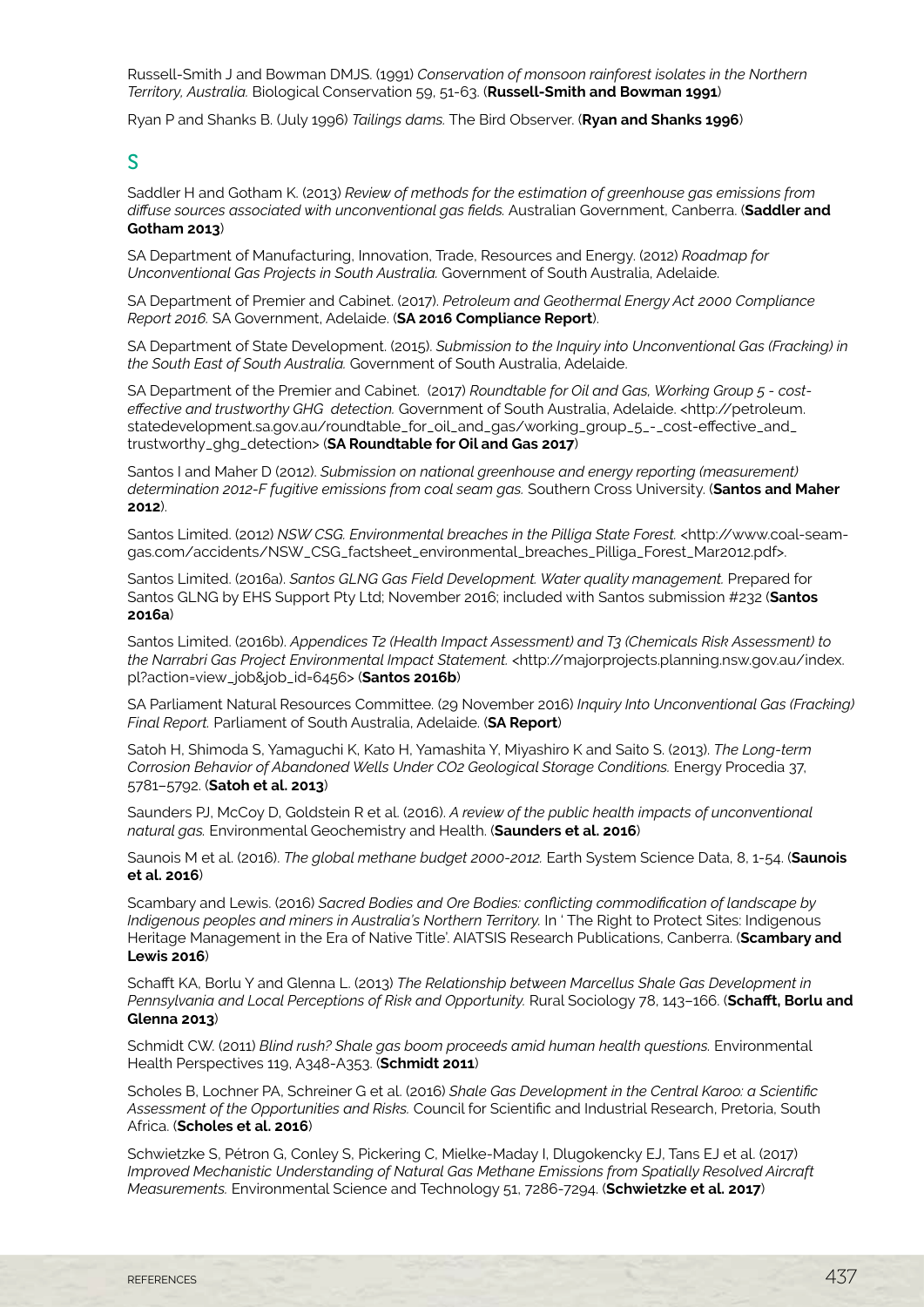Schwietzke S, Sherwood O, Bruhwiler L, Miller J, Etiope G, Dlugokencky E, Michel S, Arling V, Vaughn B, White J, and Tans P. (2016) *Upward revision of global fossil fuel methane emissions based on isotopic database.* Nature 538, 88-91. (**Schwietzke et al. 2016**)

Scientific Inquiry into Hydraulic Fracturing in the Northern Territory. (20 February 2017) *Background and Issues Paper.* Hydraulic Fracking Inquiry, Darwin. (**Issues Paper**)

Scott R. (July 2016). *Independent review of the Gasfields Commission Queensland and associated matters.*  Queensland Department of State Development, Brisbane. (**Gasfields Commission Review**)

Scrimgeour I. (2016) *Summary of current knowledge of petroleum geology, shale gas resources and exploration in the Beetaloo Sub-basin.* Information Provided by the Northern Territory Geological Survey to the Scientific Inquiry into Hydraulic Fracturing in the Northern Territory. (**Scrimgeour 2016**)

Serje M. (2017) Social relations: A critical reflection on the notion of social impacts as change. Environmental Impact Assessment Review 65, 139-146. (**Serje 2017**)

Serov P, Kuginis L and Williams JP. (2012) *Risk assessment guidelines for groundwater dependent ecosystems. Volume 1 - The conceptual framework.* NSW Government, Sydney. (**Serov et al. 2012**).

Setterfield SA, Rossiter-Rachor NA, Douglas MM et al. (2013) *Adding fuel to the fire: the impacts of non-native grass invasion on fire management at a regional scale.* PLOS ONE 8, e59144. (**Setterfield et al. 2013**)

Sherwood OA, Rogers JD, Lackey G, Burke TL, Osborn SG and Ryan JN. (2016) *Groundwater methane in relation to oil and gas development and shallow coal seams in the Denver-Julesburg Basin of Colorado.* Proceedings of the National Academy of Sciences 113, 8391–8396. (**Sherwood et al. 2016**)

Sherwood et al. (2017). *Global inventory of gas geochemistry data from fossil fuel, microbial and biomass burning* (Version 2017), *Earth System Science Data.* (Under review). (**Sherwood 2017**)

SHIP Shale Gas Information Platform. (2017) *Induced seismicity.* GFZ German Research Centre for Geosciences. <http://www.shale-gas-information-platform.org/categories/induced-seismicity.html>. (**SHIP 2017**)

Skone TJ, Littlefield J, Marriott J, Cooney G, Demetrion et al. (2016). *Life cycle analysis of natural gas extraction and power generation.* National Energy Technology Laboratory. (**Skone et al. 2016**)

Slonecker E, Milheim L, Roig-Silva C, Malizia A, Marr D and Fisher G. (2012) *Landscape consequences of natural gas extraction in Bradford and Washington Counties, Pennsylvania, 2004−2010.* Geological Survey Open-File Report 2012-1154. <http://pubs.usgs.gov/of/2012/1154>. (**Slonecker et al. 2012**)

Smith CJB, Smith LM and Spowage AC. (2016) *The Production Benefits of Effective Well Integrity Management*. In Offshore Technology Conference. (**Smith et al. 2016**)

Smith GB, Donato B, Gillespie G, Griffiths R and Rowntree J. (2008) *Ecology of a hypersaline gold mining tailings facility in the Eastern Goldfields of Western Australia: a case study.* International Journal of Mining, Reclamation and Environment 22, 154 – 173. (**Smith et al. 2008**)

Smith RC. (1990) *Preface - Well Cementing.* Developments in Petroleum Science 28, 1-6. (**Smith 1990**)

Smyth A, Friedel M and O'Malley C. (2009) *The influence of buffel grass (Cenchrus ciliaris) on biodiversity in an arid Australian landscape.* The Rangeland Journal 31, 307-320. (**Smyth et al. 2009**)

Sosa I. (2011) *License to Operate – Indigenous Relations and Free Prior and Informed Consent in the Mining Industry,* Sustainanalytics. (**Sosa 2011**)

Souther S, Tingley MW, Popescu VD, Hayman DT, Ryan ME et al. (2014) *Biotic impacts of energy development from shale: research priorities and knowledge gaps.* Frontiers in Ecology and the Environment 12, 330-338. (**Souther et al. 2014**)

Sparke SJ, Conway R, and Copping S. (2011). *"The seven pillars of well integrity management": The design and implementation of a well integrity management system, SPE-142449.* SPE Coiled Tubing and Well Intervention Conference and Exhibition 2011, 141–156. (**Sparke et al. 2011**)

Standards Australia/Standards New Zealand. (2009) AS/*NZS ISO 31000:2009, Risk management – Principles and guidelines.* (**AS/NZS 2009**)

Standards Australia/Standards New Zealand. (2012) *HB 203:2012, Managing environment-related risk.* (**AS/ NZS 2012**)

Standards Norway. (2013) *Well integrity in drilling and well operations. (NORSOK D-010 Rev. 4). (4th ed.).* Standards Norway. (**NORSOK D-010 Rev. 4**)

State Review of Oil and Natural Gas Environmental Regulations. (2017) 2017 *Guidelines.* <http://www. strongerinc.org/wp-content/uploads/2017/09/2017-STRONGER-Guidelines.pdf>. (**STRONGER Guidelines**)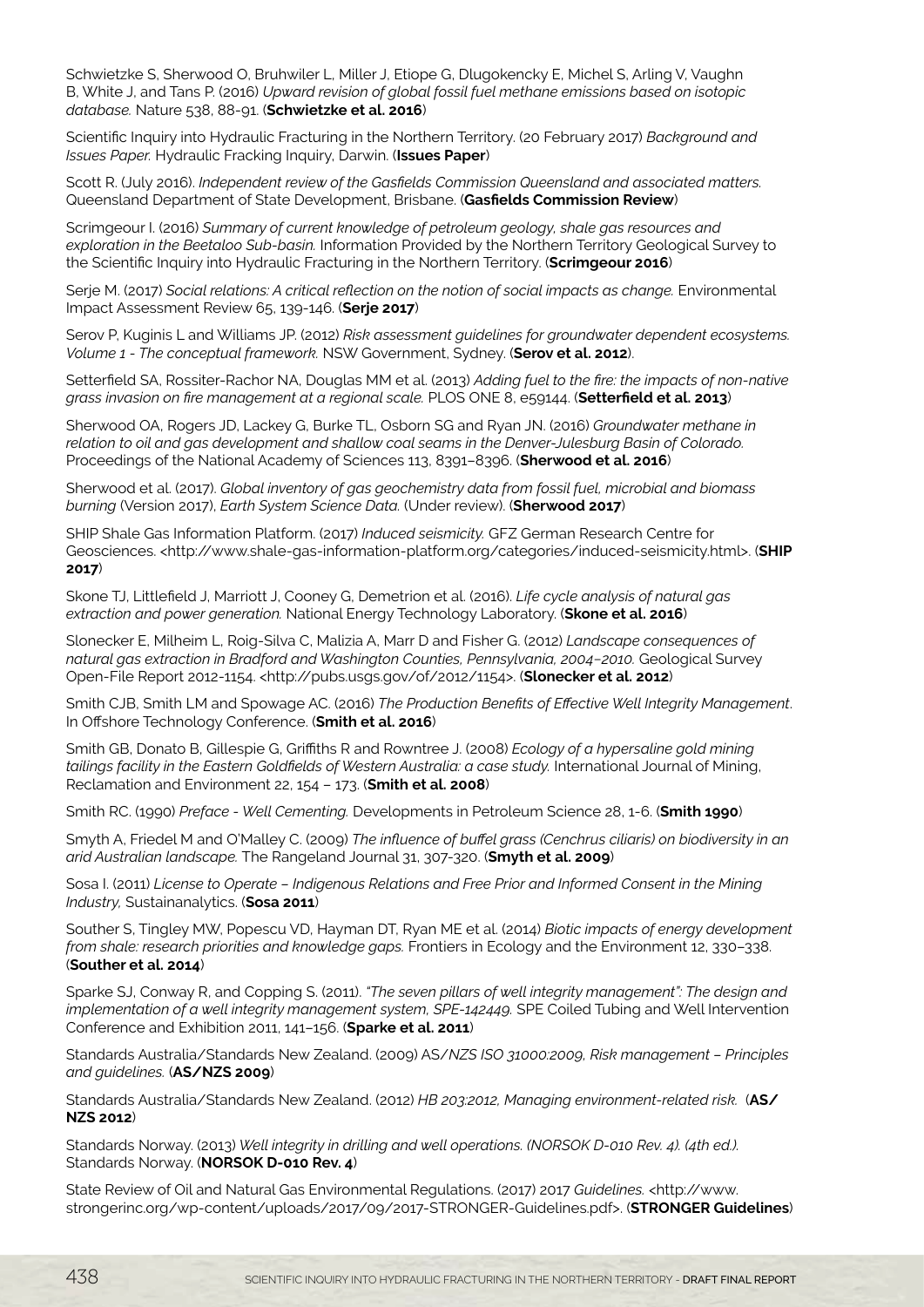Steen M. (2001) *Greenhouse gas emissions from fossil fuel fired power generation systems.* Joint Research Centre, European Commission. (**Steen 2001**)

Steinzor N, Subra W and Sumi L. (2013) *Investigating links between shale gas development and health impacts through a community survey project in Pennsylvania.* New Solutions 23, 55-83. (Steinzor et al. 2013)

Stern PC, Webler T and Small MJ. (2014) *Special issue: Understanding the risks of unconventional shale gas development.* Environmental Science and Technology 48. (**Stern et al. 2014**)

Stewart J. (1991). *Report to the Minister for Aboriginal Affairs under section 10(4) of the Aboriginal and Torres Strait Islander Heritage Protection Act 1984 on the Kakadu conservation zone.* Australian Government, Canberra. (**Stewart 1991**)

Stock A, Steffen W, Bourne G, Stock P and Rice M. (2017) *Pollution and Price: The cost of investing in gas.*  Climate Council. (**Stock, Steffen et al. 2017**)

Stone CH, Eustes AW and Fleckenstein WW. (2016) *A Continued Assessment of the Risk of Migration of Hydrocarbons or Fracturing Fluids into Fresh Water Aquifers in the Piceance, Raton, and San Juan Basins of Colorado. SPE-181680-MS.* Society of Petroleum Engineers Annual Technical Conference and Exhibition. (**Stone et al. 2016a**)

Stone CH, Fleckenstein WW and Eustes AW. (2016) *An Assessment of the Probability of Subsurface Contamination of Aquifers from Oil and Gas Wells in the Wattenberg Field, Modified for Water Well Location. SPE-181696-MS.* Society of Petroleum Engineers Annual Technical Conference and Exhibition. (**Stone et al. 2016b**)

Stone EL, Jones G and Harris S. (2009) *Street lighting disturbs commuting bats.* Current Biology 19, 1123–1127. (**Stone et al. 2009**)

Stringfellow WT, Camarillo MK, Domen JK, Sandelin WL et al. (2017) *Identifying chemicals of concern in hydraulic fracturing fluids used for oil production.* Environmental Pollution 220, 413-420. (**Stringfellow et al. 2017**)

Suckow A, Taylor A, Davies P and Leaney F. (2016) *Geochemical baseline monitoring. Final Report*. CSIRO Australia. (**Suckow et al. 2016**)

Suckow A, Taylor A, Davies P and Leaney F. (2017) *A multi-tracer study in the Hutton Sandstone aquifer, Australia: How "wrong ages" give us deeper insights into aquifer structure and effective deep recharge to a double porosity system.* Geophysical Research Abstracts 19, 5865. (**Suckow et al. 2017**)

# T

Taoutaou S. (2010). *Well Integrity – Expert View.* Middle East Oil and Gas Technology Review. (**Taoutaou 2010**)

Tas. Department of Primary Industries, Parks, Water and Environment. (25 February 2015) *Review of Hydraulic Fracturing in Tasmania Final Report.* Tasmanian Government, Hobart.

Tasker TL, Piotrowski PK, Dorman FL and Burgos WD. (2016) *Metal associations in Marcellus shale and fate of synthetic hydraulic fracturing fluids reacted at high pressure and temperature.* Environmental Engineering Science 33, 753-765. (**Tasker et al. 2016**)

Territory Labor. (2016) Healthy Environment, Strong Economy. A Territory Labor Policy Paper. <https:// territorylabor.com.au/Portals/territorylabor-staging/docs/HealthyEnvironmentStrongEconomy.pdf>. (**Territory Labor 2016**)

Texas Railroad Commission. (2016) *State Managed Cleanup Program.* State of Texas. <http://www.rrc.state. tx.us/oil-gas/environmental-cleanup-programs/site-remediation/state-managed-cleanup-program/>. (**Texas Railroad Commission 2016**)

Texas Railroad Commission (1976). *Texas Administrative Code. Title 16. Economic Regulation Part 1. Chapter 3: Oil and Gas Division.* <http://www.rrc.state.tx.us/media/37633/chapter3-all-text-effective-january1-2017. pdf>. (**Texas Railroad Commission 1976**)

Thackway R and Cresswell ID. (1995) *An Interim Biogeographic Regionalisation for Australia: a framework for establishing the national system of reserves, Version 4.0.* Australian Nature Conservation Agency, Canberra. <http://www.environment.gov.au/land/nrs/science/ibra#ibra>. (**Thackway and Cresswell 1995**)

The Interorganizational Committee on Principles and Guidelines for Social Impact Assessment. (2003) *US Principles and Guidelines: Principles and guidelines for social impact assessment in the USA.* Impact Assessment and Project Appraisal. 21, 231-250. (**IOGCP 2003**)

The Pew Charitable Trusts. (2017) *My Country, Our Outback. Voices From the Land on Hope and Change in Australia's Heartland.* <http://www.pewtrusts.org/en/research-and-analysis/reports/2017/06/my-countryour-outback-voices-from-australias-remote-heartland>. (**The Pew Charitable Trusts 2017**)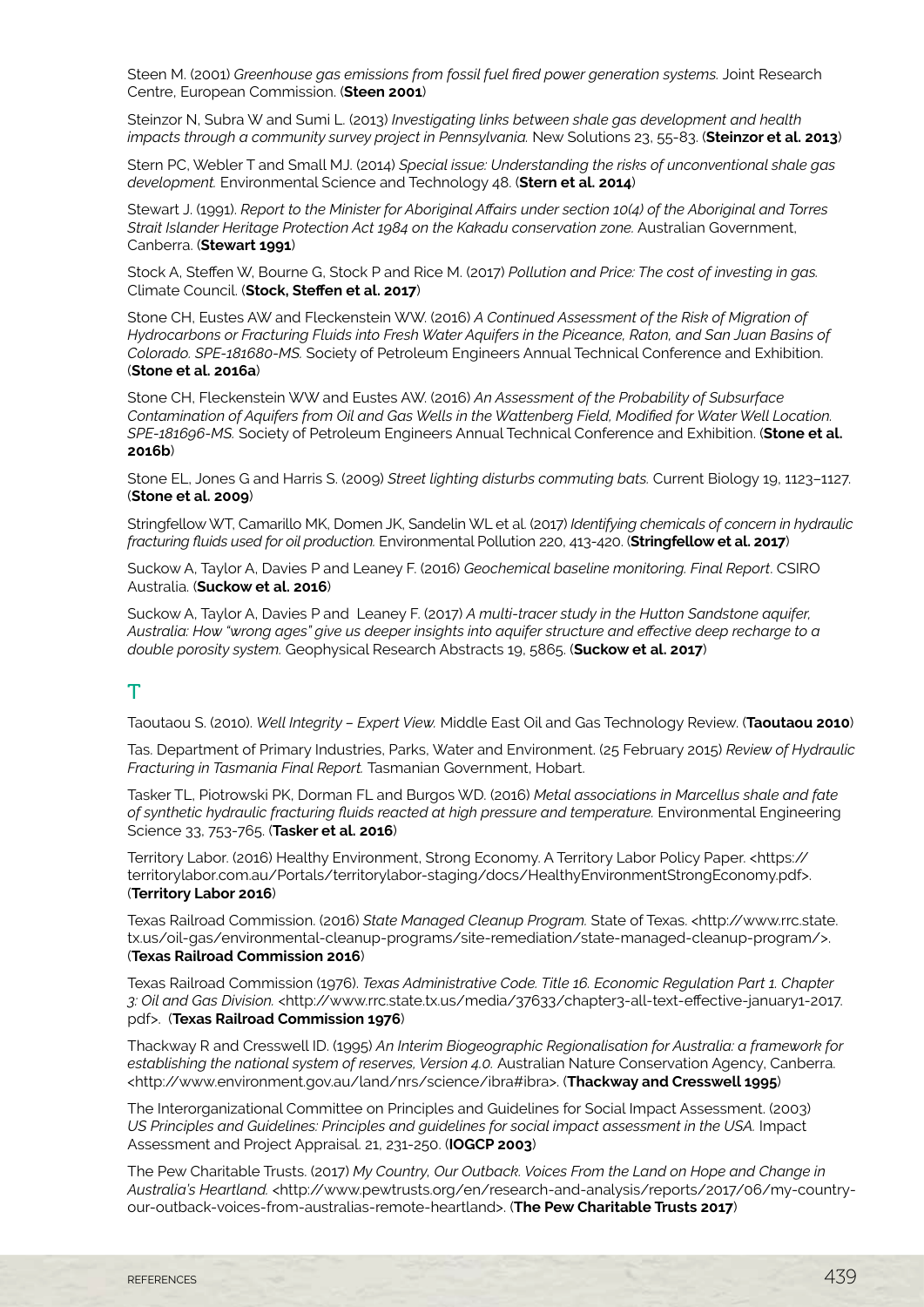Thomson I, Boutilier R, and Darling P. (2011). *SME mining engineering handbook: Society for Mining, Metallurgy and Exploration.* Littleton, Colorado. (**Thomson, Boutilier and Darling 2011**)

Tickell SJ. (2003) *Water Resources Mapping Barkly Tablelands.* Water Resources Division, Northern Territory Government, Darwin. (**Tickell 2003**)

Tickell SJ.(2015) *Investigation drilling in the south western Daly Basin.* Technical Report No. 3/2015D. Northern Territory Government, Darwin. (**Tickell 2015**)

Tickell SJ and Bruwer Q. (2017) *Georgina Basin Groundwater Assessment: Daly Waters to Tennant Creek, Technical Report 17/2017.* Northern Territory Government, Darwin. (**Tickell and Bruwer 2017**)

Torres L, Yadav OM and Khan E. (2016) *A review on risk assessment techniques for hydraulic fracturing water and produced water management implemented in onshore unconventional oil and gas production.* Science of the Total Environment 539, 478-493. (**Torres et al. 2016**)

Townsend-Small A et al. (2016). *Emissions of coalbed and natural gas methane from abandoned oil and gas wells in the United States.* Geophysical Research Letters 43(5), 2283–2290. (**Townsend-Small et al. 2016**)

Trombulak SC and Frissell CA. (2000) *Review of ecological effects of roads on terrestrial and aquatic communities. Conservation Biology 14, 18−30.* (**Trombulak and Frissell 2000**)

Tropical Savannas CRC. (2017) *The West Arnhem Land Fire Abatement Project (WALFA)*. <http://savanna.cdu. edu.au/information/arnhem\_fire\_project.html>. (**Tropical Savannas CRC 2017**)

Tustin AW, Hirsch AG, Rasmussen SG, Casey JA et al. (2017). *Associations between unconventional natural gas development and nasal and sinus, migraine headache, and fatigue symptoms in Pennsylvania.* Environmental Health Perspectives 125, 189-197. (**Tustin et al. 2017**)

## U

Uhlmann V, Rifkin W, Everingham JA, Head B and May K. (2014) *Prioritising indicators of cumulative socioeconomic impacts to characterise rapid development of onshore gas resources.* The Extractive Industries and Society 1(2), 189-199.

UK Government. (2017) *Guidance on fracking: developing shale gas in the UK.* <https://www.gov.uk/ government/publications/ about-shale-gas-and-hydraulic-fracturing-fracking/developing-shale-oil-andgas-in-the-uk>. (**UK Government 2017**)

UK Onshore Oil and Gas. (2016) *UK Onshore Shale Gas Well Guidelines: Exploration and appraisal phase.* Issue 4. <www.ukorg.org.uk/images/ukoog/pdfs/Shale\_Gas\_Well\_Guidelines\_issue\_4.pdf>. (**UK Onshore Oil and Gas 2016**)

UK Task Force on Shale Gas (2015). *UK Task Force on Shale Gas- Reports.* <https://www. taskforceonshalegas.uk/reports>. (**UK Task Force on Shale Gas 2015**)

UN Commission on Human Rights. (2005) *Standard-setting: Legal Commentary on the Concept of Free, Prior and Informed Consent.* Sub-Commission on the Promotion and Protection of Human Rights, Working Group on Indigenous Populations. (**UN Commission on Human Rights 2005**)

Unconventional oil and gas. (December 9 2014). *A guide to Australia's key unconventional gas basins.* <http:// www. unconventionaloilandgas.com.au/wheres-the-gas-a-guide-to-australias-key-unconventional-gasbasins/>

United Nations Conference on Environment and Development. (1992) *Rio Declaration on Environment and Development.* <http://www.unesco.org/education/pdf/RIO\_E.PDF>. (**1992 Rio Declaration**)

United Nations General Assembly. (2007) *United Nations Declaration of the Rights of Indigenous Peoples.* <http://www.un.org/esa/socdev/unpfii/documents/DRIPS\_en.pdf>. (**UNDRIP**)

University of Queensland Boomtown Toolkit (2016) accessed from <https://boomtown-toolkit.org> (**UQ Boomtown Toolkit 2016**)

University of Queensland Centre for Coal Seam Gas. (2017) *Plugging CSG wells with bentonite and other expansive clays.* <http://research.ccsg.uq.edu.au/projects/plugging-csg-wells-bentonite-and-otherexpansive-clays> (**UQ CCSG 2017**).

US Energy Information Administration. (September 2015) *Technically Recoverable Oil and Shale Gas Resources: Australia.* <https://www.eia.gov/analysis/studies/worldshalegas/>.

US Environmental Protection Agency. (2012) *Regulatory impact analysis. Final new source performance standards and amendments to the national emissions standards for hazardous air pollutants for the oil and natural gas industry.* <https://www3.epa.gov/ttn/ecas/regdata/RIAs/oil\_natural\_gas\_final\_neshap\_nsps\_ ria.pdf> (**US EPA 2012**)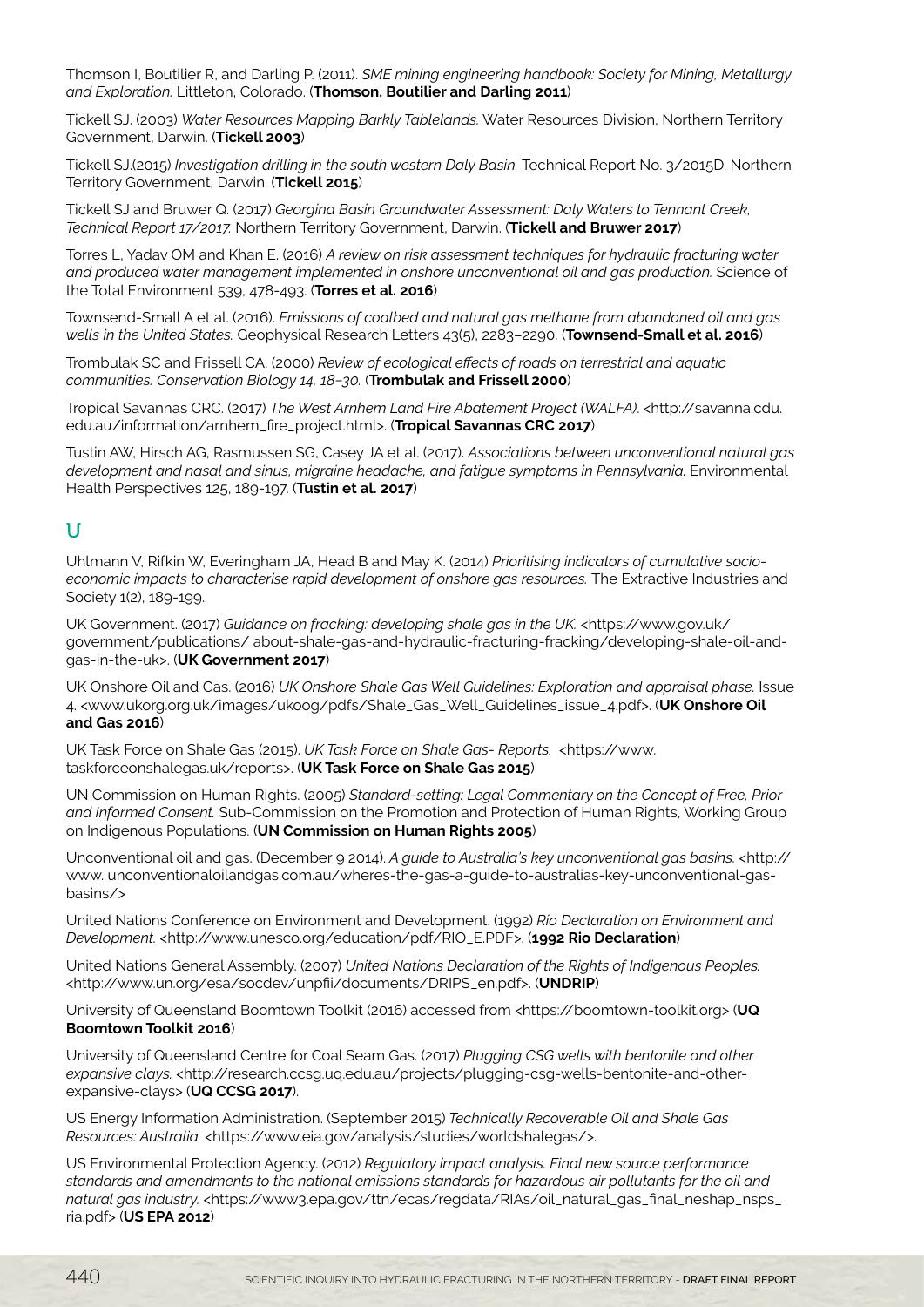US Environmental Protection Agency. (2015) *Report: Retrospective Case Study in Killdeer, North Dakota.*  <https://www.epa.gov/hfstudy/report-retrospective-case-study-killdeer-north-dakota-pdf>. (**US EPA 2015**)

US Environmental Protection Agency. (2016b) *Support Center for Regulatory Atmospheric Modeling (SCRAM).*  <https://www3.epa.gov/ttn/scram/dispersion\_prefrec.htm#aermod> (**US EPA 2016b**)

US Environmental Protection Agency. (2017) *Oil and natural gas sector: Emission standards for new,*  reconstructed, and modified sources: Stay of certain requirements, <https://www.epa.gov/controlling-airpollution-oil-and-natural-gas-industry/epa-proposes-stay-oil-and-gas-standards-two-0> (**US EPA 2017**)

US Environmental Protection Agency. (2017) *Understanding Global Warming Potentials.* <https://www.epa. gov/ghgemissions/understanding-global-warming-potentials>. (**US EPA GWP**).

US Environmental Protection Agency. (2017a) *Inventory of US. greenhouse gas emissions and sinks 1990 - 2015.* <https://www.epa.gov/ghgemissions/inventory-us-greenhouse-gas-emissions-andsinks-1990-2015>. (**US EPA 2017a**)

US Environmental Protection Agency. (2017b) *Method 21 determination of volatile organic leaks. August.*  <https://www.epa.gov/sites/production/files/2017-08/documents/method\_21.pdf> (**US EPA 2017b**).

US Environmental Protection Agency. (2017b) *Risk Tools and Databases.* <https://www.epa.gov/risk/risktools-and-databases>. (**US EPA 2017b**)

US Environmental Protection Agency. (December 2016) *Hydraulic fracturing for oil and gas: Impacts from the hydraulic fracturing water cycle on drinking water resources in the United States. Available at <https://cfpub.* epa.gov/ncea/hfstudy/recordisplay. cfm?deid=332990>. (**US EPA Report**)

US Geological Survey. (2017) *Induced earthquakes, myths and misconceptions.* <https://earthquake.usgs. gov/ research/induced/myths.php>. (**USGS 2017**)

#### $\mathbf V$

Vacher CA, Antille DL, Huth NI and Raine SR. (2016). *Assessing erosion processes associated with establishment of coal seam gas pipeline infrastructure in Queensland, Australia.* Presented at the American Society of Agricultural and Biological Engineers Annual International Meeting. (**Vacher et al. 2016**)

Vacher CA, White S, Eberhard J, Schmidt E, Huth NI and Antille DL. (2014) *Quantifying the impacts of coal seam gas activities on the soil resource of agricultural lands in Queensland, Australia.* Presented at the American Society of Agricultural and Biological Engineers Annual International Meeting. (**Vacher et al. 2014**)

Vanclay F, Esteves AM, Aucamp I, and Franks D. (2015) *Social impact assessments: guidance for assessing and managing the social impacts of projects. I*nternational Association for Impact Assessment. (**Vanclay et al. 2015**)

Vanclay F. (2003) *International Principles For Social Impact Assessment.* Impact Assessment and Project Appraisal 21, 5-12. (**Vanclay 2003**)

Vanclay F. (2006) *Principles for social impact assessment: a critical comparison between the international and US documents.* Environmental Impact Assessment Review 26, 3–14. (**Vanclay 2006**)

Van Stempvoort D, Maathuis H, Jaworski E, Mayer B and Rich K. (2005) *Oxidation of fugitive methane in groundwater linked to bacterial sulfate reduction.* Ground Water 43, 187–199. (**Van Stempvoort et al 2005**)

Vanschoenwinkel B, Seaman M and Brendonck L. (2010). *Hatching phenology, life history and egg bank size of fairy shrimp Branchipodopsis spp. (Branchiopoda, Crustacea) in relation to the ephemerality of their rock pool habitat.* Aquatic Ecology 44, 771–780. (**Vanschoenwinkel et al 2010**)

Veiguela M, Hurtado A, Eguilior S, Recreo F, Roqueni N and Loredo J. (2016) *A risk assessment tool applied to the study of shale gas resources.* Science of the Total Environment 571, 551-560. (**Veiguela et al. 2016**)

Vic. Environment and Planning Committee. (December 2015) *Inquiry into Onshore Unconventional Gas in Victoria Final Report.* Parliament of Victoria, Melbourne.

Vic. Environment Protection Authority. (1986) *The AUSPLUME Gaussian Plume Dispersion Model, First Edition, Publication 264.* Victorian Government, Melbourne. (**Victorian EPA 1986**)

Vic. Environment Protection Authority. (2006) *Hydrogeological assessment (groundwater quality) guidelines, Publication 668.* Victorian Government, Melbourne. <http://www.epa.vic.gov.au/~/media/Publications/668. pdf>. (**Victorian EPA 2006**)

Vidic, RD, Brantley SL, Vandenbossche JM, Yoxtheimer D and Abad JD. (2013) *Impact of Shale Gas Development on Regional Water Quality.* Science 340. (**Vidic et al 2013**)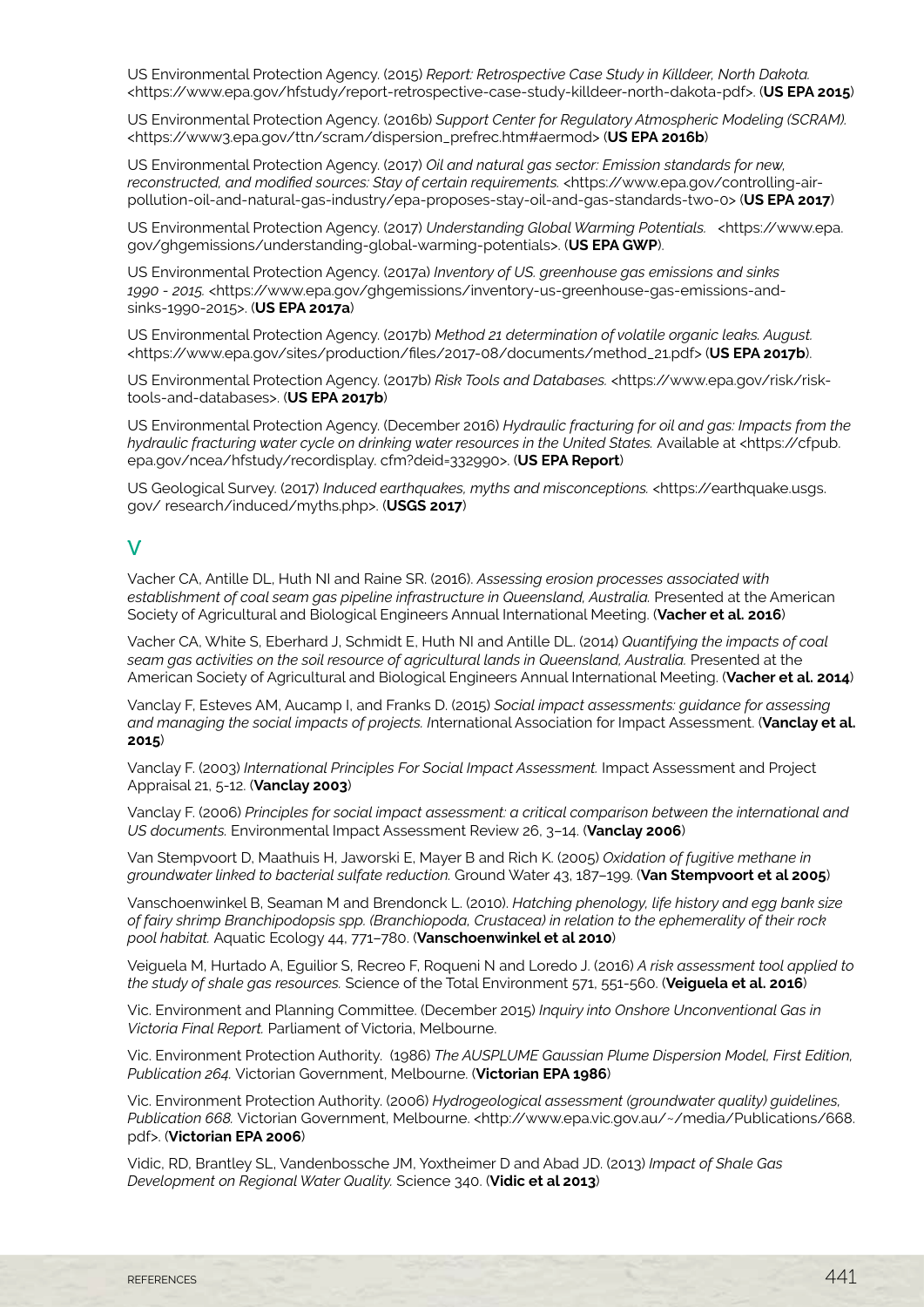Vignes B and Aadnoy BS. (2010) *Well-Integrity Issues Offshore Norway.* In Society of Petroleum Engineers/ International Association of Drilling Contractors Drilling Conference. Orlando, Florida. (**Vignes and Aadnoy 2010**)

Vojnovic P, Michelson G, Jackson D and Bahn S. (2014) *Adjustment, well-being and help-seeking among Australian FIFO mining employees.* Australian Bulletin of Labour 40, 242–261. (**Vojnovic, Michelson and Jackson 2014**)

Vowles K. (12 September 2017). *Restoring Trust in Government.* Media release. <http://newsroom.nt.gov. au/#mediaRelease/23660>. (**Vowles, media release, 12 September 2017**)

## W

WA Department of Health. (2015a). *Hydraulic fracturing for shale and tight gas in Western Australian drinking water supply areas. Human health risk assessment.* Government of Western Australia, Perth. <http://ww2. health.wa.gov.au/~/media/Files/Corporate/Reports%20and%20 publications/PDF/Hydraulic-Fracturing-HHRA-18June%202015.ashx> (**WA Department of Health 2015a**)

WA Department of Mines, Industry Regulation and Safety. (2017) *Schedule of Fees.* Government of Western Australia, Perth.<http://www.dmp.wa.gov.au/Documents/Petroleum/PD-PTLA-ALS-100D.pdf>. (**WA Schedule of Fees**)

WA Department of Primary Industries and Regional Development. (2017) *What is Royalties for Regions?* Government of Western Australia, Perth. <http://www.drd.wa.gov.au/rfr/Pages/default.aspx> (WA **Department of Primary Industries and Regional Development 2017**)

WA Environmental Protection Authority. (2007). *Guidance for the assessment of environmental factors: Sampling methods and survey considerations for subterranean fauna in Western Australia*. Government of Western Australia, Perth. <http://www.epa.wa.gov.au/policies-guidance/technical-guidance-samplingmethods-subterranean-fauna> (**WA EPA 2007**)

WA Environmental Protection Authority. (2016). *Technical Guidance - Subterranean fauna survey.* Government of Western Australia, Perth. <http://www.epa.wa.gov.au/sites/default/files/Policies\_and\_Guidance/ Technical%20Guidance-Subterranean%20fauna-Dec2016.pdf> (**WA EPA 2016**)

Walker GR and Mallants D. (2014) *Methodologies for Investigating Gas in Water Bores and Links to Coal Seam Gas Development.* CSIRO, Australia. (**Walker and Mallants 2014**)

Waltham NW, Burrows D, Butler B, Wallace J, Thomas C, James C and Brodie J. (2013) *Waterhole Ecology in the Flinders and Gilbert Catchments.* CSIRO, Australia. (**Waltham et al. 2013**)

Walton A, McCrea R and Leonard R. (2014. *CSIRO Survey of community wellbeing and responding to change: Western Downs region in Queensland.* <https://gisera.org.au/wp-content/uploads/2016/04/socioecoproj-3- community-wellbeing-report.pdf> (W**alton et al. 2014**)

Walton AM, Mccrea R, Leonard R and Williams R. (2013) *Resilience in a Changing Community Landscape of Coal Seam Gas: Chinchilla in Southern Queensland,* Journal of Economic and Social Policy 15. (**Walton, Mccrea and Leonard et al. 2013**)

Ward S and Harrison L. (2009) *Recognising sites of conservation significance for biodiversity values in the Northern Territory.* Northern Territory Government, Darwin.

Ward T. (2011) *The Right to Free, Prior and Informed Consent: Indigenous Peoples' Participation Rights within International Law.* 10 Northwestern Journal of International Human Rights, 2. (**Ward 2011**)

Warfe DM, Pettit NE, Davies PM et al. (2011) *The 'wet-dry' in the wet-dry tropics drives river ecosystem structure and processes in northern Australia.* Freshwater Biology 56, 2169-2195. (**Warfe et al. 2011**)

Warpinski NR, Du J and Zimmer U. (2012) *Measurements of Hydraulic Fracture Induced Seismicity in Gas Shales.* Society of Petroleum Engineers, Richardson, Texas. <http://www.baroididp.com/premium/tech\_ papers/source\_files/pe/ H09022\_SPE151597.pdf> (**Warpinski et al, 2012**)

WA Standing Committee on Environment and Public Affairs. (November 2015) *Implications for Western Australia of Hydraulic Fracturing for Unconventional Gas.* Report 42, Parliament of Western Australia, Perth. Available at <http://www.dmp.wa.gov.au/ Documents/Petroleum/Report42-HydraulicFracturing\_ UnconventionalGas.pdf>. (**WA Report**)

Watson T, Getzlaf D and Griffith J. (2002) *Specialized Cement Design and Placement Procedures Prove Successful for Mitigating Casing Vent Flows - Case Histories.* Proceedings of Society of Petroleum Engineers Gas Technology Symposium. (**Watson et al. 2002**)

Watson T. (2004) *Surface Casing Vent Flow Repair-A Process.* Proceedings of Canadian International Petroleum Conference 1–8. (**Watson 2004**)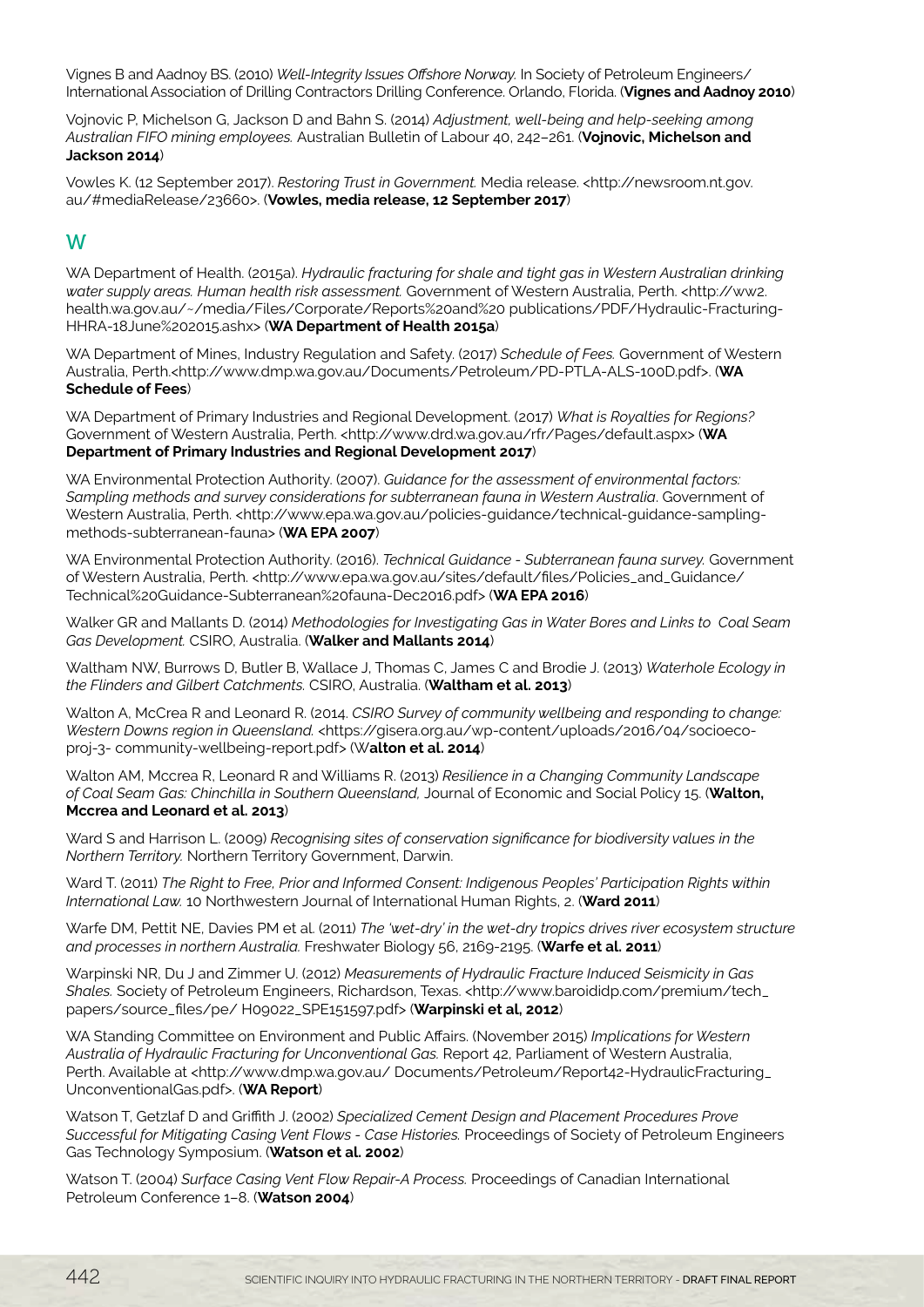Watson T and Bachu S. (2009) *Evaluation of the potential for gas and CO2 leakage along wellbores.* SPE Drilling and Completion 24(1), 115–126. (**Watson and Bachu 2009**)

Wattenberg EV, Bielicki JM, Suchomel AE, Sweet JT, Vold EM and Ramachandran G. (2015) *Assessment of the acute and chronic health hazards of hydraulic fracturing fluids.* Journal of Occupational and Environmental Hygiene 12, 611-624. (**Wattenberg et al. 2015**)

Watterson A and Dinan W. (2016). *Health impact assessments, regulation, and the unconventional gas industry in the UK: Exploiting resources, ideology, and expertise?* New Solutions 25, 480-512. (**Watterson and Dinan 2016**)

Watts LP. (2008) *A political ecology of Warlpiri water rights: a denial of access and land alienation to perennial water sources on leased lands in the Western Desert.* University of Melbourne, Faculty of Land and Food Resources. (**Watts 2008**)

Webb E, Hays J, Dyrszka L, Rodriguez B, Cox C, Huffling K and Bushkin-Bedient S. (2016) *Potential hazards of air pollutant emissions from unconventional oil and natural gas operations on the respiratory health of children and infants.* Reviews of Environmental Health 31, 225-243. (**Webb et al. 2016**)

Werner AK, Cameron CM, Watt K, Vink S, Jagals P and Page A. (2017) *Is increasing coal seam gas well development activity associated with increasing hospitalisation rates in Queensland, Australia? An exploratory analysis 1995-2011.* International Journal of Environmental Research and Public Health 14, 540. (**Werner at al. 2017**)

Werner AK, Vink S, Watt K, Jagals P. (2015) *Environmental health impacts of unconventional natural gas development: A review of the current strength of evidence.* Science of the Total Environment 505, 1127-1141. (**Werner et al. 2015**)

Wheeler D, Atherton F, Bradfield M, Christmas K, Dalton S, Dusseault M et al. (2014) *Report of the Nova Scotia Independent review panel on hydraulic fracturing.* <https://energy.novascotia.ca/sites/default/files/ Report%20of%20the%20Nova%20Scotia%20Independent%20Panel%20on%20Hydraulic%20Fracturing.pdf> (**Wheeler et al 2014**)

Whitaker M, Heath G, O'Donoughue P and Vorum M. (2012). *Life Cycle Greenhouse Gas Emissions of Coal-Fired Electricity Generation.* Journal of Industrial Ecology 16, S53-S72. (**Whitaker et al. 2012**)

Whyman PB. (2017). *The local economic impact of shale gas extraction.* Regional Studies. (**Whyman 2017**)

Wicks S, Mazur K, Please P, Ecker S and Buetre B. (2014) *An integrated assessment of the impact of wild dogs in Australia.* Australian Bureau of Agricultural and Resource Economics, Australian Government, Canberra. (**Wicks 2014**)

Williams, DJ, Saghafi A, Lange AL, Drummond MS (1993). *Methane emissions from open-cut coal mines and post-mining emissions from underground coal.* CSIRO Australia. (**Williams et al al. 1993**)

Wilson V. (2015) *Guidance for the Development and Implementation of an Effective Well Development of a Well Integrity Management System.* Offshore Technology Conference. (**Wilson 2015**)

Witt K, Rifkin W, Mottee L, Everingham J. (2017a) *Cumulative effects assessment is not so SIMPle*. Proceedings of the Annual Conference of the International Association for Impact Assessment, Montreal, Canada. (**Witt et al. 2017a**)

Witt K, Vivoda V, Everingham J, and Bainton, N. (2017) *DRAFT A framework for social impact assessment of shale gas development in the Northern Territory.* Centre for Social Responsibility in Mining, University of Queensland. (**Witt et al. 2017**)

Woinarski J, Mackey B, Nix H and Traill B. (2007a) *The Nature of Northern Australia: Natural Values, Ecological Processes and Future Prospects.* ANU Press, Canberra. (**Woinarski et al. 2007a**)

Woinarski J, Pavey C, Kerrigan R, Cowie I and Ward S. (2007b) *Lost from our Landscape: Threatened Species of the Northern Territory.* Northern Territory Government, Darwin. (**Woinarski et al. 2007b**)

Woinarski JCZ, Legge S, Fitzsimons JA, Traill BJ, Burbidge AA et al. (2011) *The disappearing mammal fauna of northern Australia: context, cause, and response.* Conservation Letters 4, 192-201. (**Woinarski et al. 2011**)

Woinarski JCZ and Fisher A. (1995) Wildlife of Lancewood (Acacia shirleyi) *Thickets and Woodlands in Northern Australia. 1. Variation in vertebrate species composition across the environmental range occupied by lancewood vegetation in the Northern Territory.* Wildlife Research 22, 379-411. (**Woinarski and Fisher 1995**)

Wong I, Nemser E, Bott J and Dober M. (2015) *White paper: Induced seismicity and traffic light systems as related to hydraulic fracturing in Ohio.* Ohio Oil and Gas Association. (**Wong et al. 2015**)

Woodward AE. (1974) *The Aboriginal Land Rights Commission, Second Report.* Australian Government Publishing Service, Canberra. (**Woodward Report**)